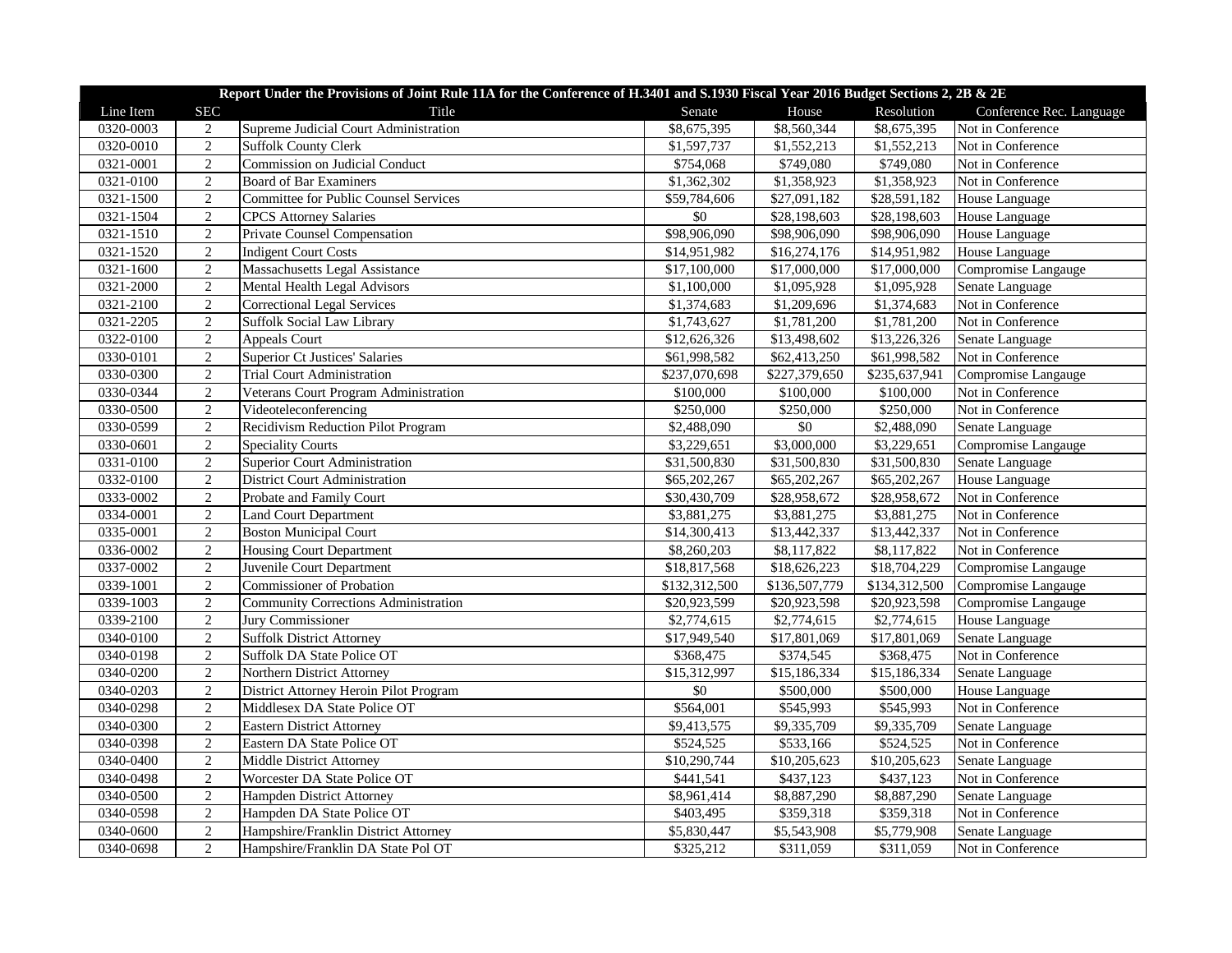|           | Report Under the Provisions of Joint Rule 11A for the Conference of H.3401 and S.1930 Fiscal Year 2016 Budget Sections 2, 2B & 2E |                                                  |             |                         |             |                          |  |  |
|-----------|-----------------------------------------------------------------------------------------------------------------------------------|--------------------------------------------------|-------------|-------------------------|-------------|--------------------------|--|--|
| Line Item | <b>SEC</b>                                                                                                                        | Title                                            | Senate      | House                   | Resolution  | Conference Rec. Language |  |  |
| 0340-0700 | $\overline{c}$                                                                                                                    | Norfolk District Attorney                        | \$9,178,540 | \$9,102,619             | \$9,102,619 | Senate Language          |  |  |
| 0340-0798 | 2                                                                                                                                 | Norfolk DA State Police OT                       | \$453,770   | \$451,719               | \$451,719   | Not in Conference        |  |  |
| 0340-0800 | 2                                                                                                                                 | <b>Plymouth District Attorney</b>                | \$7,967,452 | \$7,901,549             | \$7,901,549 | Senate Language          |  |  |
| 0340-0898 | $\sqrt{2}$                                                                                                                        | Plymouth DA State Police OT                      | \$454,190   | \$454,400               | \$454,190   | Not in Conference        |  |  |
| 0340-0900 | $\overline{2}$                                                                                                                    | <b>Bristol District Attorney</b>                 | \$8,287,921 | \$8,219,367             | \$8,219,367 | Senate Language          |  |  |
| 0340-0998 | $\overline{2}$                                                                                                                    | <b>Bristol DA State Police OT</b>                | \$454,095   | \$344,961               | \$344,961   | Not in Conference        |  |  |
| 0340-1000 | $\sqrt{2}$                                                                                                                        | Cape and Islands District Attorney               | \$4,068,577 | \$4,034,922             | \$4,034,922 | Senate Language          |  |  |
| 0340-1098 | $\overline{2}$                                                                                                                    | Cape & Islands DA State Police                   | \$296,479   | \$294,659               | \$294,659   | Not in Conference        |  |  |
| 0340-1100 | $\overline{2}$                                                                                                                    | <b>Berkshire District Attorney</b>               | \$4,065,557 | \$4,031,927             | \$4,031,927 | Senate Language          |  |  |
| 0340-1198 | $\overline{2}$                                                                                                                    | Berkshire DA State Police OT                     | \$243,411   | \$227,417               | \$227,417   | Not in Conference        |  |  |
| 0340-2100 | $\overline{2}$                                                                                                                    | District Attorneys' Association                  | \$1,941,692 | \$1,941,692             | \$1,941,692 | Compromise Langauge      |  |  |
| 0340-2117 | $\overline{2}$                                                                                                                    | <b>District Attorney Retention</b>               | \$750,000   | \$500,000               | \$750,000   | House Language           |  |  |
| 0340-6653 | $\overline{2}$                                                                                                                    | <b>ADA Salary Reserve</b>                        | \$0         | \$3,000,000             | \$3,000,000 | House Language           |  |  |
| 0340-8908 | $\sqrt{2}$                                                                                                                        | <b>District Attorney Network Costs</b>           | \$1,797,089 | \$1,949,825             | \$1,797,089 | Not in Conference        |  |  |
| 0411-1000 | $\overline{2}$                                                                                                                    | <b>Executive Office</b>                          | \$5,244,390 | \$5,554,390             | \$5,554,390 | House Language           |  |  |
| 0411-1005 | $\sqrt{2}$                                                                                                                        | Office of the Child Advocate                     | $\sqrt{6}$  | \$450,000               | $\sqrt{6}$  | Held in Conference       |  |  |
| 0511-0000 | $\overline{2}$                                                                                                                    | SEC of Commonwealth Admin                        | \$6,383,101 | \$6,214,549             | \$6,383,101 | Senate Language          |  |  |
| 0511-0001 | $\overline{2}$                                                                                                                    | State House Gift Shop Ret Rev                    | \$15,000    | \$15,000                | \$15,000    | House Language           |  |  |
| 0511-0002 | $\overline{2}$                                                                                                                    | <b>CORPORATE DISSOLUTION</b>                     | \$353,076   | \$353,076               | \$353,076   | Senate Language          |  |  |
| 0511-0003 | 2B                                                                                                                                | Publications & Comp Lib ISF                      | \$16,000    | \$16,000                | \$16,000    | Not in Conference        |  |  |
| 0511-0200 | $\overline{2}$                                                                                                                    | <b>Archives Division Admin</b>                   | \$365,557   | \$365,557               | \$365,557   | Not in Conference        |  |  |
| 0511-0230 | $\overline{2}$                                                                                                                    | Records Center                                   | \$35,660    | \$35,660                | \$35,660    | Not in Conference        |  |  |
| 0511-0235 | 2B                                                                                                                                | <b>Compensation Revenues for Destruction ISF</b> | \$100,000   | \$100,000               | \$100,000   | Not in Conference        |  |  |
| 0511-0250 | 2                                                                                                                                 | <b>Archives Facility</b>                         | \$297,068   | \$302,452               | \$297,068   | Senate Language          |  |  |
| 0511-0260 | $\overline{2}$                                                                                                                    | Commonwealth Museum                              | \$233,268   | \$237,495               | \$233,268   | House Language           |  |  |
| 0511-0270 | $\overline{2}$                                                                                                                    | Census Data Technical Assistan                   | \$400,000   | \$400,000               | \$400,000   | Senate Language          |  |  |
| 0511-0420 | $\sqrt{2}$                                                                                                                        | <b>Address Confidentiality Prog</b>              | \$136,985   | \$133,301               | \$136,985   | Senate Language          |  |  |
| 0517-0000 | $\overline{2}$                                                                                                                    | <b>Public Printing</b>                           | \$509,280   | \$504,505               | \$509,280   | Senate Language          |  |  |
| 0521-0000 | $\sqrt{2}$                                                                                                                        | Primaries and Elections                          | \$7,200,000 | \$7,140,540             | \$7,200,000 | Senate Language          |  |  |
| 0521-0001 | $\overline{2}$                                                                                                                    | Central Voter Registration                       | \$5,100,000 | \$5,000,000             | \$5,100,000 | Senate Language          |  |  |
| 0524-0000 | $\overline{2}$                                                                                                                    | <b>Information To Voters</b>                     | \$322,832   | \$600,000               | \$322,832   | Not in Conference        |  |  |
| 0526-0100 | $\overline{2}$                                                                                                                    | <b>Mass Historical Commission</b>                | \$1,127,145 | \$799,695               | \$1,127,145 | Senate Language          |  |  |
| 0527-0100 | $\overline{2}$                                                                                                                    | <b>Ballot Law Commission</b>                     | \$10,385    | \$10,385                | \$10,385    | Not in Conference        |  |  |
| 0528-0100 | $\overline{2}$                                                                                                                    | <b>Records Conservation Board</b>                | \$36,400    | \$35,092                | \$36,400    | Not in Conference        |  |  |
| 0540-0900 | $\overline{2}$                                                                                                                    | Essex North Registry of Deeds                    | \$1,180,217 | \$1,236,574             | \$1,236,574 | Senate Language          |  |  |
| 0540-1000 | $\sqrt{2}$                                                                                                                        | Essex South Registry of Deeds                    | \$2,810,111 | $\overline{$}2,832,481$ | \$2,810,111 | Senate Language          |  |  |
| 0540-1100 | $\sqrt{2}$                                                                                                                        | Franklin Registry of Deeds                       | \$622,985   | \$634,275               | \$622,985   | Senate Language          |  |  |
| 0540-1200 | $\overline{2}$                                                                                                                    | Hampden Registry of Deeds                        | \$1,752,598 | \$1,767,667             | \$1,752,598 | Senate Language          |  |  |
| 0540-1300 | $\overline{2}$                                                                                                                    | Hampshire Registry of Deeds                      | \$521,137   | \$549,137               | \$549,137   | Senate Language          |  |  |
| 0540-1400 | $\overline{2}$                                                                                                                    | Middlesex North Registry                         | \$1,153,155 | \$1,154,842             | \$1,153,155 | Senate Language          |  |  |
| 0540-1500 |                                                                                                                                   |                                                  |             |                         |             |                          |  |  |
|           | $\sqrt{2}$                                                                                                                        | Middlesex South Registry                         | \$3,176,849 | \$3,166,849             | \$3,176,849 | Senate Language          |  |  |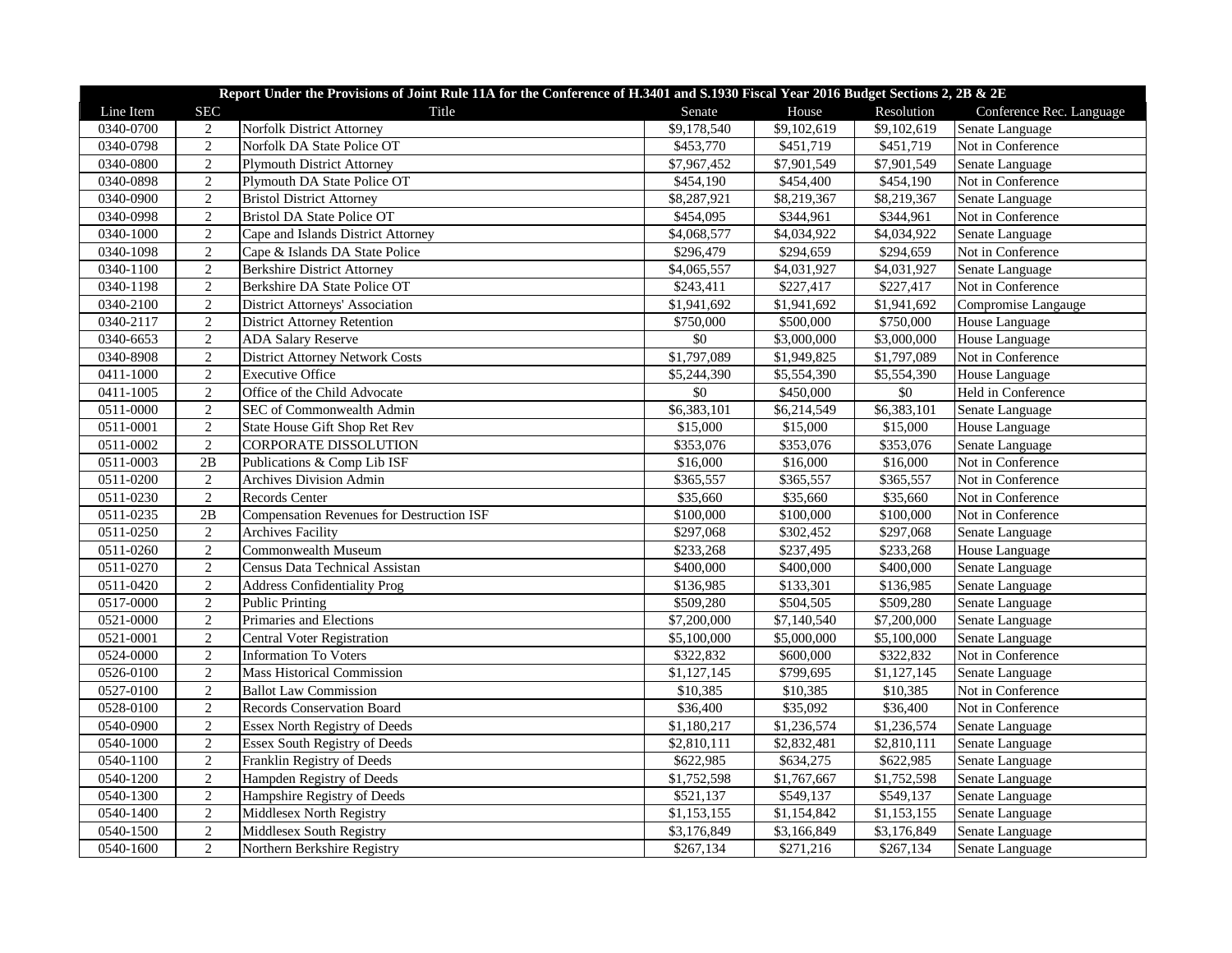|           | Report Under the Provisions of Joint Rule 11A for the Conference of H.3401 and S.1930 Fiscal Year 2016 Budget Sections 2, 2B & 2E |                                                          |                 |                         |                 |                          |  |  |
|-----------|-----------------------------------------------------------------------------------------------------------------------------------|----------------------------------------------------------|-----------------|-------------------------|-----------------|--------------------------|--|--|
| Line Item | <b>SEC</b>                                                                                                                        | Title                                                    | Senate          | House                   | Resolution      | Conference Rec. Language |  |  |
| 0540-1700 | 2                                                                                                                                 | Central Berkshire Registry                               | \$456,131       | \$461,138               | \$456,131       | Senate Language          |  |  |
| 0540-1800 | $\overline{2}$                                                                                                                    | Southern Berkshire Registry                              | \$227,398       | \$230,681               | \$227,398       | Senate Language          |  |  |
| 0540-1900 | $\overline{2}$                                                                                                                    | Suffolk Registry of Deeds                                | \$1,806,290     | \$1,833,536             | \$1,806,290     | Senate Language          |  |  |
| 0540-2000 | $\sqrt{2}$                                                                                                                        | <b>Worcester North Registry</b>                          | \$678,853       | \$684,523               | \$678,853       | Senate Language          |  |  |
| 0540-2100 | $\overline{2}$                                                                                                                    | Worcester Registry of Deeds                              | \$2,233,096     | \$2,233,096             | \$2,233,096     | Senate Language          |  |  |
| 0610-0000 | $\overline{2}$                                                                                                                    | <b>Treasurer Administration</b>                          | \$9,555,174     | $\overline{$9,620,988}$ | \$9,305,174     | House Language           |  |  |
| 0610-0010 | $\overline{2}$                                                                                                                    | Financial Literacy Programs                              | \$435,000       | \$125,000               | \$435,000       | Senate Language          |  |  |
| 0610-0050 | $\overline{2}$                                                                                                                    | Alcoholic Beverages Control Commission                   | \$2,271,489     | \$2,312,772             | \$2,271,489     | Senate Language          |  |  |
| 0610-0051 | $\overline{2}$                                                                                                                    | <b>ABCC RR</b>                                           | \$247,682       | \$247,682               | \$247,682       | House Language           |  |  |
| 0610-0060 | $\overline{2}$                                                                                                                    | <b>Enhanced Liquor Enforcement Programs</b>              | \$147,322       | \$150,000               | \$147,322       | Senate Language          |  |  |
| 0610-2000 | $\sqrt{2}$                                                                                                                        | Welcome Home Bill Bonus Payment                          | \$2,803,627     | \$2,803,627             | \$2,803,627     | House Language           |  |  |
| 0611-1000 | $\sqrt{2}$                                                                                                                        | Bonus Payments to War Veterans                           | \$44,500        | \$44,500                | \$44,500        | House Language           |  |  |
| 0612-0105 | $\overline{2}$                                                                                                                    | Line-of-Duty Death Benefits                              | \$300,000       | \$300,000               | \$300,000       | Senate Language          |  |  |
| 0640-0000 | $\overline{2}$                                                                                                                    | Lottery Commission Administration                        | \$82,823,864    | \$82,823,864            | \$82,823,864    | House Language           |  |  |
| 0640-0005 | $\overline{2}$                                                                                                                    | <b>Lottery Monitor Games</b>                             | \$3,126,659     | \$3,183,484             | \$3,126,659     | House Language           |  |  |
| 0640-0010 | $\overline{2}$                                                                                                                    | Lottery Advertising                                      | \$8,000,000     | \$8,000,000             | \$8,000,000     | House Language           |  |  |
| 0640-0096 | $\sqrt{2}$                                                                                                                        | Lottery Health/Welfare Benefits                          | \$366,300       | \$366,300               | \$366,300       | House Language           |  |  |
| 0640-0300 | $\overline{2}$                                                                                                                    | Massachusetts Cultural Council                           | \$14,160,000    | \$12,000,000            | \$14,160,000    | Senate Language          |  |  |
| 0699-0005 | $\overline{2}$                                                                                                                    | <b>BABS</b> Retained Revenue                             | \$20,000,000    | \$20,000,000            | \$20,000,000    | House Language           |  |  |
| 0699-0014 | $\overline{2}$                                                                                                                    | <b>Accelerated Bridge Program</b>                        | \$101,852,761   | \$101,852,761           | \$101,852,761   | Not in Conference        |  |  |
| 0699-0015 | $\overline{2}$                                                                                                                    | Consolidated Long-Term Debt Service                      | \$2,099,880,631 | \$2,099,880,631         | \$2,099,880,631 | House Language           |  |  |
| 0699-0018 | 2B                                                                                                                                | Office of the Treasurer and Receiver-General             | \$11,632,288    | \$11,632,288            | \$11,632,288    | Senate Language          |  |  |
| 0699-2005 | 2                                                                                                                                 | Central Artery/Tunnel Debt Service                       | \$88,923,748    | \$88,923,748            | \$88,923,748    | Not in Conference        |  |  |
| 0699-9100 | $\overline{2}$                                                                                                                    | Short-Term Debt Service                                  | \$18,181,484    | \$18,181,484            | \$18,181,484    | House Language           |  |  |
| 0710-0000 | $\overline{2}$                                                                                                                    | <b>State Auditor Administration</b>                      | \$14,230,535    | \$14,230,535            | \$14,230,535    | Not in Conference        |  |  |
| 0710-0100 | $\overline{2}$                                                                                                                    | Division of Local Mandates                               | \$351,864       | \$358,278               | \$351,864       | Not in Conference        |  |  |
| 0710-0200 | $\overline{2}$                                                                                                                    | <b>Bureau Special Investigations</b>                     | \$1,733,877     | \$1,765,479             | \$1,733,877     | Not in Conference        |  |  |
| 0710-0220 | $\sqrt{2}$                                                                                                                        | Health Care Cost Containment Comprehensive Investigation | \$423,532       | \$431,250               | \$423,532       | Not in Conference        |  |  |
| 0710-0225 | $\overline{2}$                                                                                                                    | Medicaid Audit Unit                                      | \$1,164,638     | \$864,638               | \$1,164,638     | Senate Language          |  |  |
| 0710-0300 | $\overline{2}$                                                                                                                    | Enhanced Bureau of Special Investigations                | \$451,833       | \$451,833               | \$451,833       | Not in Conference        |  |  |
| 0810-0000 | $\sqrt{2}$                                                                                                                        | <b>Attorney General Admin</b>                            | \$23,044,018    | \$23,044,018            | \$23,044,018    | <b>House Language</b>    |  |  |
| 0810-0004 | $\overline{2}$                                                                                                                    | Compensation to Crime Victims                            | \$2,149,169     | \$2,188,340             | \$2,149,169     | House Language           |  |  |
| 0810-0013 | $\sqrt{2}$                                                                                                                        | <b>False Claims RR</b>                                   | \$2,500,000     | \$2,500,000             | \$2,500,000     | Senate Language          |  |  |
| 0810-0014 | $\sqrt{2}$                                                                                                                        | <b>Public Utilities Proceedings</b>                      | \$2,311,589     | \$2,353,721             | \$2,311,589     | House Language           |  |  |
| 0810-0021 | $\overline{2}$                                                                                                                    | Medicaid Fraud Control Unit                              | \$4,050,000     | \$4,033,878             | \$4,050,000     | House Language           |  |  |
| 0810-0045 | $\overline{2}$                                                                                                                    | Wage Enforcement Program                                 | \$3,757,371     | \$3,694,142             | \$3,757,371     | Not in Conference        |  |  |
| 0810-0061 | $\overline{2}$                                                                                                                    | <b>Litigation and Enhaced Recoveries</b>                 | \$2,660,000     | \$2,621,336             | \$2,660,000     | Not in Conference        |  |  |
| 0810-0098 | $\overline{2}$                                                                                                                    | State Police Overtime for AG                             | \$408,235       | \$415,676               | \$408,235       | Not in Conference        |  |  |
| 0810-0201 | $\overline{2}$                                                                                                                    | Regulated Industries/Insurance                           | \$1,473,854     | \$1,500,717             | \$1,473,854     | Senate Language          |  |  |
| 0810-0338 | $\overline{2}$                                                                                                                    | Auto Insurance Fraud                                     | \$426,861       | \$434,641               | \$426,861       | Not in Conference        |  |  |
| 0810-0399 | $\sqrt{2}$                                                                                                                        | Workers' Comp Fraud Unit                                 | \$279,334       | \$284,425               | \$279,334       | Not in Conference        |  |  |
| 0810-1204 | $\overline{2}$                                                                                                                    | <b>Gaming Enforcement Division</b>                       | \$449,364       | \$457,554               | \$449,364       | Not in Conference        |  |  |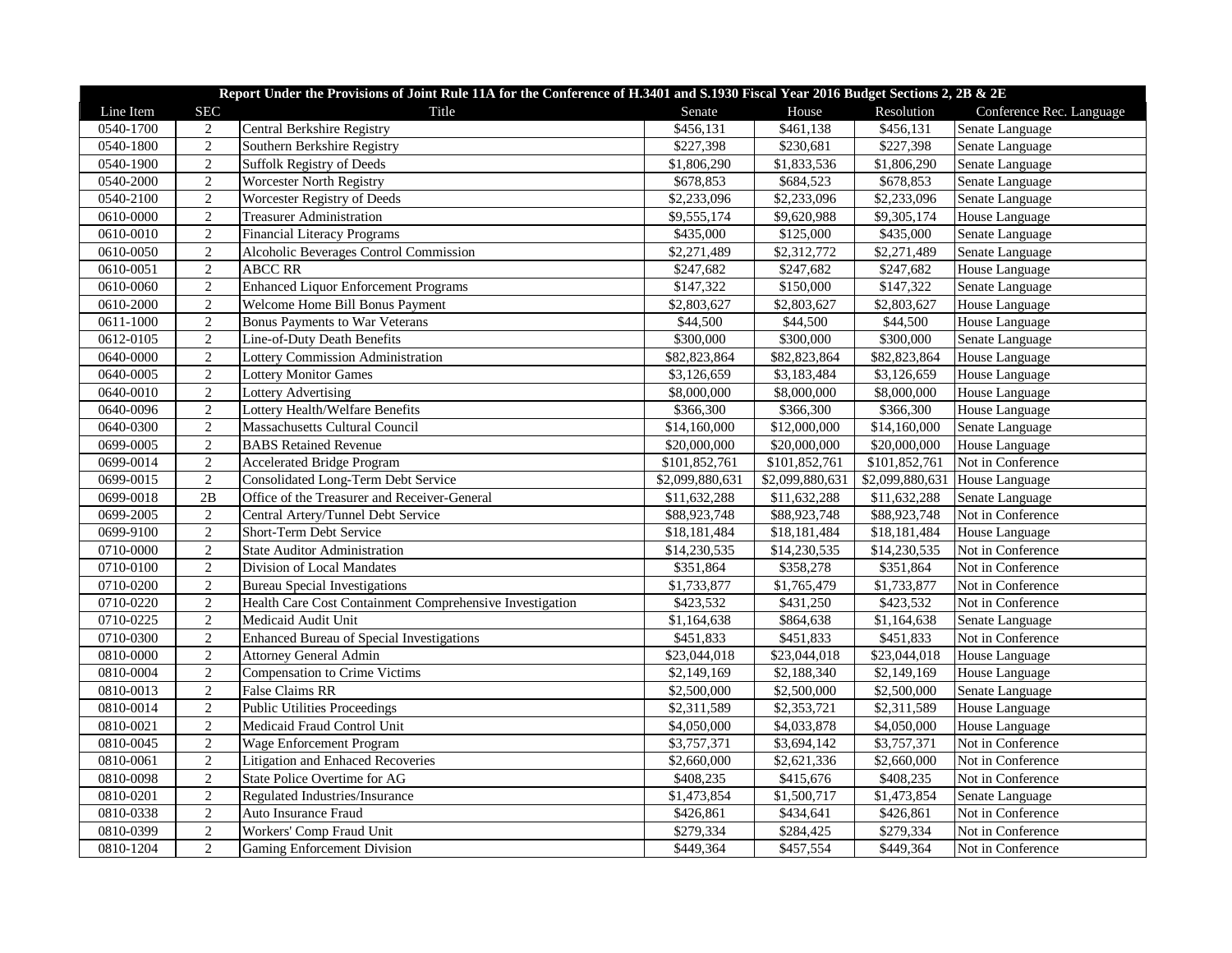|           | Report Under the Provisions of Joint Rule 11A for the Conference of H.3401 and S.1930 Fiscal Year 2016 Budget Sections 2, 2B & 2E |                                                                  |                 |                 |                 |                          |  |  |
|-----------|-----------------------------------------------------------------------------------------------------------------------------------|------------------------------------------------------------------|-----------------|-----------------|-----------------|--------------------------|--|--|
| Line Item | <b>SEC</b>                                                                                                                        | Title                                                            | Senate          | House           | Resolution      | Conference Rec. Language |  |  |
| 0840-0100 | 2                                                                                                                                 | Office for Victim Assistance (MOVA)                              | \$488,601       | \$497,506       | \$497,506       | House Language           |  |  |
| 0840-0101 | $\overline{2}$                                                                                                                    | SafePlan                                                         | \$900,458       | \$1,000,458     | \$1,000,458     | Senate Language          |  |  |
| 0900-0100 | $\overline{2}$                                                                                                                    | <b>State Ethics Commission</b>                                   | \$2,068,969     | \$2,010,456     | \$2,068,969     | Not in Conference        |  |  |
| 0910-0200 | $\overline{2}$                                                                                                                    | <b>Inspector General Operations</b>                              | \$2,486,413     | \$2,578,783     | \$2,578,782     | Senate Language          |  |  |
| 0910-0210 | $\overline{2}$                                                                                                                    | <b>Public Purchasing RR</b>                                      | \$700,000       | \$650,000       | \$650,000       | House Language           |  |  |
| 0910-0220 | $\overline{2}$                                                                                                                    | <b>Inspector General Program Integrity</b>                       | \$400,000       | \$400,000       | \$400,000       | Not in Conference        |  |  |
| 0910-0300 | $\sqrt{2}$                                                                                                                        | <b>Inspector General MassDOT Office</b>                          | \$350,000       | \$425,000       | \$425,000       | House Language           |  |  |
| 0920-0300 | $\overline{2}$                                                                                                                    | Campaign & Political Finance                                     | \$1,536,196     | \$1,536,196     | \$1,536,196     | Not in Conference        |  |  |
| 0930-0100 | $\overline{2}$                                                                                                                    | Office of the Child Advocate                                     | \$500,000       | $\overline{50}$ | \$600,000       | Senate Language          |  |  |
| 0940-0100 | $\overline{2}$                                                                                                                    | Mass Commission Against Discrimination                           | \$2,898,657     | \$2,767,791     | \$2,898,657     | Compromise Langauge      |  |  |
| 0940-0101 | $\overline{2}$                                                                                                                    | Massachusetts Commission Against Discrimination Retained Revenue | \$2,118,911     | \$2,168,911     | \$2,168,911     | House Language           |  |  |
| 0940-0102 | $\overline{2}$                                                                                                                    | Discrimination Prevention Cert                                   | \$240,000       | \$190,000       | \$210,000       | Compromise Langauge      |  |  |
| 0950-0000 | $\overline{2}$                                                                                                                    | Commission on Status of Women                                    | \$100,950       | \$100,000       | \$100,950       | Not in Conference        |  |  |
| 0950-0030 | $\sqrt{2}$                                                                                                                        | Commission on the Status of Grandparents Raising Grandchildren   | \$0             | \$80,000        | \$80,000        | House Language           |  |  |
| 0950-0050 | $\overline{2}$                                                                                                                    | Commission on LGBTQQ Youth                                       | \$500,000       | \$300,000       | \$500,000       | Compromise Langauge      |  |  |
| 0950-0080 | $\overline{2}$                                                                                                                    | Asian American Commmission                                       | \$50,000        | \$50,000        | \$50,000        | House Language           |  |  |
| 1000-0001 | $\overline{2}$                                                                                                                    | <b>Comptroller Operations</b>                                    | \$9,014,337     | \$9,472,541     | \$9,014,337     | House Language           |  |  |
| 1000-0005 | $\overline{2B}$                                                                                                                   | Single Audit Chargeback Intra-Governmental Revenue ISF           | \$1,400,000     | \$1,400,000     | \$1,400,000     | Not in Conference        |  |  |
| 1000-0008 | 2B                                                                                                                                | <b>MMARS</b> Chargeback ISF                                      | \$3,351,600     | \$3,351,600     | \$3,351,600     | Senate Language          |  |  |
| 1050-0140 | $\sqrt{2}$                                                                                                                        | MGC Racing Local Share Payments to Cities & Towns                | \$1,150,000     | \$1,150,000     | \$1,150,000     | House Language           |  |  |
| 1100-1100 | $\overline{2}$                                                                                                                    | Secretary of Administration and Finance                          | \$3,151,202     | \$3,051,202     | \$3,261,202     | Compromise Langauge      |  |  |
| 1100-1201 | $\overline{2}$                                                                                                                    | Office of Commonwealth Performance, Accountability and Trans     | \$388,828       | \$388,828       | \$388,828       | House Language           |  |  |
| 1100-1700 | $\overline{2}$                                                                                                                    | Administration and Finance Information Technology                | \$32,359,861    | \$32,359,861    | \$32,359,861    | Not in Conference        |  |  |
| 1100-1701 | 2B                                                                                                                                | Chargeback ANF Info Tech Costs                                   | \$28,019,283    | \$28,019,283    | \$28,019,283    | House Language           |  |  |
| 1100-6000 | $\overline{2}$                                                                                                                    | Mass development Small Business Loan                             | \$0             | \$1,100,000     | \$1,100,000     | House Language           |  |  |
| 1102-1128 | $\overline{2}$                                                                                                                    | <b>State House Accessibility</b>                                 | \$142,386       | \$140,021       | \$142,386       | House Language           |  |  |
| 1102-3199 | $\sqrt{2}$                                                                                                                        | Office of Facilities Management                                  | \$11,205,654    | \$11,117,966    | \$11,117,966    | House Language           |  |  |
| 1102-3205 | $\overline{2}$                                                                                                                    | <b>DCAM Rents RR</b>                                             | \$13,000,000    | \$12,500,000    | \$12,500,000    | Compromise Langauge      |  |  |
| 1102-3224 | $\overline{2B}$                                                                                                                   | Chargeback for Saltonstall Lease and Occupancy Payments          | \$11,217,734    | \$11,217,734    | \$11,217,734    | Not in Conference        |  |  |
| 1102-3226 | 2B                                                                                                                                | <b>Buildings Operation and Maintenance ISF</b>                   | \$2,919,189     | \$2,919,189     | \$2,919,189     | House Language           |  |  |
| 1102-3232 | $\overline{2}$                                                                                                                    | <b>Construction Reform RR</b>                                    | \$300,000       | \$300,000       | \$300,000       | House Language           |  |  |
| 1102-3309 | $\overline{2}$                                                                                                                    | Office of the State House Superintendent                         | \$2,380,120     | \$2,375,361     | \$2,380,120     | House Language           |  |  |
| 1106-0064 | $\overline{2}$                                                                                                                    | A&F Caseload Forecasting                                         | \$130,320       | \$130,320       | \$130,320       | Senate Language          |  |  |
| 1107-2400 | $\overline{2}$                                                                                                                    | Office on Disability                                             | \$702,535       | \$702,535       | \$702,535       | Not in Conference        |  |  |
| 1107-2501 | $\overline{2}$                                                                                                                    | DPPC Administration                                              | \$2,943,391     | \$2,774,793     | \$2,943,391     | Compromise Langauge      |  |  |
| 1108-1011 | $\overline{2}$                                                                                                                    | Civil Service Commission                                         | \$444,422       | \$444,422       | \$444,422       | Senate Language          |  |  |
| 1108-5100 | $\overline{2}$                                                                                                                    | Group Insurance Commission Administration                        | \$4,507,614     | \$4,519,647     | \$4,507,614     | House Language           |  |  |
| 1108-5200 | $\overline{2}$                                                                                                                    | Group Insurance Commission Premium & Plan                        | \$1,626,025,173 | \$1,626,025,173 | \$1,626,025,173 | Senate Language          |  |  |
| 1108-5201 | $\overline{2}$                                                                                                                    | Municipal Partnership Act Implementation RR                      | \$2,239,436     | \$2,239,436     | \$2,239,436     | Not in Conference        |  |  |
| 1108-5350 | $\overline{2}$                                                                                                                    | <b>Elderly Governmental Retirees' Premiums</b>                   | \$275,800       | \$275,800       | \$275,800       | Senate Language          |  |  |
| 1108-5400 | $\sqrt{2}$                                                                                                                        | Retired Municipal Teachers' Premiums                             | \$53,000,000    | \$54,095,131    | \$53,000,000    | Senate Language          |  |  |
| 1108-5500 | $\overline{2}$                                                                                                                    | Dental & Vision Benefits for Non-Union Employees                 | \$8,581,020     | \$8,581,020     | \$8,581,020     | Senate Language          |  |  |
|           |                                                                                                                                   |                                                                  |                 |                 |                 |                          |  |  |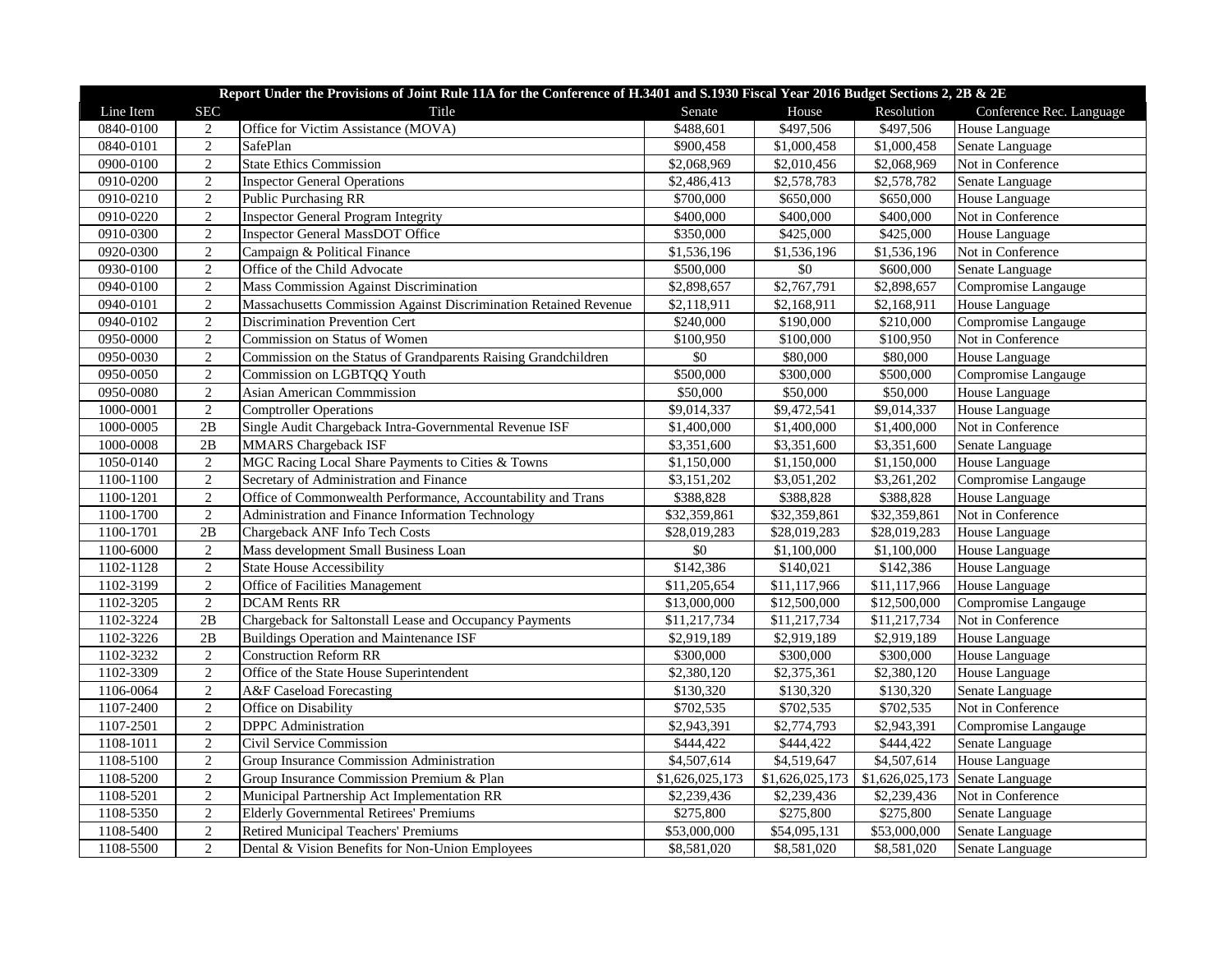|           | Report Under the Provisions of Joint Rule 11A for the Conference of H.3401 and S.1930 Fiscal Year 2016 Budget Sections 2, 2B & 2E |                                                              |               |                           |                  |                          |  |  |
|-----------|-----------------------------------------------------------------------------------------------------------------------------------|--------------------------------------------------------------|---------------|---------------------------|------------------|--------------------------|--|--|
| Line Item | <b>SEC</b>                                                                                                                        | Title                                                        | Senate        | House                     | Resolution       | Conference Rec. Language |  |  |
| 1110-1000 | 2                                                                                                                                 | <b>Administrative Law Appeals</b>                            | \$1,238,949   | \$1,220,365               | \$1,238,949      | Senate Language          |  |  |
| 1120-4005 | $\overline{2}$                                                                                                                    | George Fingold Library                                       | \$861,925     | \$861,925                 | \$861,925        | Not in Conference        |  |  |
| 1201-0100 | $\overline{2}$                                                                                                                    | Tax Administration                                           | \$102,261,227 | \$92,872,929              | \$94,872,929     | Compromise Langauge      |  |  |
| 1201-0130 | 2                                                                                                                                 | <b>Auditors Retained Revenue</b>                             | \$27,938,953  | \$27,938,953              | \$27,938,953     | Senate Language          |  |  |
| 1201-0160 | $\overline{2}$                                                                                                                    | Child Support Enforcement Division                           | \$36,472,534  | \$34,343,885              | \$34,343,885     | Senate Language          |  |  |
| 1201-0164 | 2                                                                                                                                 | Child Support Enforcement RR                                 | \$6,547,280   | \$6,547,280               | \$6,547,280      | Senate Language          |  |  |
| 1201-0911 | $\sqrt{2}$                                                                                                                        | Expert Witnesses and their Expenses                          | \$1,150,000   | \$1,000,000               | \$1,000,000      | House Language           |  |  |
| 1231-1000 | 2                                                                                                                                 | For the Rate Relief Component of the MWRA                    | \$0           | \$1,100,000               | \$1,100,000      | House Language           |  |  |
| 1232-0100 | $\overline{2}$                                                                                                                    | Underground Storage Tank Reimbursement                       | \$11,000,000  | \$10,000,000              | \$10,000,000     | Compromise Langauge      |  |  |
| 1232-0200 | $\overline{2}$                                                                                                                    | <b>UST Admin Review Board</b>                                | \$1,447,835   | \$1,347,835               | \$1,347,835      | Senate Language          |  |  |
| 1233-2000 | 2                                                                                                                                 | Tax Reimbursement Vet, Blind, Widows                         | \$24,038,075  | \$24,038,075              | \$24,038,075     | Senate Language          |  |  |
| 1233-2350 | $\overline{2}$                                                                                                                    | Unrestricted General Government Aid (UGGA)                   | \$979,797,001 | \$979,797,001             | \$979,797,001    | House Language           |  |  |
| 1233-2400 | 2                                                                                                                                 | Reimbursement to Cities for Payment in lieu of Taxes (PILOT) | \$26,770,000  | \$26,770,000              | \$26,770,000     | Not in Conference        |  |  |
| 1233-2401 | 2                                                                                                                                 | 40 S Payments                                                | \$500,000     | \$250,000                 | \$250,000        | Senate Language          |  |  |
| 1310-1000 | $\overline{2}$                                                                                                                    | Appellate Tax Board                                          | \$1,940,616   | \$1,886,342               | \$1,940,616      | Senate Language          |  |  |
| 1310-1001 | $\overline{2}$                                                                                                                    | <b>Appellate Tax Board RR</b>                                | \$400,000     | \$400,000                 | \$400,000        | House Language           |  |  |
| 1410-0010 | $\overline{2}$                                                                                                                    | Veterans' Services Admin                                     | \$3,474,287   | \$3,522,497               | \$3,522,497      | House Language           |  |  |
| 1410-0012 | 2                                                                                                                                 | Veterans' Outreach Centers and Shelters                      | \$3,247,641   | \$3,383,641               | \$3,357,641      | House Language           |  |  |
| 1410-0015 | $\sqrt{2}$                                                                                                                        | Women Veterans' Outreach                                     | \$110,000     | \$77,578                  | \$110,000        | Not in Conference        |  |  |
| 1410-0018 | $\overline{2}$                                                                                                                    | <b>Agawam Cemetery RR</b>                                    | \$690,000     | \$690,000                 | \$690,000        | Senate Language          |  |  |
| 1410-0024 | 2                                                                                                                                 | Veteran Service Officer Training and Certification           | \$350,000     | \$350,000                 | \$350,000        | Senate Language          |  |  |
| 1410-0031 | $\overline{2}$                                                                                                                    | Massachusetts Iraq and Afghanistan Fallen Heroes             | \$150,000     | $\$0$                     | \$150,000        | Senate Language          |  |  |
| 1410-0075 | $\overline{2}$                                                                                                                    | Train Vets to Treat Vets                                     | \$250,000     | \$250,000                 | \$250,000        | Senate Language          |  |  |
| 1410-0250 | 2                                                                                                                                 | <b>Shelters For Homeless Veterans</b>                        | \$3,111,629   | \$3,071,629               | \$3,141,629      | House Language           |  |  |
| 1410-0251 | $\overline{2}$                                                                                                                    | New Eng Shelter Homeless Vets                                | \$2,592,470   | \$2,392,470               | \$2,592,470      | House Language           |  |  |
| 1410-0400 | $\overline{2}$                                                                                                                    | Veterans' Benefits                                           | \$77,151,193  | \$77,151,193              | \$77,151,193     | House Language           |  |  |
| 1410-0630 | $\overline{2}$                                                                                                                    | Agawam/Winchendon Vet Cemetery                               | \$1,171,830   | \$1,171,830               | \$1,171,830      | House Language           |  |  |
| 1410-1616 | 2                                                                                                                                 | War Memorials                                                | \$729,000     | \$215,000                 | \$729,000        | Senate Language          |  |  |
| 1595-1067 | 2E                                                                                                                                | <b>DSTI</b> Trust Fund                                       | \$186,906,667 | $\overline{$189,141,606}$ | \$189,141,606    | House Language           |  |  |
| 1595-1068 | 2E                                                                                                                                | GF to Medical Assistance Trust Fund                          | \$462,000,000 | \$465,000,000             | \$462,000,000    | Senate Language          |  |  |
| 1595-1069 | 2E                                                                                                                                | Health Insurance Technology Trust Fund                       | \$8,153,272   | \$15,078,132              | \$8,153,272      | Senate Language          |  |  |
| 1595-4510 | 2E                                                                                                                                | Substance Abuse Services Fund                                | \$10,000,000  | $\$0$                     | \$5,000,000      | Senate Language          |  |  |
| 1595-6368 | 2E                                                                                                                                | CTF Transfer to the Mass Transportation Trust Fund           | \$368,025,340 | \$409,320,340             | \$368,025,340    | Senate Language          |  |  |
| 1595-6369 | $2E$                                                                                                                              | <b>CTF Transfer to MBTA</b>                                  | \$187,000,000 | \$187,000,000             | \$187,000,000    | House Language           |  |  |
| 1595-6370 | 2E                                                                                                                                | <b>CTF Transfer to RTA</b>                                   | \$82,000,000  | \$40,000,000              | \$82,000,000     | House Language           |  |  |
| 1595-6379 | 2E                                                                                                                                | Merit Rating Board                                           | \$9,553,119   | \$9,553,119               | \$9,553,119      | Senate Language          |  |  |
| 1595-7066 | 2E                                                                                                                                | <b>STEM Pipeline Fund</b>                                    | \$1,500,000   | \$1,500,000               | \$1,500,000      | Senate Language          |  |  |
| 1599-0015 | 2                                                                                                                                 | <b>ISBT Savings Reserve</b>                                  | -\$30,000,000 | -\$30,000,000             | $-$ \$30,000,000 | Not in Conference        |  |  |
| 1599-0017 | $\overline{2}$                                                                                                                    | <b>End Homelessness Reserve</b>                              | \$7,000,000   | $\overline{50}$           | \$1,000,000      | Senate Language          |  |  |
| 1599-0026 | 2                                                                                                                                 | Regionalization Incentive Grants                             | \$10,541,000  | \$5,825,000               | \$13,841,000     | Compromise Langauge      |  |  |
| 1599-0042 | $\sqrt{2}$                                                                                                                        | Child Care Salary Reserve                                    | \$5,250,000   | \$5,000,000               | \$5,000,000      | Not in Conference        |  |  |
| 1599-0055 | 2                                                                                                                                 | Early Retirement Incentive Program Salary Reserve            | \$43,340,000  | \$47,340,000              | \$43,340,000     | Senate Language          |  |  |
|           |                                                                                                                                   |                                                              |               |                           |                  |                          |  |  |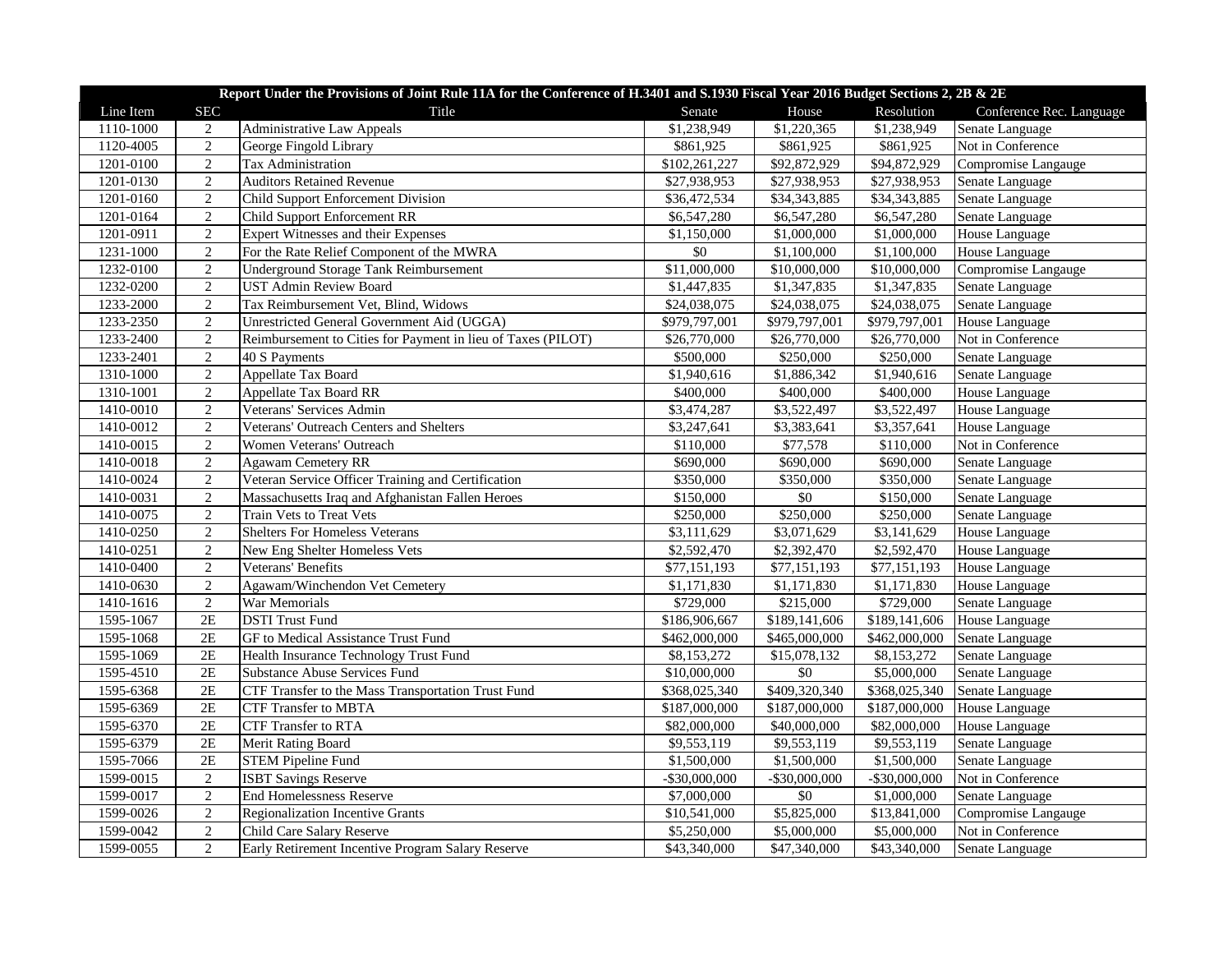| Line Item<br><b>SEC</b><br>Resolution<br>Title<br>Senate<br>House<br>Conference Rec. Language<br>Early Retirement Incentive Program Pension Contribution<br>1599-0057<br>\$48,749,000<br>\$48,749,000<br>\$48,749,000<br>Senate Language<br>2<br>$\overline{2}$<br>1599-0063<br>Early Retirement Incentive Program NonPayroll Costs<br>\$41,106,000<br>\$41,106,000<br>\$41,106,000<br>Senate Language<br>2<br><b>WPAT Contract Assistance</b><br>1599-0093<br>\$63,709,259<br>\$63,709,259<br>\$63,709,259<br>Senate Language<br>1599-0321<br>2<br>Women's Preventive Health Reserve<br>\$300,000<br>\$300,000<br>\$0<br>Senate Language<br>$\overline{50}$<br>1599-1301<br>2<br>\$500,000<br>\$250,000<br><b>Program Evaluation Reserve</b><br>Senate Language<br>1599-1450<br>$\overline{2}$<br>$\$0$<br>\$600,000<br>\$600,000<br>Health Policy Commission Substance Abuse<br>House Language<br>$\overline{50}$<br>\$700,000<br>\$700,000<br>1599-1968<br>2<br><b>Travel and Tourism Promotion</b><br>House Language<br>2<br><b>MBTA Reserve</b><br>\$125,000,000<br>1599-1970<br>\$125,000,000<br>\$125,000,000<br>Senate Language<br>$\overline{2}$<br>1599-1977<br><b>Assembly Square Reserve</b><br>\$4,000,000<br>\$5,222,375<br>\$10,000,000<br>Not in Conference<br>$\overline{2}$<br>\$0<br>Maintenance Protocol Reserve<br>\$250,000<br>\$250,000<br>1599-1979<br>House Language<br>2<br>\$70,000<br>\$0<br>\$70,000<br>1599-2003<br><b>Uniform Law Commission</b><br>Senate Language<br>$\overline{2}$<br>\$0<br>1599-2004<br>\$500,000<br>\$500,000<br>Health Care Cost Containment Reserve<br>House Language<br>1599-2012<br>2<br>\$500,000<br>\$0<br>\$250,000<br><b>Health Care Cost Containment Reserve</b><br>Senate Language<br>1599-2040<br>Prior Year Deficiencies Chargeback<br>\$5,000,000<br>\$5,000,000<br>\$5,000,000<br>2B<br>Senate Language<br>$\sqrt{50}$<br>2<br>\$200,000<br>\$0<br>Held in Conference<br>1599-2050<br><b>Building Innovation in Government Grants</b><br>\$30,000,000<br>\$30,000,000<br>1599-3100<br>2B<br>Unemployment Compensation/Medical Security ISF<br>\$30,000,000<br><b>House Language</b><br>1599-3234<br>2<br>South Essex Sewer District Debt Service<br>\$33,914<br>\$33,914<br>\$33,914<br>House Language<br>$\overline{2}$<br>\$2,000,000<br>1599-3384<br>Judgments, Settlements Reserve<br>\$3,000,000<br>\$2,000,000<br>Senate Language<br>$\sqrt{2}$<br>$\overline{50}$<br>1599-3765<br>Disaster Relief<br>\$750,000<br>\$750,000<br>Senate Language<br>$\overline{2}$<br>1599-3856<br>\$500,000<br>\$500,000<br>\$500,000<br><b>MITC Operational Expenses</b><br>Not in Conference<br>$\overline{2}$<br>\$0<br>1599-4417<br>E.J. Collins, Jr. Center for Public Management<br>\$750,000<br>\$750,000<br>Senate Language<br>$\overline{2}$<br>\$7,700,000<br>\$7,700,000<br>1599-4446<br>Days off Lost Settlement Reserve<br>\$7,700,000<br>Not in Conference<br>1599-6152<br>2E<br>\$425,000,000<br>\$432,972,255<br>\$425,000,000<br>State Retiree Benefits Trust Fund<br>Senate Language<br>1599-6903<br>2<br>Chapter 257 Reserve<br>\$30,000,000<br>\$30,000,000<br>\$30,000,000<br>Compromise Langauge<br>$\overline{2}$<br>1599-7104<br>Dartmouth/Bristol CC Reserve<br>\$2,700,000<br>\$6,700,000<br>\$6,700,000<br>Compromise Langauge<br>$\overline{2}$<br>\$400,000<br>$\overline{50}$<br>$\sqrt{$0}$<br>1599-7770<br><b>Bar Dues</b><br>Held in Conference<br>$\overline{2}$<br>$\overline{50}$<br>$\overline{50}$<br>1599-7772<br>Massport Travel and Tourism<br>\$700,000<br>Held in Conference<br>1750-0100<br>2<br>Human Resources Division Admin<br>\$2,968,836<br>\$2,968,836<br>\$2,968,836<br>House Language<br>1750-0101<br>2B<br>\$235,452<br>\$235,452<br>Human Resources Division Chargeback<br>\$235,452<br>Not in Conference<br>2<br>1750-0102<br><b>Examination and Training RR</b><br>\$2,629,750<br>\$2,654,786<br>\$2,629,750<br>Senate Language<br>1750-0105<br>2B<br>Workers' Compensation Chargeback<br>\$58,603,077<br>\$58,603,077<br>\$58,603,077<br>House Language<br>1750-0106<br>2B<br>Workers' Compensation Litigation Unit Chargeback<br>\$832,395<br>\$832,395<br>\$832,395<br>Not in Conference<br>1750-0119<br>2<br>\$15,000<br>\$8,233<br>\$8,233<br>Workers' Comp for County Employees<br>House Language<br>1750-0300<br>2<br>Dental and Vision Contribution<br>\$31,300,118<br>\$31,300,118<br>\$31,300,118<br>Senate Language<br>2B<br>Not in Conference<br>1750-0600<br>HR Modernization Chargeback<br>\$2,851,199<br>\$2,851,199<br>\$2,851,199<br>1750-0601<br>2B<br>\$1,384,139<br>\$1,384,139<br>\$1,384,139<br><b>HRCMS</b> Functionality Chargeback<br>House Language<br>$\sqrt{2}$<br>\$377,083<br>\$377,083<br>1775-0106<br><b>Enhanced Vendor Auditing</b><br>\$377,083<br>Senate Language<br>$\sqrt{2}$<br>1775-0115<br><b>Statewide Contract Fee</b><br>\$12,306,022<br>\$12,306,022<br>\$12,306,022<br>House Language<br>$\overline{2}$<br>1775-0124<br><b>HHS Provider Recovery RR</b><br>\$150,000<br>\$150,000<br>\$150,000<br>Senate Language<br>$\overline{2}$<br>1775-0200<br>\$492,389<br>\$556,740<br>\$492,389<br><b>Supplier Diversity Office</b><br>House Language<br>1775-0600<br>$\sqrt{2}$<br><b>Surplus Sales RR</b><br>\$450,000<br>\$450,000<br>\$450,000<br>Not in Conference |           | Report Under the Provisions of Joint Rule 11A for the Conference of H.3401 and S.1930 Fiscal Year 2016 Budget Sections 2, 2B & 2E |                          |          |          |          |                |  |  |
|---------------------------------------------------------------------------------------------------------------------------------------------------------------------------------------------------------------------------------------------------------------------------------------------------------------------------------------------------------------------------------------------------------------------------------------------------------------------------------------------------------------------------------------------------------------------------------------------------------------------------------------------------------------------------------------------------------------------------------------------------------------------------------------------------------------------------------------------------------------------------------------------------------------------------------------------------------------------------------------------------------------------------------------------------------------------------------------------------------------------------------------------------------------------------------------------------------------------------------------------------------------------------------------------------------------------------------------------------------------------------------------------------------------------------------------------------------------------------------------------------------------------------------------------------------------------------------------------------------------------------------------------------------------------------------------------------------------------------------------------------------------------------------------------------------------------------------------------------------------------------------------------------------------------------------------------------------------------------------------------------------------------------------------------------------------------------------------------------------------------------------------------------------------------------------------------------------------------------------------------------------------------------------------------------------------------------------------------------------------------------------------------------------------------------------------------------------------------------------------------------------------------------------------------------------------------------------------------------------------------------------------------------------------------------------------------------------------------------------------------------------------------------------------------------------------------------------------------------------------------------------------------------------------------------------------------------------------------------------------------------------------------------------------------------------------------------------------------------------------------------------------------------------------------------------------------------------------------------------------------------------------------------------------------------------------------------------------------------------------------------------------------------------------------------------------------------------------------------------------------------------------------------------------------------------------------------------------------------------------------------------------------------------------------------------------------------------------------------------------------------------------------------------------------------------------------------------------------------------------------------------------------------------------------------------------------------------------------------------------------------------------------------------------------------------------------------------------------------------------------------------------------------------------------------------------------------------------------------------------------------------------------------------------------------------------------------------------------------------------------------------------------------------------------------------------------------------------------------------------------------------------------------------------------------------------------------------------------------------------------------------------------------------------------------------------------------------------------------------------------------------------------------------------------------------------------------------------------------------------------------------------------------------------------------------------------------------------------------------------------------------------------------------------------------------------------------------------------------------------------------------------------------------------------------------------------------------------------------------------------------------------------------------------------------------------------------------|-----------|-----------------------------------------------------------------------------------------------------------------------------------|--------------------------|----------|----------|----------|----------------|--|--|
|                                                                                                                                                                                                                                                                                                                                                                                                                                                                                                                                                                                                                                                                                                                                                                                                                                                                                                                                                                                                                                                                                                                                                                                                                                                                                                                                                                                                                                                                                                                                                                                                                                                                                                                                                                                                                                                                                                                                                                                                                                                                                                                                                                                                                                                                                                                                                                                                                                                                                                                                                                                                                                                                                                                                                                                                                                                                                                                                                                                                                                                                                                                                                                                                                                                                                                                                                                                                                                                                                                                                                                                                                                                                                                                                                                                                                                                                                                                                                                                                                                                                                                                                                                                                                                                                                                                                                                                                                                                                                                                                                                                                                                                                                                                                                                                                                                                                                                                                                                                                                                                                                                                                                                                                                                                                                                                                 |           |                                                                                                                                   |                          |          |          |          |                |  |  |
|                                                                                                                                                                                                                                                                                                                                                                                                                                                                                                                                                                                                                                                                                                                                                                                                                                                                                                                                                                                                                                                                                                                                                                                                                                                                                                                                                                                                                                                                                                                                                                                                                                                                                                                                                                                                                                                                                                                                                                                                                                                                                                                                                                                                                                                                                                                                                                                                                                                                                                                                                                                                                                                                                                                                                                                                                                                                                                                                                                                                                                                                                                                                                                                                                                                                                                                                                                                                                                                                                                                                                                                                                                                                                                                                                                                                                                                                                                                                                                                                                                                                                                                                                                                                                                                                                                                                                                                                                                                                                                                                                                                                                                                                                                                                                                                                                                                                                                                                                                                                                                                                                                                                                                                                                                                                                                                                 |           |                                                                                                                                   |                          |          |          |          |                |  |  |
|                                                                                                                                                                                                                                                                                                                                                                                                                                                                                                                                                                                                                                                                                                                                                                                                                                                                                                                                                                                                                                                                                                                                                                                                                                                                                                                                                                                                                                                                                                                                                                                                                                                                                                                                                                                                                                                                                                                                                                                                                                                                                                                                                                                                                                                                                                                                                                                                                                                                                                                                                                                                                                                                                                                                                                                                                                                                                                                                                                                                                                                                                                                                                                                                                                                                                                                                                                                                                                                                                                                                                                                                                                                                                                                                                                                                                                                                                                                                                                                                                                                                                                                                                                                                                                                                                                                                                                                                                                                                                                                                                                                                                                                                                                                                                                                                                                                                                                                                                                                                                                                                                                                                                                                                                                                                                                                                 |           |                                                                                                                                   |                          |          |          |          |                |  |  |
|                                                                                                                                                                                                                                                                                                                                                                                                                                                                                                                                                                                                                                                                                                                                                                                                                                                                                                                                                                                                                                                                                                                                                                                                                                                                                                                                                                                                                                                                                                                                                                                                                                                                                                                                                                                                                                                                                                                                                                                                                                                                                                                                                                                                                                                                                                                                                                                                                                                                                                                                                                                                                                                                                                                                                                                                                                                                                                                                                                                                                                                                                                                                                                                                                                                                                                                                                                                                                                                                                                                                                                                                                                                                                                                                                                                                                                                                                                                                                                                                                                                                                                                                                                                                                                                                                                                                                                                                                                                                                                                                                                                                                                                                                                                                                                                                                                                                                                                                                                                                                                                                                                                                                                                                                                                                                                                                 |           |                                                                                                                                   |                          |          |          |          |                |  |  |
|                                                                                                                                                                                                                                                                                                                                                                                                                                                                                                                                                                                                                                                                                                                                                                                                                                                                                                                                                                                                                                                                                                                                                                                                                                                                                                                                                                                                                                                                                                                                                                                                                                                                                                                                                                                                                                                                                                                                                                                                                                                                                                                                                                                                                                                                                                                                                                                                                                                                                                                                                                                                                                                                                                                                                                                                                                                                                                                                                                                                                                                                                                                                                                                                                                                                                                                                                                                                                                                                                                                                                                                                                                                                                                                                                                                                                                                                                                                                                                                                                                                                                                                                                                                                                                                                                                                                                                                                                                                                                                                                                                                                                                                                                                                                                                                                                                                                                                                                                                                                                                                                                                                                                                                                                                                                                                                                 |           |                                                                                                                                   |                          |          |          |          |                |  |  |
|                                                                                                                                                                                                                                                                                                                                                                                                                                                                                                                                                                                                                                                                                                                                                                                                                                                                                                                                                                                                                                                                                                                                                                                                                                                                                                                                                                                                                                                                                                                                                                                                                                                                                                                                                                                                                                                                                                                                                                                                                                                                                                                                                                                                                                                                                                                                                                                                                                                                                                                                                                                                                                                                                                                                                                                                                                                                                                                                                                                                                                                                                                                                                                                                                                                                                                                                                                                                                                                                                                                                                                                                                                                                                                                                                                                                                                                                                                                                                                                                                                                                                                                                                                                                                                                                                                                                                                                                                                                                                                                                                                                                                                                                                                                                                                                                                                                                                                                                                                                                                                                                                                                                                                                                                                                                                                                                 |           |                                                                                                                                   |                          |          |          |          |                |  |  |
|                                                                                                                                                                                                                                                                                                                                                                                                                                                                                                                                                                                                                                                                                                                                                                                                                                                                                                                                                                                                                                                                                                                                                                                                                                                                                                                                                                                                                                                                                                                                                                                                                                                                                                                                                                                                                                                                                                                                                                                                                                                                                                                                                                                                                                                                                                                                                                                                                                                                                                                                                                                                                                                                                                                                                                                                                                                                                                                                                                                                                                                                                                                                                                                                                                                                                                                                                                                                                                                                                                                                                                                                                                                                                                                                                                                                                                                                                                                                                                                                                                                                                                                                                                                                                                                                                                                                                                                                                                                                                                                                                                                                                                                                                                                                                                                                                                                                                                                                                                                                                                                                                                                                                                                                                                                                                                                                 |           |                                                                                                                                   |                          |          |          |          |                |  |  |
|                                                                                                                                                                                                                                                                                                                                                                                                                                                                                                                                                                                                                                                                                                                                                                                                                                                                                                                                                                                                                                                                                                                                                                                                                                                                                                                                                                                                                                                                                                                                                                                                                                                                                                                                                                                                                                                                                                                                                                                                                                                                                                                                                                                                                                                                                                                                                                                                                                                                                                                                                                                                                                                                                                                                                                                                                                                                                                                                                                                                                                                                                                                                                                                                                                                                                                                                                                                                                                                                                                                                                                                                                                                                                                                                                                                                                                                                                                                                                                                                                                                                                                                                                                                                                                                                                                                                                                                                                                                                                                                                                                                                                                                                                                                                                                                                                                                                                                                                                                                                                                                                                                                                                                                                                                                                                                                                 |           |                                                                                                                                   |                          |          |          |          |                |  |  |
|                                                                                                                                                                                                                                                                                                                                                                                                                                                                                                                                                                                                                                                                                                                                                                                                                                                                                                                                                                                                                                                                                                                                                                                                                                                                                                                                                                                                                                                                                                                                                                                                                                                                                                                                                                                                                                                                                                                                                                                                                                                                                                                                                                                                                                                                                                                                                                                                                                                                                                                                                                                                                                                                                                                                                                                                                                                                                                                                                                                                                                                                                                                                                                                                                                                                                                                                                                                                                                                                                                                                                                                                                                                                                                                                                                                                                                                                                                                                                                                                                                                                                                                                                                                                                                                                                                                                                                                                                                                                                                                                                                                                                                                                                                                                                                                                                                                                                                                                                                                                                                                                                                                                                                                                                                                                                                                                 |           |                                                                                                                                   |                          |          |          |          |                |  |  |
|                                                                                                                                                                                                                                                                                                                                                                                                                                                                                                                                                                                                                                                                                                                                                                                                                                                                                                                                                                                                                                                                                                                                                                                                                                                                                                                                                                                                                                                                                                                                                                                                                                                                                                                                                                                                                                                                                                                                                                                                                                                                                                                                                                                                                                                                                                                                                                                                                                                                                                                                                                                                                                                                                                                                                                                                                                                                                                                                                                                                                                                                                                                                                                                                                                                                                                                                                                                                                                                                                                                                                                                                                                                                                                                                                                                                                                                                                                                                                                                                                                                                                                                                                                                                                                                                                                                                                                                                                                                                                                                                                                                                                                                                                                                                                                                                                                                                                                                                                                                                                                                                                                                                                                                                                                                                                                                                 |           |                                                                                                                                   |                          |          |          |          |                |  |  |
|                                                                                                                                                                                                                                                                                                                                                                                                                                                                                                                                                                                                                                                                                                                                                                                                                                                                                                                                                                                                                                                                                                                                                                                                                                                                                                                                                                                                                                                                                                                                                                                                                                                                                                                                                                                                                                                                                                                                                                                                                                                                                                                                                                                                                                                                                                                                                                                                                                                                                                                                                                                                                                                                                                                                                                                                                                                                                                                                                                                                                                                                                                                                                                                                                                                                                                                                                                                                                                                                                                                                                                                                                                                                                                                                                                                                                                                                                                                                                                                                                                                                                                                                                                                                                                                                                                                                                                                                                                                                                                                                                                                                                                                                                                                                                                                                                                                                                                                                                                                                                                                                                                                                                                                                                                                                                                                                 |           |                                                                                                                                   |                          |          |          |          |                |  |  |
|                                                                                                                                                                                                                                                                                                                                                                                                                                                                                                                                                                                                                                                                                                                                                                                                                                                                                                                                                                                                                                                                                                                                                                                                                                                                                                                                                                                                                                                                                                                                                                                                                                                                                                                                                                                                                                                                                                                                                                                                                                                                                                                                                                                                                                                                                                                                                                                                                                                                                                                                                                                                                                                                                                                                                                                                                                                                                                                                                                                                                                                                                                                                                                                                                                                                                                                                                                                                                                                                                                                                                                                                                                                                                                                                                                                                                                                                                                                                                                                                                                                                                                                                                                                                                                                                                                                                                                                                                                                                                                                                                                                                                                                                                                                                                                                                                                                                                                                                                                                                                                                                                                                                                                                                                                                                                                                                 |           |                                                                                                                                   |                          |          |          |          |                |  |  |
|                                                                                                                                                                                                                                                                                                                                                                                                                                                                                                                                                                                                                                                                                                                                                                                                                                                                                                                                                                                                                                                                                                                                                                                                                                                                                                                                                                                                                                                                                                                                                                                                                                                                                                                                                                                                                                                                                                                                                                                                                                                                                                                                                                                                                                                                                                                                                                                                                                                                                                                                                                                                                                                                                                                                                                                                                                                                                                                                                                                                                                                                                                                                                                                                                                                                                                                                                                                                                                                                                                                                                                                                                                                                                                                                                                                                                                                                                                                                                                                                                                                                                                                                                                                                                                                                                                                                                                                                                                                                                                                                                                                                                                                                                                                                                                                                                                                                                                                                                                                                                                                                                                                                                                                                                                                                                                                                 |           |                                                                                                                                   |                          |          |          |          |                |  |  |
|                                                                                                                                                                                                                                                                                                                                                                                                                                                                                                                                                                                                                                                                                                                                                                                                                                                                                                                                                                                                                                                                                                                                                                                                                                                                                                                                                                                                                                                                                                                                                                                                                                                                                                                                                                                                                                                                                                                                                                                                                                                                                                                                                                                                                                                                                                                                                                                                                                                                                                                                                                                                                                                                                                                                                                                                                                                                                                                                                                                                                                                                                                                                                                                                                                                                                                                                                                                                                                                                                                                                                                                                                                                                                                                                                                                                                                                                                                                                                                                                                                                                                                                                                                                                                                                                                                                                                                                                                                                                                                                                                                                                                                                                                                                                                                                                                                                                                                                                                                                                                                                                                                                                                                                                                                                                                                                                 |           |                                                                                                                                   |                          |          |          |          |                |  |  |
|                                                                                                                                                                                                                                                                                                                                                                                                                                                                                                                                                                                                                                                                                                                                                                                                                                                                                                                                                                                                                                                                                                                                                                                                                                                                                                                                                                                                                                                                                                                                                                                                                                                                                                                                                                                                                                                                                                                                                                                                                                                                                                                                                                                                                                                                                                                                                                                                                                                                                                                                                                                                                                                                                                                                                                                                                                                                                                                                                                                                                                                                                                                                                                                                                                                                                                                                                                                                                                                                                                                                                                                                                                                                                                                                                                                                                                                                                                                                                                                                                                                                                                                                                                                                                                                                                                                                                                                                                                                                                                                                                                                                                                                                                                                                                                                                                                                                                                                                                                                                                                                                                                                                                                                                                                                                                                                                 |           |                                                                                                                                   |                          |          |          |          |                |  |  |
|                                                                                                                                                                                                                                                                                                                                                                                                                                                                                                                                                                                                                                                                                                                                                                                                                                                                                                                                                                                                                                                                                                                                                                                                                                                                                                                                                                                                                                                                                                                                                                                                                                                                                                                                                                                                                                                                                                                                                                                                                                                                                                                                                                                                                                                                                                                                                                                                                                                                                                                                                                                                                                                                                                                                                                                                                                                                                                                                                                                                                                                                                                                                                                                                                                                                                                                                                                                                                                                                                                                                                                                                                                                                                                                                                                                                                                                                                                                                                                                                                                                                                                                                                                                                                                                                                                                                                                                                                                                                                                                                                                                                                                                                                                                                                                                                                                                                                                                                                                                                                                                                                                                                                                                                                                                                                                                                 |           |                                                                                                                                   |                          |          |          |          |                |  |  |
|                                                                                                                                                                                                                                                                                                                                                                                                                                                                                                                                                                                                                                                                                                                                                                                                                                                                                                                                                                                                                                                                                                                                                                                                                                                                                                                                                                                                                                                                                                                                                                                                                                                                                                                                                                                                                                                                                                                                                                                                                                                                                                                                                                                                                                                                                                                                                                                                                                                                                                                                                                                                                                                                                                                                                                                                                                                                                                                                                                                                                                                                                                                                                                                                                                                                                                                                                                                                                                                                                                                                                                                                                                                                                                                                                                                                                                                                                                                                                                                                                                                                                                                                                                                                                                                                                                                                                                                                                                                                                                                                                                                                                                                                                                                                                                                                                                                                                                                                                                                                                                                                                                                                                                                                                                                                                                                                 |           |                                                                                                                                   |                          |          |          |          |                |  |  |
|                                                                                                                                                                                                                                                                                                                                                                                                                                                                                                                                                                                                                                                                                                                                                                                                                                                                                                                                                                                                                                                                                                                                                                                                                                                                                                                                                                                                                                                                                                                                                                                                                                                                                                                                                                                                                                                                                                                                                                                                                                                                                                                                                                                                                                                                                                                                                                                                                                                                                                                                                                                                                                                                                                                                                                                                                                                                                                                                                                                                                                                                                                                                                                                                                                                                                                                                                                                                                                                                                                                                                                                                                                                                                                                                                                                                                                                                                                                                                                                                                                                                                                                                                                                                                                                                                                                                                                                                                                                                                                                                                                                                                                                                                                                                                                                                                                                                                                                                                                                                                                                                                                                                                                                                                                                                                                                                 |           |                                                                                                                                   |                          |          |          |          |                |  |  |
|                                                                                                                                                                                                                                                                                                                                                                                                                                                                                                                                                                                                                                                                                                                                                                                                                                                                                                                                                                                                                                                                                                                                                                                                                                                                                                                                                                                                                                                                                                                                                                                                                                                                                                                                                                                                                                                                                                                                                                                                                                                                                                                                                                                                                                                                                                                                                                                                                                                                                                                                                                                                                                                                                                                                                                                                                                                                                                                                                                                                                                                                                                                                                                                                                                                                                                                                                                                                                                                                                                                                                                                                                                                                                                                                                                                                                                                                                                                                                                                                                                                                                                                                                                                                                                                                                                                                                                                                                                                                                                                                                                                                                                                                                                                                                                                                                                                                                                                                                                                                                                                                                                                                                                                                                                                                                                                                 |           |                                                                                                                                   |                          |          |          |          |                |  |  |
|                                                                                                                                                                                                                                                                                                                                                                                                                                                                                                                                                                                                                                                                                                                                                                                                                                                                                                                                                                                                                                                                                                                                                                                                                                                                                                                                                                                                                                                                                                                                                                                                                                                                                                                                                                                                                                                                                                                                                                                                                                                                                                                                                                                                                                                                                                                                                                                                                                                                                                                                                                                                                                                                                                                                                                                                                                                                                                                                                                                                                                                                                                                                                                                                                                                                                                                                                                                                                                                                                                                                                                                                                                                                                                                                                                                                                                                                                                                                                                                                                                                                                                                                                                                                                                                                                                                                                                                                                                                                                                                                                                                                                                                                                                                                                                                                                                                                                                                                                                                                                                                                                                                                                                                                                                                                                                                                 |           |                                                                                                                                   |                          |          |          |          |                |  |  |
|                                                                                                                                                                                                                                                                                                                                                                                                                                                                                                                                                                                                                                                                                                                                                                                                                                                                                                                                                                                                                                                                                                                                                                                                                                                                                                                                                                                                                                                                                                                                                                                                                                                                                                                                                                                                                                                                                                                                                                                                                                                                                                                                                                                                                                                                                                                                                                                                                                                                                                                                                                                                                                                                                                                                                                                                                                                                                                                                                                                                                                                                                                                                                                                                                                                                                                                                                                                                                                                                                                                                                                                                                                                                                                                                                                                                                                                                                                                                                                                                                                                                                                                                                                                                                                                                                                                                                                                                                                                                                                                                                                                                                                                                                                                                                                                                                                                                                                                                                                                                                                                                                                                                                                                                                                                                                                                                 |           |                                                                                                                                   |                          |          |          |          |                |  |  |
|                                                                                                                                                                                                                                                                                                                                                                                                                                                                                                                                                                                                                                                                                                                                                                                                                                                                                                                                                                                                                                                                                                                                                                                                                                                                                                                                                                                                                                                                                                                                                                                                                                                                                                                                                                                                                                                                                                                                                                                                                                                                                                                                                                                                                                                                                                                                                                                                                                                                                                                                                                                                                                                                                                                                                                                                                                                                                                                                                                                                                                                                                                                                                                                                                                                                                                                                                                                                                                                                                                                                                                                                                                                                                                                                                                                                                                                                                                                                                                                                                                                                                                                                                                                                                                                                                                                                                                                                                                                                                                                                                                                                                                                                                                                                                                                                                                                                                                                                                                                                                                                                                                                                                                                                                                                                                                                                 |           |                                                                                                                                   |                          |          |          |          |                |  |  |
|                                                                                                                                                                                                                                                                                                                                                                                                                                                                                                                                                                                                                                                                                                                                                                                                                                                                                                                                                                                                                                                                                                                                                                                                                                                                                                                                                                                                                                                                                                                                                                                                                                                                                                                                                                                                                                                                                                                                                                                                                                                                                                                                                                                                                                                                                                                                                                                                                                                                                                                                                                                                                                                                                                                                                                                                                                                                                                                                                                                                                                                                                                                                                                                                                                                                                                                                                                                                                                                                                                                                                                                                                                                                                                                                                                                                                                                                                                                                                                                                                                                                                                                                                                                                                                                                                                                                                                                                                                                                                                                                                                                                                                                                                                                                                                                                                                                                                                                                                                                                                                                                                                                                                                                                                                                                                                                                 |           |                                                                                                                                   |                          |          |          |          |                |  |  |
|                                                                                                                                                                                                                                                                                                                                                                                                                                                                                                                                                                                                                                                                                                                                                                                                                                                                                                                                                                                                                                                                                                                                                                                                                                                                                                                                                                                                                                                                                                                                                                                                                                                                                                                                                                                                                                                                                                                                                                                                                                                                                                                                                                                                                                                                                                                                                                                                                                                                                                                                                                                                                                                                                                                                                                                                                                                                                                                                                                                                                                                                                                                                                                                                                                                                                                                                                                                                                                                                                                                                                                                                                                                                                                                                                                                                                                                                                                                                                                                                                                                                                                                                                                                                                                                                                                                                                                                                                                                                                                                                                                                                                                                                                                                                                                                                                                                                                                                                                                                                                                                                                                                                                                                                                                                                                                                                 |           |                                                                                                                                   |                          |          |          |          |                |  |  |
|                                                                                                                                                                                                                                                                                                                                                                                                                                                                                                                                                                                                                                                                                                                                                                                                                                                                                                                                                                                                                                                                                                                                                                                                                                                                                                                                                                                                                                                                                                                                                                                                                                                                                                                                                                                                                                                                                                                                                                                                                                                                                                                                                                                                                                                                                                                                                                                                                                                                                                                                                                                                                                                                                                                                                                                                                                                                                                                                                                                                                                                                                                                                                                                                                                                                                                                                                                                                                                                                                                                                                                                                                                                                                                                                                                                                                                                                                                                                                                                                                                                                                                                                                                                                                                                                                                                                                                                                                                                                                                                                                                                                                                                                                                                                                                                                                                                                                                                                                                                                                                                                                                                                                                                                                                                                                                                                 |           |                                                                                                                                   |                          |          |          |          |                |  |  |
|                                                                                                                                                                                                                                                                                                                                                                                                                                                                                                                                                                                                                                                                                                                                                                                                                                                                                                                                                                                                                                                                                                                                                                                                                                                                                                                                                                                                                                                                                                                                                                                                                                                                                                                                                                                                                                                                                                                                                                                                                                                                                                                                                                                                                                                                                                                                                                                                                                                                                                                                                                                                                                                                                                                                                                                                                                                                                                                                                                                                                                                                                                                                                                                                                                                                                                                                                                                                                                                                                                                                                                                                                                                                                                                                                                                                                                                                                                                                                                                                                                                                                                                                                                                                                                                                                                                                                                                                                                                                                                                                                                                                                                                                                                                                                                                                                                                                                                                                                                                                                                                                                                                                                                                                                                                                                                                                 |           |                                                                                                                                   |                          |          |          |          |                |  |  |
|                                                                                                                                                                                                                                                                                                                                                                                                                                                                                                                                                                                                                                                                                                                                                                                                                                                                                                                                                                                                                                                                                                                                                                                                                                                                                                                                                                                                                                                                                                                                                                                                                                                                                                                                                                                                                                                                                                                                                                                                                                                                                                                                                                                                                                                                                                                                                                                                                                                                                                                                                                                                                                                                                                                                                                                                                                                                                                                                                                                                                                                                                                                                                                                                                                                                                                                                                                                                                                                                                                                                                                                                                                                                                                                                                                                                                                                                                                                                                                                                                                                                                                                                                                                                                                                                                                                                                                                                                                                                                                                                                                                                                                                                                                                                                                                                                                                                                                                                                                                                                                                                                                                                                                                                                                                                                                                                 |           |                                                                                                                                   |                          |          |          |          |                |  |  |
|                                                                                                                                                                                                                                                                                                                                                                                                                                                                                                                                                                                                                                                                                                                                                                                                                                                                                                                                                                                                                                                                                                                                                                                                                                                                                                                                                                                                                                                                                                                                                                                                                                                                                                                                                                                                                                                                                                                                                                                                                                                                                                                                                                                                                                                                                                                                                                                                                                                                                                                                                                                                                                                                                                                                                                                                                                                                                                                                                                                                                                                                                                                                                                                                                                                                                                                                                                                                                                                                                                                                                                                                                                                                                                                                                                                                                                                                                                                                                                                                                                                                                                                                                                                                                                                                                                                                                                                                                                                                                                                                                                                                                                                                                                                                                                                                                                                                                                                                                                                                                                                                                                                                                                                                                                                                                                                                 |           |                                                                                                                                   |                          |          |          |          |                |  |  |
|                                                                                                                                                                                                                                                                                                                                                                                                                                                                                                                                                                                                                                                                                                                                                                                                                                                                                                                                                                                                                                                                                                                                                                                                                                                                                                                                                                                                                                                                                                                                                                                                                                                                                                                                                                                                                                                                                                                                                                                                                                                                                                                                                                                                                                                                                                                                                                                                                                                                                                                                                                                                                                                                                                                                                                                                                                                                                                                                                                                                                                                                                                                                                                                                                                                                                                                                                                                                                                                                                                                                                                                                                                                                                                                                                                                                                                                                                                                                                                                                                                                                                                                                                                                                                                                                                                                                                                                                                                                                                                                                                                                                                                                                                                                                                                                                                                                                                                                                                                                                                                                                                                                                                                                                                                                                                                                                 |           |                                                                                                                                   |                          |          |          |          |                |  |  |
|                                                                                                                                                                                                                                                                                                                                                                                                                                                                                                                                                                                                                                                                                                                                                                                                                                                                                                                                                                                                                                                                                                                                                                                                                                                                                                                                                                                                                                                                                                                                                                                                                                                                                                                                                                                                                                                                                                                                                                                                                                                                                                                                                                                                                                                                                                                                                                                                                                                                                                                                                                                                                                                                                                                                                                                                                                                                                                                                                                                                                                                                                                                                                                                                                                                                                                                                                                                                                                                                                                                                                                                                                                                                                                                                                                                                                                                                                                                                                                                                                                                                                                                                                                                                                                                                                                                                                                                                                                                                                                                                                                                                                                                                                                                                                                                                                                                                                                                                                                                                                                                                                                                                                                                                                                                                                                                                 |           |                                                                                                                                   |                          |          |          |          |                |  |  |
|                                                                                                                                                                                                                                                                                                                                                                                                                                                                                                                                                                                                                                                                                                                                                                                                                                                                                                                                                                                                                                                                                                                                                                                                                                                                                                                                                                                                                                                                                                                                                                                                                                                                                                                                                                                                                                                                                                                                                                                                                                                                                                                                                                                                                                                                                                                                                                                                                                                                                                                                                                                                                                                                                                                                                                                                                                                                                                                                                                                                                                                                                                                                                                                                                                                                                                                                                                                                                                                                                                                                                                                                                                                                                                                                                                                                                                                                                                                                                                                                                                                                                                                                                                                                                                                                                                                                                                                                                                                                                                                                                                                                                                                                                                                                                                                                                                                                                                                                                                                                                                                                                                                                                                                                                                                                                                                                 |           |                                                                                                                                   |                          |          |          |          |                |  |  |
|                                                                                                                                                                                                                                                                                                                                                                                                                                                                                                                                                                                                                                                                                                                                                                                                                                                                                                                                                                                                                                                                                                                                                                                                                                                                                                                                                                                                                                                                                                                                                                                                                                                                                                                                                                                                                                                                                                                                                                                                                                                                                                                                                                                                                                                                                                                                                                                                                                                                                                                                                                                                                                                                                                                                                                                                                                                                                                                                                                                                                                                                                                                                                                                                                                                                                                                                                                                                                                                                                                                                                                                                                                                                                                                                                                                                                                                                                                                                                                                                                                                                                                                                                                                                                                                                                                                                                                                                                                                                                                                                                                                                                                                                                                                                                                                                                                                                                                                                                                                                                                                                                                                                                                                                                                                                                                                                 |           |                                                                                                                                   |                          |          |          |          |                |  |  |
|                                                                                                                                                                                                                                                                                                                                                                                                                                                                                                                                                                                                                                                                                                                                                                                                                                                                                                                                                                                                                                                                                                                                                                                                                                                                                                                                                                                                                                                                                                                                                                                                                                                                                                                                                                                                                                                                                                                                                                                                                                                                                                                                                                                                                                                                                                                                                                                                                                                                                                                                                                                                                                                                                                                                                                                                                                                                                                                                                                                                                                                                                                                                                                                                                                                                                                                                                                                                                                                                                                                                                                                                                                                                                                                                                                                                                                                                                                                                                                                                                                                                                                                                                                                                                                                                                                                                                                                                                                                                                                                                                                                                                                                                                                                                                                                                                                                                                                                                                                                                                                                                                                                                                                                                                                                                                                                                 |           |                                                                                                                                   |                          |          |          |          |                |  |  |
|                                                                                                                                                                                                                                                                                                                                                                                                                                                                                                                                                                                                                                                                                                                                                                                                                                                                                                                                                                                                                                                                                                                                                                                                                                                                                                                                                                                                                                                                                                                                                                                                                                                                                                                                                                                                                                                                                                                                                                                                                                                                                                                                                                                                                                                                                                                                                                                                                                                                                                                                                                                                                                                                                                                                                                                                                                                                                                                                                                                                                                                                                                                                                                                                                                                                                                                                                                                                                                                                                                                                                                                                                                                                                                                                                                                                                                                                                                                                                                                                                                                                                                                                                                                                                                                                                                                                                                                                                                                                                                                                                                                                                                                                                                                                                                                                                                                                                                                                                                                                                                                                                                                                                                                                                                                                                                                                 |           |                                                                                                                                   |                          |          |          |          |                |  |  |
|                                                                                                                                                                                                                                                                                                                                                                                                                                                                                                                                                                                                                                                                                                                                                                                                                                                                                                                                                                                                                                                                                                                                                                                                                                                                                                                                                                                                                                                                                                                                                                                                                                                                                                                                                                                                                                                                                                                                                                                                                                                                                                                                                                                                                                                                                                                                                                                                                                                                                                                                                                                                                                                                                                                                                                                                                                                                                                                                                                                                                                                                                                                                                                                                                                                                                                                                                                                                                                                                                                                                                                                                                                                                                                                                                                                                                                                                                                                                                                                                                                                                                                                                                                                                                                                                                                                                                                                                                                                                                                                                                                                                                                                                                                                                                                                                                                                                                                                                                                                                                                                                                                                                                                                                                                                                                                                                 |           |                                                                                                                                   |                          |          |          |          |                |  |  |
|                                                                                                                                                                                                                                                                                                                                                                                                                                                                                                                                                                                                                                                                                                                                                                                                                                                                                                                                                                                                                                                                                                                                                                                                                                                                                                                                                                                                                                                                                                                                                                                                                                                                                                                                                                                                                                                                                                                                                                                                                                                                                                                                                                                                                                                                                                                                                                                                                                                                                                                                                                                                                                                                                                                                                                                                                                                                                                                                                                                                                                                                                                                                                                                                                                                                                                                                                                                                                                                                                                                                                                                                                                                                                                                                                                                                                                                                                                                                                                                                                                                                                                                                                                                                                                                                                                                                                                                                                                                                                                                                                                                                                                                                                                                                                                                                                                                                                                                                                                                                                                                                                                                                                                                                                                                                                                                                 |           |                                                                                                                                   |                          |          |          |          |                |  |  |
|                                                                                                                                                                                                                                                                                                                                                                                                                                                                                                                                                                                                                                                                                                                                                                                                                                                                                                                                                                                                                                                                                                                                                                                                                                                                                                                                                                                                                                                                                                                                                                                                                                                                                                                                                                                                                                                                                                                                                                                                                                                                                                                                                                                                                                                                                                                                                                                                                                                                                                                                                                                                                                                                                                                                                                                                                                                                                                                                                                                                                                                                                                                                                                                                                                                                                                                                                                                                                                                                                                                                                                                                                                                                                                                                                                                                                                                                                                                                                                                                                                                                                                                                                                                                                                                                                                                                                                                                                                                                                                                                                                                                                                                                                                                                                                                                                                                                                                                                                                                                                                                                                                                                                                                                                                                                                                                                 |           |                                                                                                                                   |                          |          |          |          |                |  |  |
|                                                                                                                                                                                                                                                                                                                                                                                                                                                                                                                                                                                                                                                                                                                                                                                                                                                                                                                                                                                                                                                                                                                                                                                                                                                                                                                                                                                                                                                                                                                                                                                                                                                                                                                                                                                                                                                                                                                                                                                                                                                                                                                                                                                                                                                                                                                                                                                                                                                                                                                                                                                                                                                                                                                                                                                                                                                                                                                                                                                                                                                                                                                                                                                                                                                                                                                                                                                                                                                                                                                                                                                                                                                                                                                                                                                                                                                                                                                                                                                                                                                                                                                                                                                                                                                                                                                                                                                                                                                                                                                                                                                                                                                                                                                                                                                                                                                                                                                                                                                                                                                                                                                                                                                                                                                                                                                                 |           |                                                                                                                                   |                          |          |          |          |                |  |  |
|                                                                                                                                                                                                                                                                                                                                                                                                                                                                                                                                                                                                                                                                                                                                                                                                                                                                                                                                                                                                                                                                                                                                                                                                                                                                                                                                                                                                                                                                                                                                                                                                                                                                                                                                                                                                                                                                                                                                                                                                                                                                                                                                                                                                                                                                                                                                                                                                                                                                                                                                                                                                                                                                                                                                                                                                                                                                                                                                                                                                                                                                                                                                                                                                                                                                                                                                                                                                                                                                                                                                                                                                                                                                                                                                                                                                                                                                                                                                                                                                                                                                                                                                                                                                                                                                                                                                                                                                                                                                                                                                                                                                                                                                                                                                                                                                                                                                                                                                                                                                                                                                                                                                                                                                                                                                                                                                 |           |                                                                                                                                   |                          |          |          |          |                |  |  |
|                                                                                                                                                                                                                                                                                                                                                                                                                                                                                                                                                                                                                                                                                                                                                                                                                                                                                                                                                                                                                                                                                                                                                                                                                                                                                                                                                                                                                                                                                                                                                                                                                                                                                                                                                                                                                                                                                                                                                                                                                                                                                                                                                                                                                                                                                                                                                                                                                                                                                                                                                                                                                                                                                                                                                                                                                                                                                                                                                                                                                                                                                                                                                                                                                                                                                                                                                                                                                                                                                                                                                                                                                                                                                                                                                                                                                                                                                                                                                                                                                                                                                                                                                                                                                                                                                                                                                                                                                                                                                                                                                                                                                                                                                                                                                                                                                                                                                                                                                                                                                                                                                                                                                                                                                                                                                                                                 |           |                                                                                                                                   |                          |          |          |          |                |  |  |
|                                                                                                                                                                                                                                                                                                                                                                                                                                                                                                                                                                                                                                                                                                                                                                                                                                                                                                                                                                                                                                                                                                                                                                                                                                                                                                                                                                                                                                                                                                                                                                                                                                                                                                                                                                                                                                                                                                                                                                                                                                                                                                                                                                                                                                                                                                                                                                                                                                                                                                                                                                                                                                                                                                                                                                                                                                                                                                                                                                                                                                                                                                                                                                                                                                                                                                                                                                                                                                                                                                                                                                                                                                                                                                                                                                                                                                                                                                                                                                                                                                                                                                                                                                                                                                                                                                                                                                                                                                                                                                                                                                                                                                                                                                                                                                                                                                                                                                                                                                                                                                                                                                                                                                                                                                                                                                                                 |           |                                                                                                                                   |                          |          |          |          |                |  |  |
|                                                                                                                                                                                                                                                                                                                                                                                                                                                                                                                                                                                                                                                                                                                                                                                                                                                                                                                                                                                                                                                                                                                                                                                                                                                                                                                                                                                                                                                                                                                                                                                                                                                                                                                                                                                                                                                                                                                                                                                                                                                                                                                                                                                                                                                                                                                                                                                                                                                                                                                                                                                                                                                                                                                                                                                                                                                                                                                                                                                                                                                                                                                                                                                                                                                                                                                                                                                                                                                                                                                                                                                                                                                                                                                                                                                                                                                                                                                                                                                                                                                                                                                                                                                                                                                                                                                                                                                                                                                                                                                                                                                                                                                                                                                                                                                                                                                                                                                                                                                                                                                                                                                                                                                                                                                                                                                                 |           |                                                                                                                                   |                          |          |          |          |                |  |  |
|                                                                                                                                                                                                                                                                                                                                                                                                                                                                                                                                                                                                                                                                                                                                                                                                                                                                                                                                                                                                                                                                                                                                                                                                                                                                                                                                                                                                                                                                                                                                                                                                                                                                                                                                                                                                                                                                                                                                                                                                                                                                                                                                                                                                                                                                                                                                                                                                                                                                                                                                                                                                                                                                                                                                                                                                                                                                                                                                                                                                                                                                                                                                                                                                                                                                                                                                                                                                                                                                                                                                                                                                                                                                                                                                                                                                                                                                                                                                                                                                                                                                                                                                                                                                                                                                                                                                                                                                                                                                                                                                                                                                                                                                                                                                                                                                                                                                                                                                                                                                                                                                                                                                                                                                                                                                                                                                 | 1775-0700 | $\overline{2}$                                                                                                                    | Reprographic Services RR | \$15,000 | \$53,000 | \$53,000 | House Language |  |  |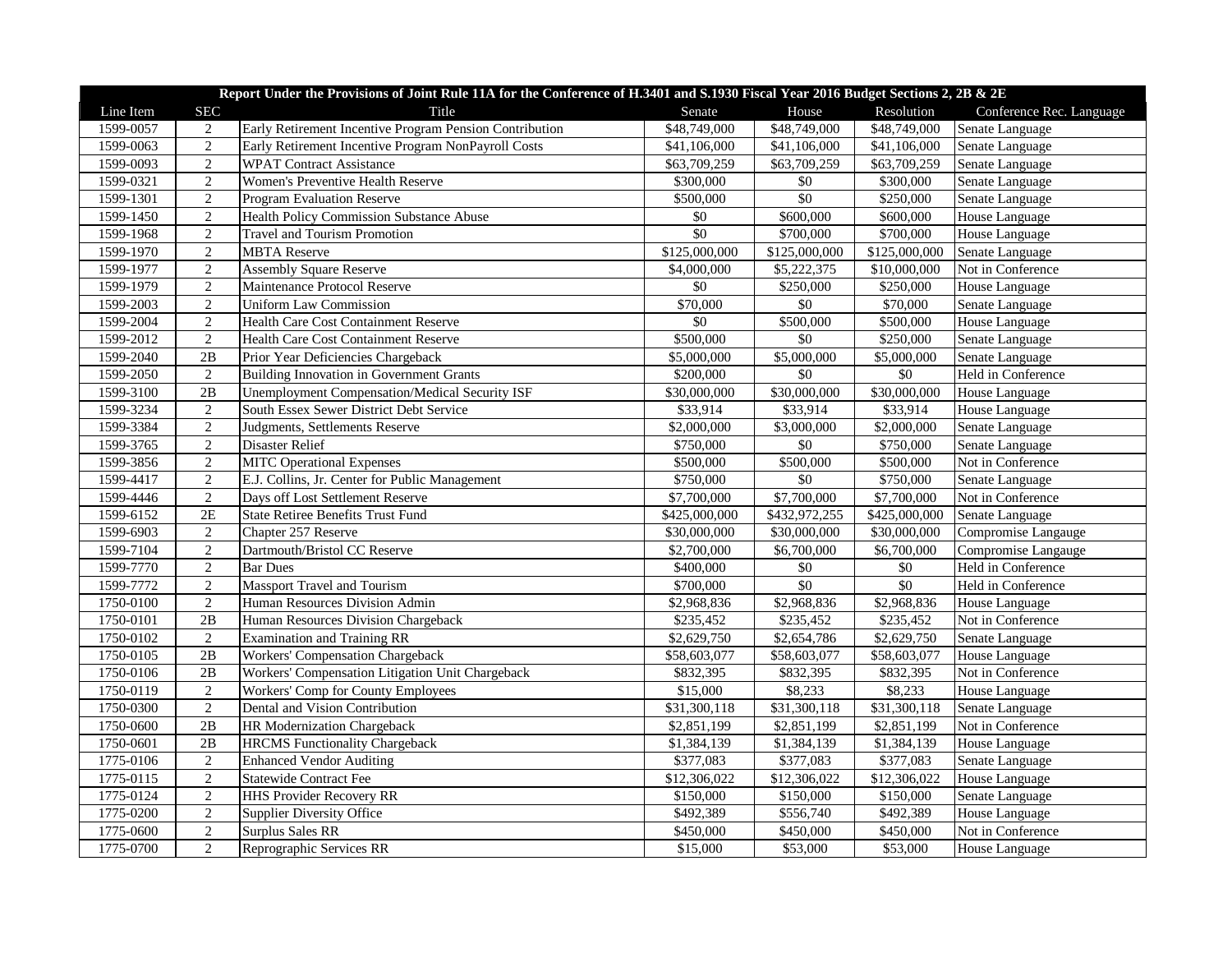|           | Report Under the Provisions of Joint Rule 11A for the Conference of H.3401 and S.1930 Fiscal Year 2016 Budget Sections 2, 2B & 2E |                                                   |                          |                 |               |                          |  |  |
|-----------|-----------------------------------------------------------------------------------------------------------------------------------|---------------------------------------------------|--------------------------|-----------------|---------------|--------------------------|--|--|
| Line Item | <b>SEC</b>                                                                                                                        | Title                                             | Senate                   | House           | Resolution    | Conference Rec. Language |  |  |
| 1775-0800 | 2B                                                                                                                                | <b>State Vehicles Chargeback</b>                  | \$7,647,133              | \$7,647,133     | \$7,647,133   | House Language           |  |  |
| 1775-0900 | $\overline{2}$                                                                                                                    | <b>Surplus Federal Property Retained Revenue</b>  | \$25,000                 | \$25,000        | \$25,000      | Senate Language          |  |  |
| 1775-1000 | 2B                                                                                                                                | Graphic Services Chargeback                       | \$750,000                | \$750,000       | \$750,000     | Not in Conference        |  |  |
| 1790-0100 | $\mathbf{2}$                                                                                                                      | <b>Information Technology Division</b>            | \$3,642,770              | \$3,642,770     | \$3,642,770   | Compromise Langauge      |  |  |
| 1790-0151 | $\overline{2}$                                                                                                                    | Data Processing Retained Revenue                  | \$2,100                  | $\$0$           | $\$0$         | Held in Conference       |  |  |
| 1790-0200 | $\overline{2B}$                                                                                                                   | <b>Computer Services Chargeback</b>               | \$121,236,494            | \$121,236,494   | \$121,236,494 | House Language           |  |  |
| 1790-0300 | $\overline{2}$                                                                                                                    | <b>Computer Serv to Public RR</b>                 | \$10,449,800             | \$10,449,800    | \$10,449,800  | Senate Language          |  |  |
| 1790-0400 | $\overline{2B}$                                                                                                                   | Postal Service at OMIS Chargeback                 | \$2,287,148              | \$2,287,148     | \$2,287,148   | Not in Conference        |  |  |
| 2000-0100 | $\mathbf{2}$                                                                                                                      | <b>EOEEA</b> Administration                       | \$6,311,774              | \$6,311,774     | \$6,311,774   | Compromise Langauge      |  |  |
| 2000-0101 | $\overline{2}$                                                                                                                    | <b>Climate Change Adaptation and Preparedness</b> | \$300,000                | \$0             | \$300,000     | Senate Language          |  |  |
| 2000-1011 | $\overline{2}$                                                                                                                    | Handling Charge RR                                | \$80,000                 | \$80,000        | \$80,000      | Senate Language          |  |  |
| 2000-1207 | $\overline{2}$                                                                                                                    | <b>State Climatologist</b>                        | \$200,000                | $\overline{50}$ | \$200,000     | Senate Language          |  |  |
| 2000-1700 | $\overline{2}$                                                                                                                    | <b>EOEEA</b> Information Technology               | \$12,509,486             | \$12,509,486    | \$12,509,486  | Not in Conference        |  |  |
| 2000-1701 | 2B                                                                                                                                | <b>EOEEA</b> Information Technology ISA           | \$1,509,234              | \$1,509,234     | \$1,509,234   | Not in Conference        |  |  |
| 2030-1000 | $\overline{2}$                                                                                                                    | <b>Environmental Law Enforcement</b>              | \$11,117,533             | \$11,090,837    | \$11,090,837  | House Language           |  |  |
| 2030-1004 | $\overline{2}$                                                                                                                    | Environmental Law Enforcement Private Details     | \$370,000                | \$370,000       | \$370,000     | House Language           |  |  |
| 2100-0012 | $\sqrt{2}$                                                                                                                        | Department of Public Utilities                    | \$9,984,756              | \$9,974,756     | \$9,974,756   | Senate Language          |  |  |
| 2100-0013 | $\overline{2}$                                                                                                                    | <b>Transportation Oversight Divis</b>             | \$322,035                | \$369,019       | \$369,019     | Not in Conference        |  |  |
| 2100-0014 | $\overline{2}$                                                                                                                    | <b>Energy Facility Siting RR</b>                  | \$75,000                 | \$75,000        | \$75,000      | Senate Language          |  |  |
| 2100-0015 | $\overline{2}$                                                                                                                    | <b>Unified Carrier Registration RR</b>            | \$2,300,000              | \$2,300,000     | \$2,300,000   | Senate Language          |  |  |
| 2100-0016 | $\overline{2}$                                                                                                                    | <b>Steam Distribution Oversight</b>               | \$90,263                 | \$90,263        | \$90,263      | House Language           |  |  |
| 2200-0100 | $\overline{2}$                                                                                                                    | <b>Environmental Protection Administration</b>    | \$29,520,620             | \$29,498,619    | \$29,520,620  | Senate Language          |  |  |
| 2200-0102 | $\overline{2}$                                                                                                                    | <b>Wetlands Retained Revenue</b>                  | \$650,151                | \$650,151       | \$650,151     | House Language           |  |  |
| 2200-0107 | $\overline{2}$                                                                                                                    | <b>Redemption Centers Operations</b>              | \$525,000                | \$375,000       | \$475,000     | Compromise Langauge      |  |  |
| 2200-0109 | $\overline{2}$                                                                                                                    | Compliance & Permitting                           | \$2,500,000              | \$2,500,000     | \$2,500,000   | Not in Conference        |  |  |
| 2200-0112 | $\overline{2}$                                                                                                                    | Compliance & Permitting RR                        | \$2,500,000              | \$2,500,000     | \$2,500,000   | Compromise Langauge      |  |  |
| 2210-0106 | $\sqrt{2}$                                                                                                                        | <b>Toxics Use Retained Revenue</b>                | \$3,168,361              | \$3,168,361     | \$3,168,361   | House Language           |  |  |
| 2220-2220 | 2                                                                                                                                 | Clean Air Act Administration                      | \$873,766                | \$847,831       | \$847,831     | House Language           |  |  |
| 2220-2221 | $\overline{2}$                                                                                                                    | <b>CAA Operating Permit Program</b>               | \$1,606,993              | \$1,527,547     | \$1,527,547   | Not in Conference        |  |  |
| 2250-2000 | $\overline{2}$                                                                                                                    | Safe Drinking Water Compliance                    | \$1,597,399              | \$1,529,649     | \$1,529,649   | Not in Conference        |  |  |
| 2260-8870 | $\overline{2}$                                                                                                                    | Hazardous Waste Cleanup                           | $\overline{$}14,409,902$ | \$14,673,215    | \$14,409,902  | Not in Conference        |  |  |
| 2260-8872 | $\overline{2}$                                                                                                                    | <b>Brownfields Site Audit</b>                     | \$1,234,380              | \$1,215,241     | \$1,215,241   | Not in Conference        |  |  |
| 2260-8881 | $\overline{2}$                                                                                                                    | <b>LSP Registration Board</b>                     | \$394,761                | \$394,761       | \$394,761     | Senate Language          |  |  |
| 2300-0100 | $\overline{2}$                                                                                                                    | DFG Administration                                | $\overline{$}971,458$    | \$911,458       | \$911,458     | Compromise Langauge      |  |  |
| 2300-0101 | $\overline{2}$                                                                                                                    | <b>Riverways Protection Program</b>               | \$651,162                | \$542,915       | \$592,915     | Senate Language          |  |  |
| 2310-0200 | $\overline{2}$                                                                                                                    | Division of Fisheries & Wildlife Administration   | \$15,413,483             | \$14,411,692    | \$14,411,692  | Compromise Langauge      |  |  |
| 2310-0300 | $\overline{2}$                                                                                                                    | Natural Heritage & Endangered Species Program     | \$155,204                | \$150,000       | \$150,000     | Not in Conference        |  |  |
| 2310-0306 | $\overline{2}$                                                                                                                    | Hunter Safety Program                             | \$451,454                | \$443,202       | \$443,202     | Not in Conference        |  |  |
| 2310-0316 | $\overline{2}$                                                                                                                    | Wildlife Habitat Purchase                         | \$1,500,000              | \$1,500,000     | \$1,500,000   | Senate Language          |  |  |
| 2310-0317 | $\overline{2}$                                                                                                                    | <b>Waterfowl Management</b>                       | \$65,000                 | \$65,000        | \$65,000      | Not in Conference        |  |  |
| 2320-0100 | $\sqrt{2}$                                                                                                                        | <b>Fishing and Boating Access</b>                 | \$529,086                | \$559,086       | \$559,086     | House Language           |  |  |
| 2330-0100 | $\overline{2}$                                                                                                                    | Division of Marine Fisheries Administration       | \$5,722,419              | \$6,387,596     | \$6,387,596   | Compromise Langauge      |  |  |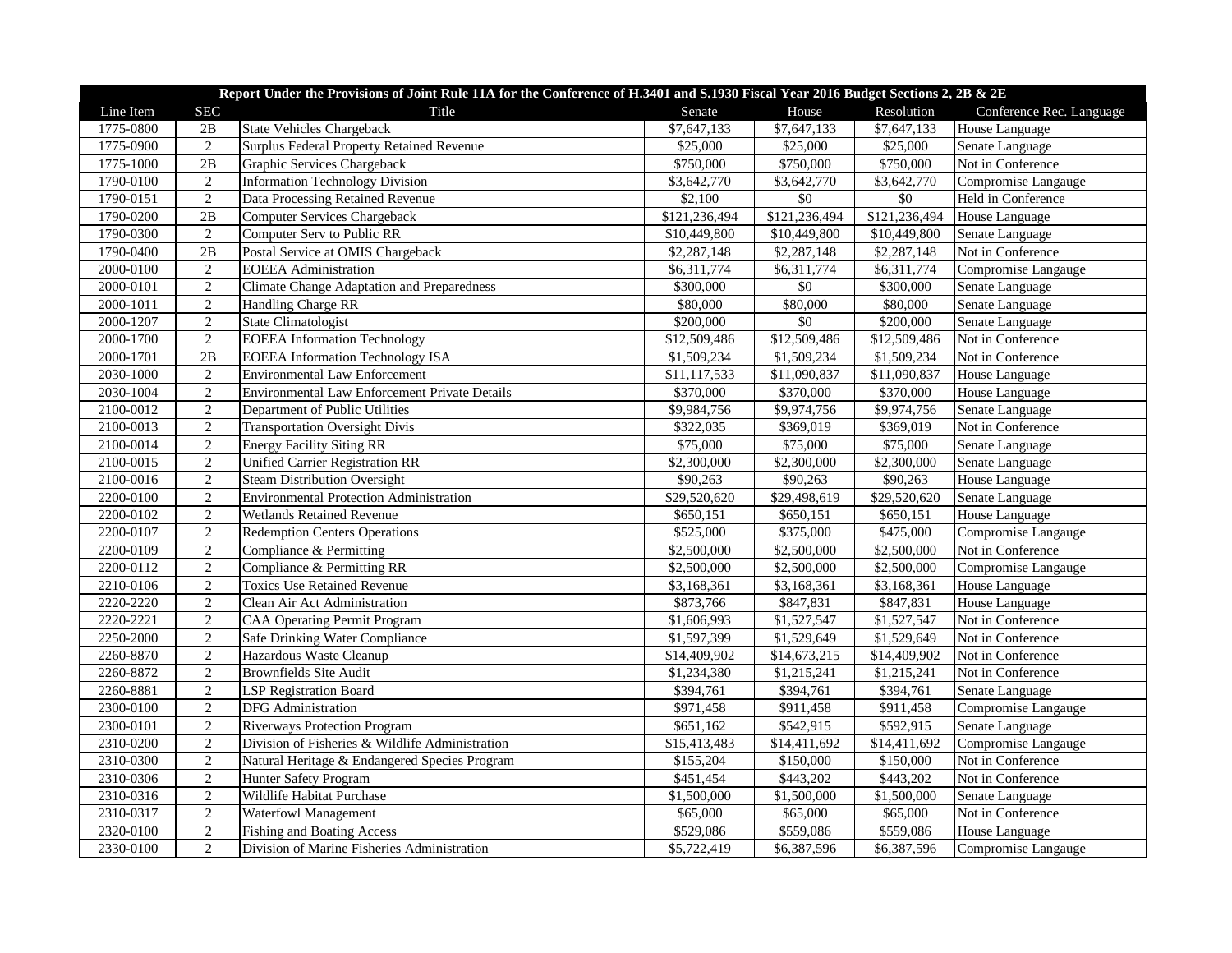|           | Report Under the Provisions of Joint Rule 11A for the Conference of H.3401 and S.1930 Fiscal Year 2016 Budget Sections 2, 2B & 2E |                                                            |                          |                 |                      |                          |  |  |
|-----------|-----------------------------------------------------------------------------------------------------------------------------------|------------------------------------------------------------|--------------------------|-----------------|----------------------|--------------------------|--|--|
| Line Item | <b>SEC</b>                                                                                                                        | Title                                                      | Senate                   | House           | Resolution           | Conference Rec. Language |  |  |
| 2330-0120 | 2                                                                                                                                 | Marine Recreational Fisheries Development                  | \$660,669                | \$638,685       | \$638,685            | House Language           |  |  |
| 2330-0121 | $\overline{2}$                                                                                                                    | Marine Recreational Fishing RR                             | \$217,989                | \$217,989       | \$217,989            | Senate Language          |  |  |
| 2330-0150 | $\overline{2}$                                                                                                                    | <b>Shellfish Purification Plant RR</b>                     | \$75,000                 | \$200,000       | $\overline{$}75,000$ | Compromise Langauge      |  |  |
| 2330-0199 | $\overline{2}$                                                                                                                    | Ventless Trap                                              | \$250,000                | \$250,000       | \$250,000            | Senate Language          |  |  |
| 2330-0300 | $\overline{2}$                                                                                                                    | Saltwater Sportfish Licensing                              | \$1,306,803              | \$1,305,519     | \$1,305,519          | Not in Conference        |  |  |
| 2511-0100 | $\overline{2}$                                                                                                                    | <b>Agricultural Resources</b>                              | \$5,804,718              | \$5,939,798     | \$6,024,798          | Compromise Langauge      |  |  |
| 2511-0105 | $\overline{2}$                                                                                                                    | <b>Emergency Food Assistance</b>                           | \$17,000,000             | \$16,160,000    | \$17,160,000         | Compromise Langauge      |  |  |
| 2511-3002 | 2                                                                                                                                 | <b>Integrated Pest Management</b>                          | \$61,480                 | \$57,553        | \$57,553             | Not in Conference        |  |  |
| 2800-0100 | $\overline{2}$                                                                                                                    | <b>DCR</b> Administration                                  | \$5,056,687              | \$4,498,076     | \$4,498,076          | Compromise Langauge      |  |  |
| 2800-0101 | $\overline{2}$                                                                                                                    | Watershed Management Program                               | \$1,120,149              | \$1,075,688     | \$1,120,149          | Senate Language          |  |  |
| 2800-0401 | $\sqrt{2}$                                                                                                                        | Stormwater Management                                      | \$809,288                | \$409,337       | \$803,337            | Compromise Langauge      |  |  |
| 2800-0500 | $\overline{2}$                                                                                                                    | <b>DCR</b> Beaches                                         | \$0                      | \$1,190,000     | \$1,190,000          | House Language           |  |  |
| 2800-0501 | $\overline{2}$                                                                                                                    | <b>DCR</b> Seasonals                                       | $\overline{$14,822,699}$ | \$14,789,862    | \$14,772,699         | Compromise Langauge      |  |  |
| 2800-0700 | $\overline{2}$                                                                                                                    | Office of Dam Safety                                       | \$662,918                | \$542,968       | \$642,968            | Compromise Langauge      |  |  |
| 2810-0100 | $\overline{2}$                                                                                                                    | <b>DCR</b> State Parks Operations                          | \$44,163,985             | \$43,994,533    | \$46,361,985         | Compromise Langauge      |  |  |
| 2810-2042 | $\overline{2}$                                                                                                                    | Department of Conservation and Recreation Retained Revenue | \$16,000,000             | \$16,000,000    | \$16,000,000         | Compromise Langauge      |  |  |
| 2820-0101 | $\sqrt{2}$                                                                                                                        | <b>State House Park Rangers</b>                            | \$1,801,509              | \$1,801,509     | \$1,801,509          | House Language           |  |  |
| 2820-2000 | $\overline{2}$                                                                                                                    | Parkways Streetlighting                                    | \$3,000,000              | \$3,000,000     | \$3,000,000          | House Language           |  |  |
| 3000-1000 | $\overline{2}$                                                                                                                    | Early Education & Care Administration                      | \$13,813,060             | \$13,719,920    | \$13,719,920         | Compromise Langauge      |  |  |
| 3000-1050 | $\overline{2}$                                                                                                                    | <b>EEC</b> Assessment                                      | \$300,000                | $\$0$           | \$300,000            | Senate Language          |  |  |
| 3000-2000 | 2                                                                                                                                 | Child Resource and Referral Center                         | \$6,675,311              | \$6,375,311     | \$6,675,311          | Senate Language          |  |  |
| 3000-2050 | $\overline{2}$                                                                                                                    | Children's Trust Fund                                      | \$1,276,519              | \$1,075,454     | \$1,276,519          | House Language           |  |  |
| 3000-3050 | $\overline{2}$                                                                                                                    | Supportive Child Care                                      | \$0                      | \$100,248,584   | \$0                  | Held in Conference       |  |  |
| 3000-3060 | 2                                                                                                                                 | Supportive and TANF Childcare                              | \$222,107,383            | $\overline{50}$ | \$221,607,383        | Compromise Langauge      |  |  |
| 3000-4040 | $\overline{2}$                                                                                                                    | Birth through Pre School                                   | \$12,000,000             | \$5,000,000     | \$12,000,000         | Senate Language          |  |  |
| 3000-4050 | 2                                                                                                                                 | <b>TANF Related Child Care</b>                             | \$0                      | \$121,358,799   | $\sqrt{6}$           | Held in Conference       |  |  |
| 3000-4060 | $\overline{2}$                                                                                                                    | Income-Eligible Childcare                                  | \$252,944,993            | \$252,944,993   | \$252,944,993        | Compromise Langauge      |  |  |
| 3000-5000 | $\overline{2}$                                                                                                                    | <b>Grants to Head Start Programs</b>                       | \$10,100,000             | \$9,100,000     | \$9,100,000          | Not in Conference        |  |  |
| 3000-5075 | $\overline{2}$                                                                                                                    | Universal Pre-Kindergarten                                 | \$7,400,000              | \$7,400,000     | \$7,400,000          | Compromise Langauge      |  |  |
| 3000-6025 | $\overline{2}$                                                                                                                    | Commonwealth Preschool Partnership Initiative              | \$500,000                | \$0             | \$500,000            | Senate Language          |  |  |
| 3000-6075 | $\overline{2}$                                                                                                                    | Early Childhood Mental Health                              | \$750,000                | \$750,000       | \$750,000            | Compromise Langauge      |  |  |
| 3000-7000 | $\sqrt{2}$                                                                                                                        | Children's Trust Fund                                      | \$14,750,000             | \$14,070,340    | \$14,570,340         | Compromise Langauge      |  |  |
| 3000-7040 | 2                                                                                                                                 | <b>EEC Contingency Contract Retained Revenue</b>           | \$200,000                | \$200,000       | \$200,000            | Compromise Langauge      |  |  |
| 3000-7050 | $\sqrt{2}$                                                                                                                        | Family Support and Engagement                              | \$19,464,890             | \$21,314,890    | \$21,314,890         | Compromise Langauge      |  |  |
| 3000-7070 | $\overline{2}$                                                                                                                    | Reach Out and Read                                         | \$750,000                | \$1,000,000     | \$1,000,000          | Not in Conference        |  |  |
| 4000-0005 | $\overline{2}$                                                                                                                    | Safe and Successful Youth Initiative                       | \$5,030,000              | \$6,000,000     | \$6,030,000          | Compromise Langauge      |  |  |
| 4000-0007 | $\overline{2}$                                                                                                                    | <b>Unaccompanied Homeless Youth Services</b>               | \$2,000,000              | \$0             | \$2,000,000          | Senate Language          |  |  |
| 4000-0014 | $\overline{2}$                                                                                                                    | <b>Quality Care Fund Reserve</b>                           | \$100,000                | $\sqrt{$0}$     | \$100,000            | Senate Language          |  |  |
| 4000-0050 | $\sqrt{2}$                                                                                                                        | PCA Council                                                | \$1,700,001              | \$1,723,679     | \$1,700,001          | Senate Language          |  |  |
| 4000-0051 | $\overline{2}$                                                                                                                    | Children Youth and Families Initative                      | \$2,500,000              | $\overline{50}$ | \$2,500,000          | Senate Language          |  |  |
| 4000-0102 | 2B                                                                                                                                | Chargeback for Human Services Transportation               | \$8,878,161              | \$8,878,161     | \$8,878,161          | Not in Conference        |  |  |
| 4000-0103 | 2B                                                                                                                                | Chargeback for Human Services Administration               | \$22,189,327             | \$22,189,327    | \$22,189,327         | Senate Language          |  |  |
|           |                                                                                                                                   |                                                            |                          |                 |                      |                          |  |  |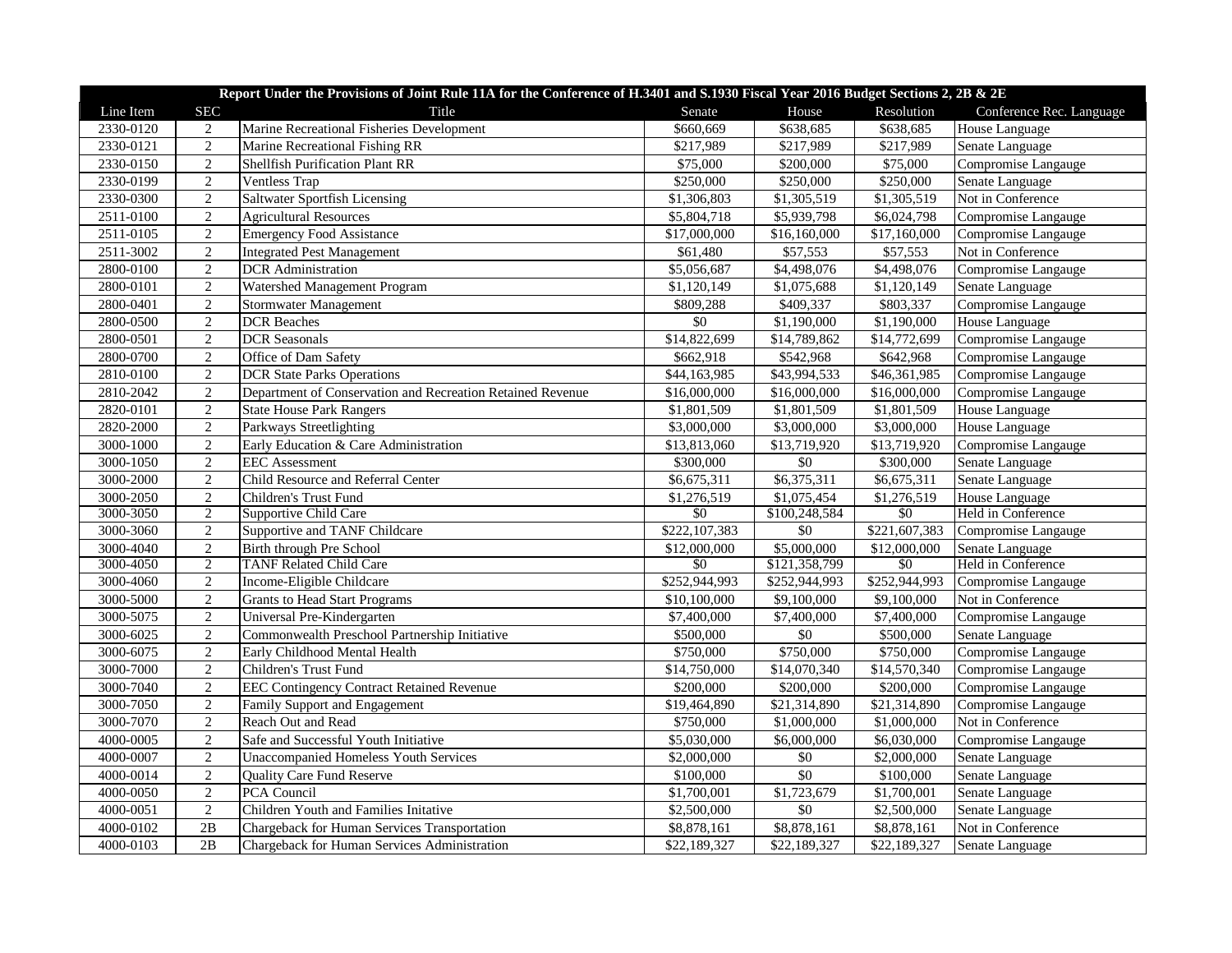|           | Report Under the Provisions of Joint Rule 11A for the Conference of H.3401 and S.1930 Fiscal Year 2016 Budget Sections 2, 2B & 2E |                                                    |                 |                         |                 |                                      |  |  |
|-----------|-----------------------------------------------------------------------------------------------------------------------------------|----------------------------------------------------|-----------------|-------------------------|-----------------|--------------------------------------|--|--|
| Line Item | <b>SEC</b>                                                                                                                        | Title                                              | Senate          | House                   | Resolution      | Conference Rec. Language             |  |  |
| 4000-0300 | 2                                                                                                                                 | <b>EOHHS</b> and MassHealth Administration         | \$91,073,463    | \$92,065,452            | \$92,240,452    | Compromise Langauge                  |  |  |
| 4000-0301 | $\overline{2}$                                                                                                                    | <b>MassHealth Auditing Reviews</b>                 | \$4,487,432     | \$4,291,711             | \$4,291,711     | Not in Conference                    |  |  |
| 4000-0320 | $\overline{2}$                                                                                                                    | <b>MassHealth Retained Revenue</b>                 | \$225,000,000   | \$225,000,000           | \$225,000,000   | Not in Conference                    |  |  |
| 4000-0321 | $\mathbf{2}$                                                                                                                      | <b>EOHHS Contingency Contract RR</b>               | \$50,000,000    | \$50,000,000            | \$50,000,000    | Senate Language                      |  |  |
| 4000-0328 | $\overline{2}$                                                                                                                    | State Plan Amendment Support                       | \$400,000       | $\overline{50}$         | $\overline{50}$ | Held in Conference                   |  |  |
| 4000-0430 | $\overline{2}$                                                                                                                    | MassHealth CommonHealth Plan                       | \$119,495,216   | \$119,495,216           | \$119,495,216   | House Language                       |  |  |
| 4000-0500 | $\sqrt{2}$                                                                                                                        | MassHealth Managed Care                            | \$5,934,539,597 | \$5,931,539,597         | \$5,933,039,597 | Senate Language                      |  |  |
| 4000-0600 | $\overline{2}$                                                                                                                    | MassHealth Senior Care                             | \$2,972,950,333 | \$2,972,950,333         |                 | $$2,976,350,333$ Compromise Langauge |  |  |
| 4000-0640 | $\sqrt{2}$                                                                                                                        | <b>MassHealth Nursing Home Rates</b>               | \$296,600,000   | \$300,400,000           | \$302,900,000   | Compromise Langauge                  |  |  |
| 4000-0700 | $\overline{2}$                                                                                                                    | MassHealth Fee for Service                         | \$2,475,752,092 | \$2,498,792,092         | \$2,478,152,092 | Compromise Langauge                  |  |  |
| 4000-0875 | $\overline{2}$                                                                                                                    | MassHealth for Breast and Cervical Cancer Patients | \$6,011,459     | \$6,011,459             | \$6,011,459     | Senate Language                      |  |  |
| 4000-0880 | $\overline{2}$                                                                                                                    | <b>MassHealth Family Assistance</b>                | \$253,769,135   | \$253,769,135           | \$253,769,135   | House Language                       |  |  |
| 4000-0885 | $\overline{2}$                                                                                                                    | Small Business Employee Premium Assistance         | \$32,420,971    | \$32,420,971            | \$32,420,971    | House Language                       |  |  |
| 4000-0940 | 2                                                                                                                                 | <b>ACA Expansion Populations</b>                   | \$1,712,110,508 | \$1,712,110,508         | \$1,712,110,508 | Senate Language                      |  |  |
| 4000-0950 | $\overline{2}$                                                                                                                    | Children's Behavioral Health Initiative            | \$221,298,049   | \$221,313,901           | \$221,298,049   | House Language                       |  |  |
| 4000-0990 | $\overline{2}$                                                                                                                    | Children's Medical Security Plan                   | \$13,214,180    | \$13,214,180            | \$13,214,180    | Senate Language                      |  |  |
| 4000-1400 | $\mathbf{2}$                                                                                                                      | MassHealth HIV Plan                                | \$24,878,351    | \$24,878,351            | \$24,878,351    | Not in Conference                    |  |  |
| 4000-1420 | $\overline{2}$                                                                                                                    | Medicare Part D Phased Down Contribution           | \$334,396,782   | \$334,396,782           | \$334,396,782   | Senate Language                      |  |  |
| 4000-1425 | $\sqrt{2}$                                                                                                                        | <b>Hutchinson Settlement</b>                       | \$49,412,000    | \$49,412,000            | \$49,412,000    | House Language                       |  |  |
| 4000-1602 | $\sqrt{2}$                                                                                                                        | <b>MassHealth Operation</b>                        | \$2,262,427     | \$2,231,497             | \$2,231,497     | House Language                       |  |  |
| 4000-1604 | $\overline{2}$                                                                                                                    | <b>Health Care System Reform</b>                   | \$972,161       | \$949,100               | \$949,100       | House Language                       |  |  |
| 4000-1700 | $\overline{2}$                                                                                                                    | <b>EOHHS IT</b>                                    | \$122,861,151   | \$122,244,145           | \$122,244,145   | House Language                       |  |  |
| 4000-1701 | 2B                                                                                                                                | Chargeback for Health and Human Services IT Costs  | \$31,970,461    | \$31,970,462            | \$31,970,461    | Not in Conference                    |  |  |
| 4003-0122 | $\overline{c}$                                                                                                                    | MA Office for Refugees & Immigrants                | \$400,000       | \$363,299               | \$400,000       | Senate Language                      |  |  |
| 4100-0060 | $\overline{2}$                                                                                                                    | <b>CHIA Administration</b>                         | \$28,333,250    | \$27,717,971            | \$27,717,971    | House Language                       |  |  |
| 4100-0061 | $\overline{2}$                                                                                                                    | All-Payer Claims Database RR                       | \$3,422,552     | \$3,422,552             | \$3,422,552     | Not in Conference                    |  |  |
| 4110-0001 | $\overline{2}$                                                                                                                    | <b>MCB</b> Admin                                   | \$1,461,023     | $\overline{31,}411,499$ | \$1,461,023     | Not in Conference                    |  |  |
| 4110-1000 | $\overline{2}$                                                                                                                    | <b>MCB Community Services</b>                      | \$4,196,305     | \$4,196,305             | \$4,196,305     | Not in Conference                    |  |  |
| 4110-2000 | $\overline{2}$                                                                                                                    | MCB Turning 22 Program                             | \$13,159,408    | \$13,010,253            | \$13,159,408    | Senate Language                      |  |  |
| 4110-3010 | $\sqrt{2}$                                                                                                                        | <b>MCB</b> Vocational Rehabilitation               | \$3,307,613     | \$3,340,735             | \$3,340,735     | House Language                       |  |  |
| 4120-0200 | $\sqrt{2}$                                                                                                                        | <b>Independent Living Centers</b>                  | \$6,130,018     | $\$0$                   | \$6,130,018     | Senate Language                      |  |  |
| 4120-1000 | $\sqrt{2}$                                                                                                                        | <b>MRC</b> Admin                                   | \$430,981       | \$418,811               | \$418,811       | House Language                       |  |  |
| 4120-2000 | $\overline{2}$                                                                                                                    | <b>MRC</b> Vocational Rehabilitation               | \$10,260,724    | \$10,253,105            | \$10,260,724    | House Language                       |  |  |
| 4120-3000 | $\overline{2}$                                                                                                                    | <b>MRC</b> Employment Assistance                   | \$2,269,227     | \$2,246,935             | \$2,246,935     | Senate Language                      |  |  |
| 4120-4000 | $\overline{2}$                                                                                                                    | <b>MRC Community Based Services</b>                | \$9,512,574     | \$14,472,488            | \$9,512,574     | Senate Language                      |  |  |
| 4120-4001 | $\overline{2}$                                                                                                                    | <b>Housing Registry</b>                            | \$80,000        | \$80,000                | \$80,000        | Not in Conference                    |  |  |
| 4120-4005 | $\sqrt{2}$                                                                                                                        | Living Independently                               | \$30,000        | \$0                     | \$30,000        | Senate Language                      |  |  |
| 4120-4010 | $\sqrt{2}$                                                                                                                        | Turning 22 Program                                 | \$749,665       | \$646,806               | \$749,665       | Not in Conference                    |  |  |
| 4120-5000 | $\overline{2}$                                                                                                                    | Homecare Assistance                                | \$4,329,320     | \$4,280,684             | \$4,280,684     | Not in Conference                    |  |  |
| 4120-6000 | $\overline{2}$                                                                                                                    | <b>Head Injury Treatment Services</b>              | \$15,817,983    | \$14,923,533            | \$15,817,983    | Senate Language                      |  |  |
| 4125-0100 | $\overline{2}$                                                                                                                    | Deaf & Hard of Hearing                             | \$5,645,031     | \$5,780,713             | \$5,645,031     | Not in Conference                    |  |  |
| 4125-0122 | 2B                                                                                                                                | <b>Interpreter Services Chargeback</b>             | \$250,000       | \$250,000               | \$250,000       | House Language                       |  |  |
|           |                                                                                                                                   |                                                    |                 |                         |                 |                                      |  |  |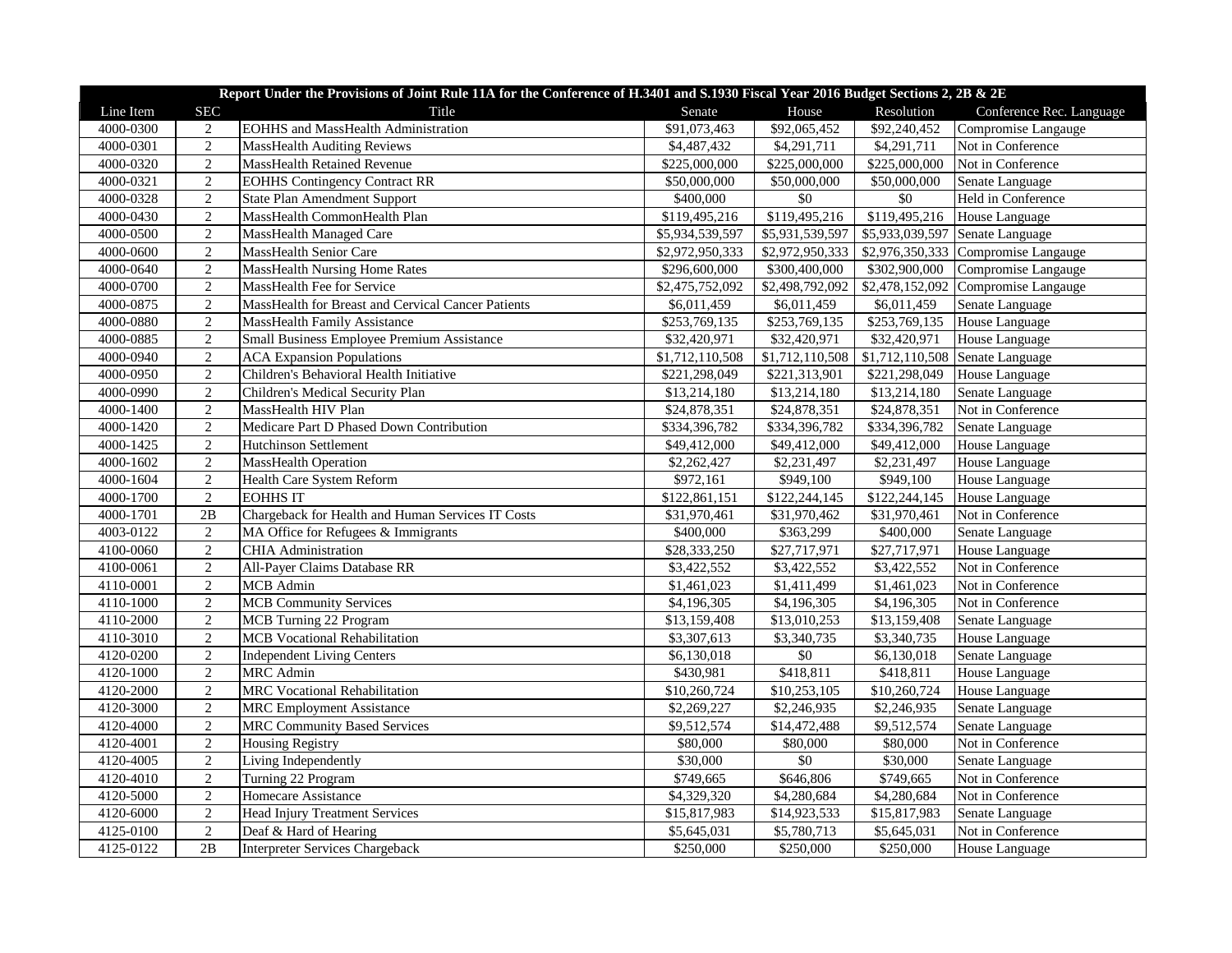|           | Report Under the Provisions of Joint Rule 11A for the Conference of H.3401 and S.1930 Fiscal Year 2016 Budget Sections 2, 2B & 2E |                                                 |               |                       |               |                          |  |  |
|-----------|-----------------------------------------------------------------------------------------------------------------------------------|-------------------------------------------------|---------------|-----------------------|---------------|--------------------------|--|--|
| Line Item | <b>SEC</b>                                                                                                                        | Title                                           | Senate        | House                 | Resolution    | Conference Rec. Language |  |  |
| 4180-0100 | $\overline{c}$                                                                                                                    | Chelsea Soldiers' Home                          | \$29,539,153  | \$29,539,153          | \$29,539,153  | House Language           |  |  |
| 4180-1100 | 2                                                                                                                                 | Chelsea License Plates RR                       | \$600,000     | \$600,000             | \$600,000     | Senate Language          |  |  |
| 4190-0100 | $\overline{2}$                                                                                                                    | Holyoke Soldiers' Home                          | \$23,170,537  | \$23,170,537          | \$23,170,537  | House Language           |  |  |
| 4190-0101 | $\sqrt{2}$                                                                                                                        | Holyoke Antenna Retained Revenue                | \$5,000       | \$5,000               | \$5,000       | House Language           |  |  |
| 4190-0102 | $\overline{2}$                                                                                                                    | Holyoke Pharmacy RR                             | \$110,000     | $\overline{$}110,000$ | \$110,000     | House Language           |  |  |
| 4190-0200 | $\overline{2}$                                                                                                                    | Holyoke Telephone and Televisi                  | \$50,000      | \$50,000              | \$50,000      | Senate Language          |  |  |
| 4190-0300 | $\overline{2}$                                                                                                                    | Holyoke 12 Bed RR                               | \$744,043     | \$744,043             | \$744,043     | Senate Language          |  |  |
| 4190-1100 | $\overline{2}$                                                                                                                    | Holyoke License Plates RR                       | \$400,000     | \$400,000             | \$400,000     | Senate Language          |  |  |
| 4200-0010 | $\overline{2}$                                                                                                                    | DYS Administration                              | \$4,434,660   | \$4,438,360           | \$4,434,660   | Compromise Langauge      |  |  |
| 4200-0100 | $\overline{2}$                                                                                                                    | <b>Committed Non-Residential</b>                | \$23,286,596  | \$23,286,596          | \$23,286,596  | Compromise Langauge      |  |  |
| 4200-0200 | $\overline{2}$                                                                                                                    | Pre-Trial Residential                           | \$27,187,833  | \$26,687,833          | \$27,187,833  | Senate Language          |  |  |
| 4200-0300 | $\overline{2}$                                                                                                                    | <b>Residential Services</b>                     | \$117,000,000 | \$120,162,098         | \$117,000,000 | Compromise Langauge      |  |  |
| 4200-0500 | $\overline{2}$                                                                                                                    | <b>Teacher Salaries</b>                         | \$3,154,187   | \$3,154,187           | \$3,154,187   | Not in Conference        |  |  |
| 4200-0600 | $\sqrt{2}$                                                                                                                        | Alternative Lock-up Program                     | \$2,105,262   | \$2,102,363           | \$2,102,363   | Not in Conference        |  |  |
| 4400-0029 | $\sqrt{2}$                                                                                                                        | <b>Family Well-Being Plans</b>                  | \$1,000,000   | \$0                   | $\$0$         | Held in Conference       |  |  |
| 4400-1000 | $\sqrt{2}$                                                                                                                        | DTA Admin                                       | \$64,427,943  | \$65,148,736          | \$64,427,943  | Senate Language          |  |  |
| 4400-1001 | $\overline{2}$                                                                                                                    | SNAP Administration                             | \$3,175,445   | \$3,116,586           | \$3,116,586   | Compromise Langauge      |  |  |
| 4400-1025 | 2                                                                                                                                 | Domestic Violence Specialists                   | \$1,047,000   | \$1,046,651           | \$1,046,651   | Not in Conference        |  |  |
| 4400-1100 | $\overline{2}$                                                                                                                    | <b>DTA Caseworkers</b>                          | \$70,833,479  | \$70,833,479          | \$70,833,479  | Senate Language          |  |  |
| 4400-1979 | $\sqrt{2}$                                                                                                                        | Pathways to Self Sufficiency                    | \$5,000,000   | \$0                   | \$3,000,000   | Senate Language          |  |  |
| 4401-1000 | $\sqrt{2}$                                                                                                                        | <b>Employment Services Program</b>              | \$12,100,000  | \$11,251,571          | \$12,110,000  | Compromise Langauge      |  |  |
| 4403-2000 | $\overline{2}$                                                                                                                    | <b>TAFDC Grant Payments</b>                     | \$231,755,896 | \$228,203,232         | \$230,875,182 | Compromise Langauge      |  |  |
| 4403-2007 | 2                                                                                                                                 | Supplemental Nutritional Program                | \$1,200,000   | \$1,200,000           | \$1,200,000   | Not in Conference        |  |  |
| 4403-2119 | 2                                                                                                                                 | <b>Teen Structured Settings</b>                 | \$9,854,932   | \$9,854,932           | \$9,854,932   | Not in Conference        |  |  |
| 4405-2000 | $\overline{2}$                                                                                                                    | <b>SSI State Supplement</b>                     | \$228,738,399 | \$228,738,399         | \$228,738,399 | Not in Conference        |  |  |
| 4408-1000 | $\sqrt{2}$                                                                                                                        | Emergency Aid to the Elderly, Disabled,         | \$78,877,812  | \$80,977,812          | \$78,877,812  | Compromise Langauge      |  |  |
| 4510-0020 | $\overline{2}$                                                                                                                    | Food Protection Program Retained Revenue        | \$149,414     | $\overline{$}233,203$ | \$149,414     | Senate Language          |  |  |
| 4510-0025 | $\mathbf{2}$                                                                                                                      | <b>SEAL Dental Program Retained Revenue</b>     | \$893,149     | \$891,286             | \$891,286     | Senate Language          |  |  |
| 4510-0040 | $\sqrt{2}$                                                                                                                        | <b>Pharmaceutical Reg RR</b>                    | \$273,061     | \$432,188             | \$273,061     | Senate Language          |  |  |
| 4510-0100 | $\overline{2}$                                                                                                                    | DPH Admin                                       | \$19,019,989  | \$18,938,083          | \$19,528,322  | House Language           |  |  |
| 4510-0108 | 2B                                                                                                                                | Chargeback for the SOPS                         | \$47,865,393  | \$47,865,393          | \$47,865,393  | Senate Language          |  |  |
| 4510-0110 | $\overline{2}$                                                                                                                    | <b>Community Health Centers</b>                 | \$1,095,901   | \$1,195,993           | \$1,195,901   | House Language           |  |  |
| 4510-0112 | $\overline{2}$                                                                                                                    | Post-Partum Depression Pilot                    | \$200,000     | \$200,000             | \$200,000     | Senate Language          |  |  |
| 4510-0600 | $\mathbf{2}$                                                                                                                      | <b>Environmental Health Program</b>             | \$4,585,669   | \$4,227,791           | \$4,350,791   | Senate Language          |  |  |
| 4510-0615 | $\mathbf{2}$                                                                                                                      | <b>Nuclear Safety Assessment RR</b>             | \$1,912,966   | \$1,886,574           | \$1,886,574   | House Language           |  |  |
| 4510-0616 | $\sqrt{2}$                                                                                                                        | Prescription Drug Registration RR               | \$1,351,172   | \$1,313,219           | \$1,313,219   | Compromise Langauge      |  |  |
| 4510-0710 | $\sqrt{2}$                                                                                                                        | Health Care Quality                             | \$10,683,173  | \$10,683,173          | \$10,683,173  | Compromise Langauge      |  |  |
| 4510-0712 | $\overline{2}$                                                                                                                    | <b>Health Care Quality RR</b>                   | \$2,547,181   | \$2,481,081           | \$2,481,081   | Senate Language          |  |  |
| 4510-0716 | $\overline{2}$                                                                                                                    | <b>Academic Detailing Program</b>               | \$500,000     | \$0                   | \$500,000     | Senate Language          |  |  |
| 4510-0721 | $\overline{2}$                                                                                                                    | <b>Board of Registration Nursing</b>            | \$1,017,723   | \$974,361             | \$974,361     | Not in Conference        |  |  |
| 4510-0722 | $\sqrt{2}$                                                                                                                        | <b>Board of Registration Pharmacy</b>           | \$1,292,013   | \$1,292,013           | \$1,292,013   | Not in Conference        |  |  |
|           |                                                                                                                                   |                                                 |               |                       |               |                          |  |  |
| 4510-0723 | $\overline{2}$                                                                                                                    | Board of Registration in Medicine & Acupuncture | \$1,033,722   | \$962,160             | \$962,160     | Not in Conference        |  |  |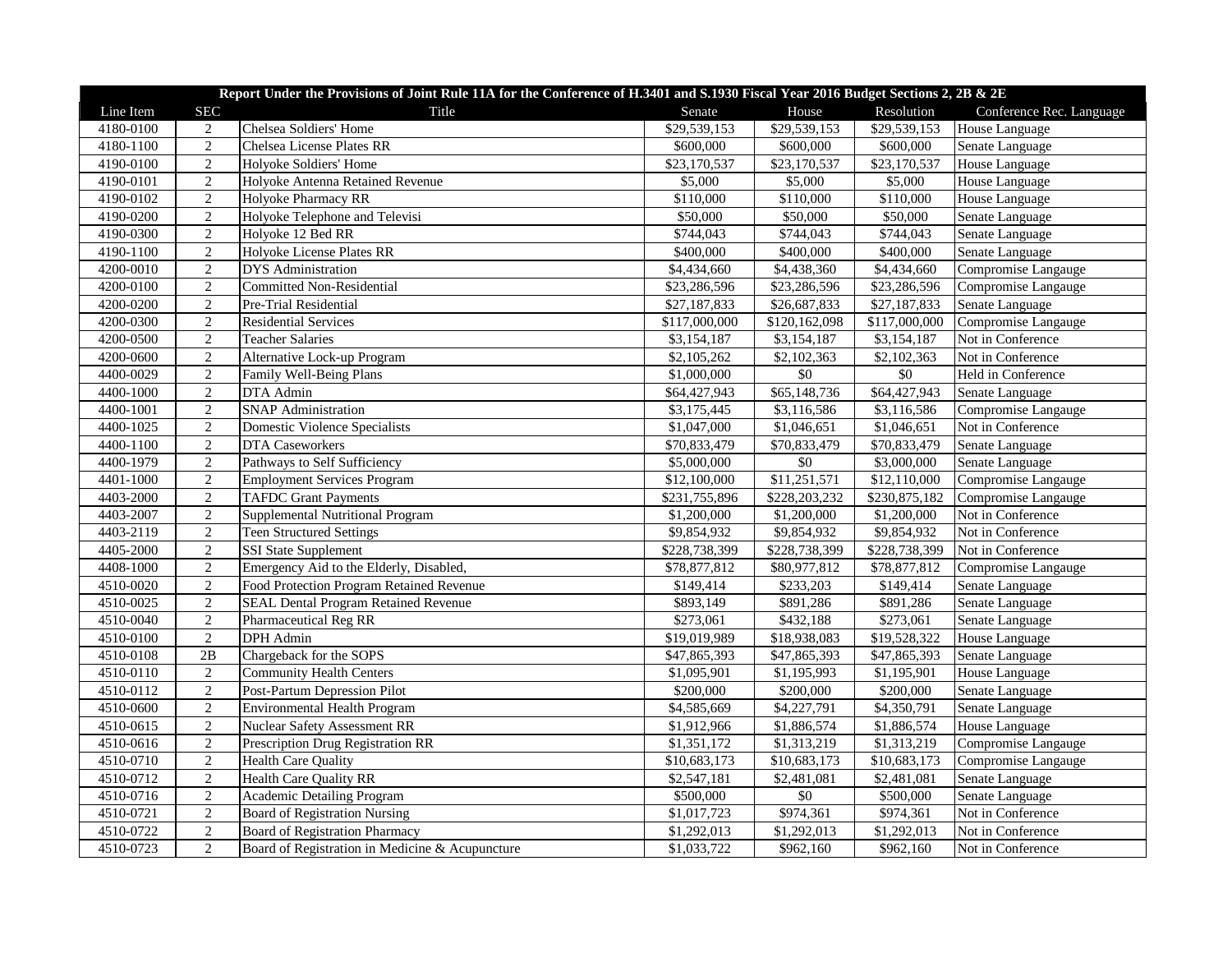|           | Report Under the Provisions of Joint Rule 11A for the Conference of H.3401 and S.1930 Fiscal Year 2016 Budget Sections 2, 2B & 2E |                                                                  |                       |              |              |                          |  |  |
|-----------|-----------------------------------------------------------------------------------------------------------------------------------|------------------------------------------------------------------|-----------------------|--------------|--------------|--------------------------|--|--|
| Line Item | <b>SEC</b>                                                                                                                        | Title                                                            | Senate                | House        | Resolution   | Conference Rec. Language |  |  |
| 4510-0724 | 2                                                                                                                                 | <b>Board of Registration Medicine RR</b>                         | \$300,503             | \$300,503    | \$300,503    | Not in Conference        |  |  |
| 4510-0725 | $\overline{2}$                                                                                                                    | Health Boards of Registration                                    | \$385,266             | \$334,680    | \$334,680    | Not in Conference        |  |  |
| 4510-0790 | 2                                                                                                                                 | <b>Regional Emergency Medical Services</b>                       | \$731,959             | \$831,959    | \$831,959    | House Language           |  |  |
| 4510-0810 | 2                                                                                                                                 | <b>SANE</b> and Pedi-SANE Programs                               | \$3,869,814           | \$4,357,869  | \$4,357,869  | Not in Conference        |  |  |
| 4510-3008 | $\sqrt{2}$                                                                                                                        | <b>ALS Registry</b>                                              | \$261,230             | \$250,000    | \$250,000    | Not in Conference        |  |  |
| 4510-3010 | 2                                                                                                                                 | Down Syndrome Clinic                                             | \$150,000             | \$0          | \$150,000    | Senate Language          |  |  |
| 4512-0103 | $\sqrt{2}$                                                                                                                        | HIV/AIDS Treatment & Prevention                                  | \$33,080,000          | \$32,193,620 | \$33,120,000 | Senate Language          |  |  |
| 4512-0106 | 2                                                                                                                                 | HIV/AIDS Drug Assistance Program Rebates RR                      | \$7,500,000           | \$7,500,000  | \$7,500,000  | Senate Language          |  |  |
| 4512-0200 | $\overline{2}$                                                                                                                    | <b>Substance Abuse Treatment</b>                                 | \$94,569,903          | \$98,570,501 | \$98,239,903 | Compromise Langauge      |  |  |
| 4512-0201 | $\overline{2}$                                                                                                                    | Substance Abuse Step-Down Recovery Services                      | \$4,800,000           | \$8,387,220  | \$4,800,000  | Senate Language          |  |  |
| 4512-0202 | 2                                                                                                                                 | Secure Treatment Facilities for Opiate Addiction                 | \$2,000,000           | \$2,000,000  | \$2,000,000  | Senate Language          |  |  |
| 4512-0203 | $\overline{2}$                                                                                                                    | Substance Abuse Family Intervention                              | \$1,500,000           | \$1,500,000  | \$1,500,000  | Senate Language          |  |  |
| 4512-0204 | 2                                                                                                                                 | Nasal Narcan Expansion Program                                   | \$1,000,000           | \$1,000,000  | \$1,000,000  | Compromise Langauge      |  |  |
| 4512-0211 | 2                                                                                                                                 | Recovery High Schools                                            | \$3,100,000           | \$0          | \$3,100,000  | Senate Language          |  |  |
| 4512-0225 | $\overline{2}$                                                                                                                    | <b>Gamblers' Treatment</b>                                       | \$1,500,000           | \$1,500,000  | \$1,500,000  | Senate Language          |  |  |
| 4512-0500 | $\overline{2}$                                                                                                                    | Dental Health Program                                            | \$2,036,188           | \$2,036,188  | \$2,036,188  | Compromise Langauge      |  |  |
| 4513-1000 | $\overline{2}$                                                                                                                    | <b>Family Health Services</b>                                    | \$5,524,931           | \$5,024,931  | \$5,624,931  | Compromise Langauge      |  |  |
| 4513-1002 | 2                                                                                                                                 | <b>WIC Program</b>                                               | \$12,536,830          | \$12,536,830 | \$12,536,830 | Not in Conference        |  |  |
| 4513-1012 | $\sqrt{2}$                                                                                                                        | WIC Program RR                                                   | \$27,600,000          | \$27,600,000 | \$27,600,000 | Not in Conference        |  |  |
| 4513-1020 | $\overline{2}$                                                                                                                    | <b>Early Intervention Services</b>                               | \$28,400,167          | \$27,600,167 | \$28,400,167 | Compromise Langauge      |  |  |
| 4513-1023 | $\overline{2}$                                                                                                                    | <b>Newborn Hearing Services</b>                                  | \$81,226              | \$76,748     | \$76,748     | Compromise Langauge      |  |  |
| 4513-1026 | $\overline{2}$                                                                                                                    | <b>Suicide Prevention Program</b>                                | \$4,028,741           | \$4,350,000  | \$4,350,000  | House Language           |  |  |
| 4513-1098 | $\overline{2}$                                                                                                                    | Services to Survivors of Homicide Victims                        | \$0                   | \$200,000    | \$200,000    | House Language           |  |  |
| 4513-1111 | 2                                                                                                                                 | Health Promotion and Disease Prevention                          | \$3,902,386           | \$3,267,464  | \$3,952,386  | Compromise Langauge      |  |  |
| 4513-1121 | $\overline{2}$                                                                                                                    | STOP Stroke Program                                              | \$500,000             | $\$0$        | \$500,000    | Senate Language          |  |  |
| 4513-1130 | $\overline{2}$                                                                                                                    | Domestic Violence Prevention                                     | \$5,902,078           | \$6,482,068  | \$6,482,068  | House Language           |  |  |
| 4513-1131 | $\overline{2}$                                                                                                                    | <b>Healthy Relationships Grant Program</b>                       | \$150,000             | \$150,000    | \$150,000    | Senate Language          |  |  |
| 4516-0263 | 2                                                                                                                                 | <b>Blood Lead Testing RR</b>                                     | \$1,149,368           | \$1,126,620  | \$1,126,620  | House Language           |  |  |
| 4516-1000 | $\overline{2}$                                                                                                                    | State Lab and Disease Unit                                       | \$12,848,230          | \$13,700,641 | \$12,657,991 | Senate Language          |  |  |
| 4516-1005 | $\sqrt{2}$                                                                                                                        | STI Billing RR                                                   | \$650,000             | \$650,000    | \$650,000    | Senate Language          |  |  |
| 4516-1010 | $\sqrt{2}$                                                                                                                        | <b>Emergency Preparedness Match</b>                              | \$1,955,811           | \$1,955,811  | \$1,955,811  | House Language           |  |  |
| 4516-1022 | 2                                                                                                                                 | State Lab TB Testing Fees RR                                     | \$279,209             | \$276,619    | \$276,619    | House Language           |  |  |
| 4518-0200 | 2                                                                                                                                 | <b>Health Statistics Division RR</b>                             | \$712,664             | \$683,545    | \$683,545    | House Language           |  |  |
| 4530-9000 | 2                                                                                                                                 | Teen Pregnancy Prevention                                        | \$2,561,962           | \$2,412,087  | \$2,561,962  | Senate Language          |  |  |
| 4570-1502 | $\overline{2}$                                                                                                                    | <b>Infection Prevention</b>                                      | \$286,253             | \$286,253    | \$286,253    | Not in Conference        |  |  |
| 4580-1000 | $\overline{2}$                                                                                                                    | Universal Immunization Program                                   | \$2,220,284           | \$2,220,284  | \$2,220,284  | Not in Conference        |  |  |
| 4590-0081 | $\sqrt{2}$                                                                                                                        | <b>DPH</b> Grant program                                         | \$250,000             | \$0          | \$250,000    | Senate Language          |  |  |
| 4590-0250 | 2                                                                                                                                 | School Based Health Programs                                     | \$12,230,974          | \$12,307,055 | \$12,230,974 | Compromise Langauge      |  |  |
| 4590-0300 | $\overline{2}$                                                                                                                    | Smoking Prevention & Cessation                                   | \$3,868,096           | \$3,866,096  | \$3,866,096  | Not in Conference        |  |  |
| 4590-0901 | 2B                                                                                                                                | Public Health Hospital Chargeback                                | $\overline{$}150,000$ | \$150,000    | \$150,000    | House Language           |  |  |
| 4590-0903 | 2B                                                                                                                                | Chargeback for Medical Services for Inmates in County Correction | \$3,800,000           | \$3,800,000  | \$3,800,000  | House Language           |  |  |
| 4590-0912 | 2                                                                                                                                 | Western Mass Hosp Ret Rev                                        | \$22,289,249          | \$21,203,669 | \$22,289,249 | House Language           |  |  |
|           |                                                                                                                                   |                                                                  |                       |              |              |                          |  |  |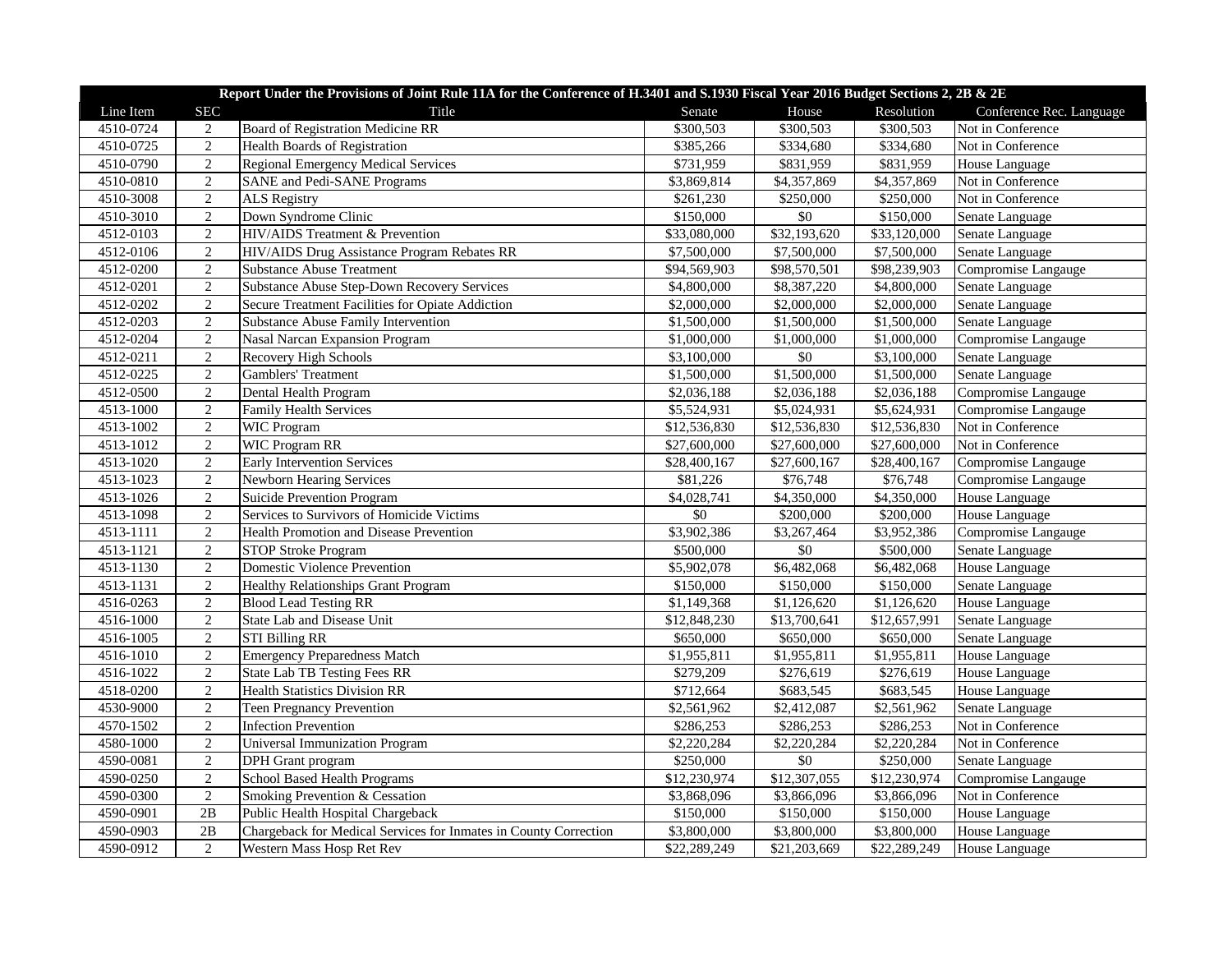|                        | Report Under the Provisions of Joint Rule 11A for the Conference of H.3401 and S.1930 Fiscal Year 2016 Budget Sections 2, 2B & 2E |                                                     |                       |                              |                     |                                         |  |  |
|------------------------|-----------------------------------------------------------------------------------------------------------------------------------|-----------------------------------------------------|-----------------------|------------------------------|---------------------|-----------------------------------------|--|--|
| Line Item              | <b>SEC</b>                                                                                                                        | Title                                               | Senate                | House                        | Resolution          | Conference Rec. Language                |  |  |
| 4590-0913              | 2                                                                                                                                 | Med Servcs HOC Inmates Ret Rev                      | \$523,229             | \$507,937                    | \$507,937           | House Language                          |  |  |
| 4590-0915              | $\overline{2}$                                                                                                                    | Hospital Operations                                 | \$156,157,494         | \$158,136,217                | \$158,136,217       | House Language                          |  |  |
| 4590-0917              | $\overline{2}$                                                                                                                    | <b>Shattuck Hospital DOC Inmate RR</b>              | \$4,667,960           | \$4,552,182                  | \$4,552,182         | House Language                          |  |  |
| 4590-0918              | $\overline{2}$                                                                                                                    | SOPS Department of Correction Retained Revenue      | \$14,000,000          | \$14,000,000                 | \$14,000,000        | Not in Conference                       |  |  |
| 4590-0924              | $\overline{2}$                                                                                                                    | Tewksbury Hospital RR                               | \$1,923,461           | \$1,852,321                  | \$1,852,321         | House Language                          |  |  |
| 4590-0925              | 2                                                                                                                                 | Prostate Cancer Research                            | \$250,000             | \$500,000                    | \$500,000           | Compromise Langauge                     |  |  |
| 4590-0930              | $\overline{2}$                                                                                                                    | Municipal Naloxone Bulk Purchase Program            | \$100,000             | $\overline{50}$              | \$100,000           | Senate Language                         |  |  |
| 4590-1503              | $\overline{2}$                                                                                                                    | Pediatric Palliative Care                           | \$1,800,000           | \$1,550,000                  | \$1,800,000         | Not in Conference                       |  |  |
| 4590-1506              | $\overline{2}$                                                                                                                    | <b>Violence Prevention Grants</b>                   | \$1,334,449           | \$1,334,449                  | \$1,334,449         | House Language                          |  |  |
| 4590-1507              | $\overline{2}$                                                                                                                    | Youth At-Risk Matching Grants                       | \$3,900,000           | \$3,800,000                  | \$3,950,000         | Compromise Langauge                     |  |  |
| 4590-2001              | $\overline{2}$                                                                                                                    | Tewksbury Hospital DDS Client RR                    | \$3,730,525           | \$3,589,745                  | \$3,589,745         | House Language                          |  |  |
| 4800-0015              | $\overline{2}$                                                                                                                    | DCF Admin                                           | \$81,023,822          | \$80,703,821                 | \$81,023,822        | Compromise Langauge                     |  |  |
| 4800-0016              | $\overline{2}$                                                                                                                    | Roca Retained Revenue                               | \$2,000,000           | \$2,000,000                  | \$2,000,000         | Not in Conference                       |  |  |
| 4800-0025              | $\overline{2}$                                                                                                                    | <b>Foster Care Review</b>                           | \$3,247,347           | \$3,226,629                  | \$3,226,629         | Not in Conference                       |  |  |
| 4800-0030              | $\overline{2}$                                                                                                                    | <b>DSS Regional Administration</b>                  | \$6,000,000           | \$0                          | \$6,000,000         | Senate Language                         |  |  |
| 4800-0036              | $\overline{2}$                                                                                                                    | Sex Abuse Intervention Network                      | \$698,740             | \$698,740                    | \$698,740           | Not in Conference                       |  |  |
| 4800-0038              | $\sqrt{2}$                                                                                                                        | Svcs for Children & Families                        | \$278,219,460         | \$277,894,460                | \$278,394,460       | Compromise Langauge                     |  |  |
| 4800-0040              | $\overline{2}$                                                                                                                    | Family Support and Stabilization                    | \$45,610,551          | \$44,710,551                 | \$45,460,551        | House Language                          |  |  |
| 4800-0041              | $\overline{2}$                                                                                                                    | <b>Group Care Services</b>                          | \$250,440,914         | \$253,323,682                | \$250,440,914       | Not in Conference                       |  |  |
| 4800-0091              | $\overline{2}$                                                                                                                    | <b>Training Institute</b>                           | \$2,510,154           | \$2,575,119                  | \$2,510,154         | Compromise Langauge                     |  |  |
| 4800-0151              | $\overline{2}$                                                                                                                    | Juvenile Offender Placement                         | \$504,388             | \$504,388                    | \$504,388           | House Language                          |  |  |
| 4800-0200              | $\overline{2}$                                                                                                                    | <b>DCF Family Resource Centers</b>                  | \$7,398,154           | \$7,398,054                  | \$7,398,054         | Senate Language                         |  |  |
| 4800-1100              | $\overline{2}$                                                                                                                    | Social Workers/Case Mgmt                            | \$203,819,297         | \$201,819,297                | \$203,819,297       | Compromise Langauge                     |  |  |
| 4800-1400              | $\sqrt{2}$                                                                                                                        | <b>Domestic Violence Services</b>                   | \$24,298,905          | \$26,148,905                 | \$26,148,905        | Compromise Langauge                     |  |  |
| 5011-0100              | $\overline{2}$                                                                                                                    | <b>DMH</b> Administration                           | \$28,570,221          | \$28,720,222                 | \$28,570,221        | Not in Conference                       |  |  |
| 5042-5000              | $\overline{2}$                                                                                                                    | Children's Mental Health                            | \$87,034,610          | \$86,422,266                 | \$87,034,610        | Compromise Langauge                     |  |  |
| 5046-0000              | $\sqrt{2}$                                                                                                                        | <b>Adult Support Services</b>                       | \$374,590,785         | \$376,791,024                | \$375,349,785       | Compromise Langauge                     |  |  |
| 5046-0005              | 2                                                                                                                                 | <b>Adult Community-Based Placements</b>             | \$5,000,000           | \$4,000,000                  | \$4,000,000         | House Language                          |  |  |
| 5046-2000              | $\overline{2}$                                                                                                                    | <b>Statewide Homelessness Svcs</b>                  | \$20,134,979          | \$22,134,979                 | \$21,134,979        | Not in Conference                       |  |  |
| 5046-4000              | $\overline{2}$                                                                                                                    | Choice Program RR                                   | \$125,000             | \$125,000                    | \$125,000           | Senate Language                         |  |  |
| 5047-0001              | $\overline{2}$                                                                                                                    | Emergency & Acute Services                          | \$24,258,428          | \$24,258,428                 | \$24,258,428        | Compromise Langauge                     |  |  |
| 5055-0000              | $\overline{2}$                                                                                                                    | Forensic Services Program                           | \$9,183,472           | \$9,076,604                  | \$9,183,472         | Not in Conference                       |  |  |
| 5095-0015              | $\overline{2}$                                                                                                                    | <b>Hospital Services</b>                            | \$190,325,165         | \$191,466,966                | \$190,325,165       | Compromise Langauge                     |  |  |
| 5095-1016              | $\overline{2}$                                                                                                                    | License to Occupy RR                                | \$500,000             | \$500,000                    | \$500,000           | Senate Language                         |  |  |
| 5911-1003              | $\overline{2}$                                                                                                                    | <b>DDS</b> Administration                           | \$69,646,985          | \$69,381,154                 | \$69,596,985        | Compromise Langauge                     |  |  |
| 5911-2000              | $\overline{2}$                                                                                                                    | Transportation, Day & Work, and Respite             | \$18,996,018          | \$21,996,018                 | \$21,996,018        | Not in Conference                       |  |  |
| 5920-2000              | $\overline{2}$                                                                                                                    | Community Res & State Op Services                   | \$1,084,666,855       | \$1,084,666,856              | \$1,084,666,855     | Senate Language                         |  |  |
| 5920-2010              | $\mathbf{2}$                                                                                                                      | <b>State-Operated Programs</b>                      | \$214,737,045         | \$214,737,045                | \$214,737,045       | Senate Language                         |  |  |
| 5920-2025              | $\overline{2}$                                                                                                                    | Community Day & Work Programs                       | \$173,509,830         | \$183,209,830                | \$183,209,830       | House Language                          |  |  |
| 5920-2026              | $\overline{2}$                                                                                                                    | <b>Community Based Employment</b>                   | \$5,000,000           | \$3,000,000                  | \$3,000,000         | House Language                          |  |  |
|                        |                                                                                                                                   |                                                     |                       |                              |                     |                                         |  |  |
|                        |                                                                                                                                   |                                                     |                       |                              |                     |                                         |  |  |
| 5920-3000<br>5920-3005 | $\mathbf{2}$<br>$\overline{2}$                                                                                                    | Respite & Family Services<br><b>Autism Services</b> | \$56,388,141<br>$\$0$ | \$55,933,705<br>\$12,367,109 | \$55,933,705<br>\$0 | Not in Conference<br>Held in Conference |  |  |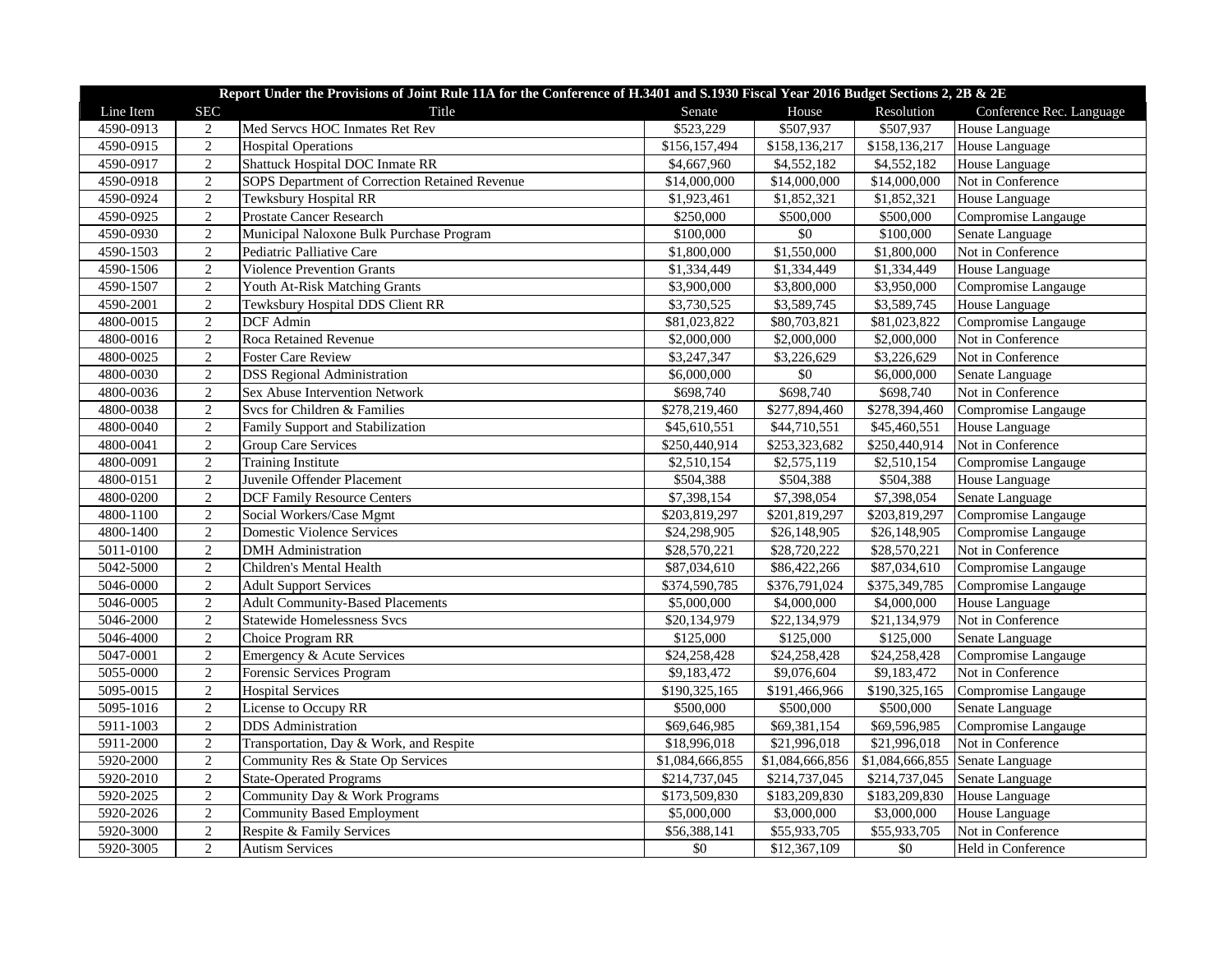| Report Under the Provisions of Joint Rule 11A for the Conference of H.3401 and S.1930 Fiscal Year 2016 Budget Sections 2, 2B & 2E |                |                                                              |                         |                 |               |                          |  |
|-----------------------------------------------------------------------------------------------------------------------------------|----------------|--------------------------------------------------------------|-------------------------|-----------------|---------------|--------------------------|--|
| Line Item                                                                                                                         | <b>SEC</b>     | Title                                                        | Senate                  | House           | Resolution    | Conference Rec. Language |  |
| 5920-3010                                                                                                                         | 2              | <b>Autism Division</b>                                       | \$6,085,431             | \$5,581,657     | \$6,085,431   | Compromise Langauge      |  |
| 5920-3020                                                                                                                         | $\sqrt{2}$     | <b>Autism Omnibus</b>                                        | \$6,300,000             | $\overline{50}$ | \$12,667,109  | Compromise Langauge      |  |
| 5920-3025                                                                                                                         | 2              | Aging with Developmental Disabilities                        | \$250,000               | \$0             | \$250,000     | Senate Language          |  |
| 5920-5000                                                                                                                         | $\overline{2}$ | Turning 22 Program                                           | \$7,000,000             | \$6,500,000     | \$7,000,000   | House Language           |  |
| 5930-1000                                                                                                                         | $\overline{2}$ | <b>State Facilities</b>                                      | \$111,092,314           | \$110,998,314   | \$110,998,314 | Compromise Langauge      |  |
| 5948-0012                                                                                                                         | $2\mathrm{B}$  | Chargeback for Special Ed Alternatives for Children          | \$6,500,000             | \$6,500,000     | \$6,500,000   | House Language           |  |
| 7000-9101                                                                                                                         | 2              | <b>Board of Library Commissioners</b>                        | \$1,098,431             | \$1,077,431     | \$1,077,431   | Not in Conference        |  |
| 7000-9401                                                                                                                         | 2              | Regional Library Local Aid                                   | \$9,938,482             | \$9,692,731     | \$9,938,482   | Compromise Langauge      |  |
| 7000-9402                                                                                                                         | $\overline{2}$ | Talking Book Program Worcester                               | \$446,828               | \$446,828       | \$446,828     | Not in Conference        |  |
| 7000-9406                                                                                                                         | $\overline{2}$ | Talking Book Program Watertown                               | \$2,468,121             | \$2,516,693     | \$2,516,693   | House Language           |  |
| 7000-9501                                                                                                                         | $\overline{2}$ | Municipal Libraries Local Aid                                | \$9,029,000             | \$8,847,300     | \$9,029,000   | Compromise Langauge      |  |
| 7000-9506                                                                                                                         | $\overline{2}$ | Technology and Automated Resou                               | \$2,676,564             | \$2,116,564     | \$2,116,564   | House Language           |  |
| 7000-9508                                                                                                                         | 2              | Center for the Book                                          | \$0                     | \$200,000       | \$200,000     | House Language           |  |
| 7002-0010                                                                                                                         | $\sqrt{2}$     | Economic Development Admin                                   | \$1,481,814             | \$2,670,994     | \$2,720,994   | Compromise Langauge      |  |
| 7002-0012                                                                                                                         | $\overline{2}$ | Summer Jobs Program                                          | \$11,700,000            | \$9,500,000     | \$11,700,000  | Senate Language          |  |
| 7002-0017                                                                                                                         | 2              | Housing and Economic Development IT Cons                     | \$3,312,056             | \$3,317,283     | \$3,312,056   | Not in Conference        |  |
| 7002-0018                                                                                                                         | 2B             | <b>EOHED Information Technology ISA</b>                      | \$7,664,618             | \$7,664,618     | \$7,664,618   | Not in Conference        |  |
| 7002-0020                                                                                                                         | 2              | Manufacturing Pilot Program                                  | \$1,535,000             | \$0             | \$1,535,000   | Senate Language          |  |
| 7002-0032                                                                                                                         | $\overline{2}$ | Innovation Institute at Mass Tech Collaborative              | \$3,000,000             | \$500,000       | \$3,000,000   | Not in Conference        |  |
| 7002-0035                                                                                                                         | $\overline{2}$ | Military Base Promotion                                      | \$350,000               | \$0             | \$100,000     | Senate Language          |  |
| 7002-0036                                                                                                                         | $\overline{2}$ | Office of the Secretary of Housing and Economic Development  | \$0                     | \$2,000,000     | \$2,000,000   | House Language           |  |
| 7002-0039                                                                                                                         | $\overline{2}$ | Office of the Secretary of Housing and Economic Development  | \$650,000               | \$650,000       | \$650,000     | Not in Conference        |  |
| 7002-0040                                                                                                                         | 2              | Small Business Technical Assitance Grant                     | \$0                     | \$2,000,000     | \$2,000,000   | House Language           |  |
| 7002-1075                                                                                                                         | 2              | Workforce Competitiveness Trust Fund                         | \$2,214,000             | \$0             | \$2,214,000   | Senate Language          |  |
| 7002-1502                                                                                                                         | 2              | <b>Transformative Development Fund</b>                       | \$0                     | \$1,000,000     | \$1,000,000   | House Language           |  |
| 7002-1506                                                                                                                         | $\overline{2}$ | Working Cities Technical Assistance Grants                   | $\overline{50}$         | \$500,000       | \$500,000     | House Language           |  |
| 7002-1507                                                                                                                         | $\overline{2}$ | Southeaster Massachusetts Advanaced Manufacturing Consortium | \$200,000               | \$0             | \$200,000     | Senate Language          |  |
| 7002-1508                                                                                                                         | 2              | Mass Tech Collaborative                                      | \$0                     | \$1,500,000     | \$1,500,000   | House Language           |  |
| 7002-1509                                                                                                                         | $\sqrt{2}$     | Entrepreneue-in-residence pilot program                      | $\overline{50}$         | \$100,000       | \$100,000     | House Language           |  |
| 7002-1512                                                                                                                         | $\sqrt{2}$     | Big Data Innovation and Worforce Fund                        | $\overline{$}1,500,000$ | \$500,000       | \$1,500,000   | Not in Conference        |  |
| 7002-1514                                                                                                                         | $\overline{2}$ | North Short InnoVentures                                     | \$100,000               | $\sqrt{6}$      | \$100,000     | Senate Language          |  |
| 7003-0100                                                                                                                         | $\overline{2}$ | <b>EOLWD</b> Administration                                  | \$1,063,684             | \$843,649       | \$1,043,649   | Senate Language          |  |
| 7003-0170                                                                                                                         | $\overline{2}$ | <b>EOLWD</b> Information Technology                          | \$285,540               | \$272,619       | \$272,619     | Not in Conference        |  |
| 7003-0171                                                                                                                         | $2\mathrm{B}$  | <b>EOLWD</b> Information Technology ISA                      | \$19,041,430            | \$19,041,430    | \$19,041,430  | Not in Conference        |  |
| 7003-0200                                                                                                                         | $\overline{2}$ | Department of Labor Standards                                | \$2,697,150             | \$2,360,254     | \$2,360,254   | Senate Language          |  |
| 7003-0201                                                                                                                         | 2              | <b>DLS</b> Licensing Fees RR                                 | \$452,850               | \$452,850       | \$452,850     | House Language           |  |
| 7003-0500                                                                                                                         | $\sqrt{2}$     | Division of Industrial Accidents                             | \$19,830,000            | \$19,144,105    | \$19,144,105  | House Language           |  |
| 7003-0606                                                                                                                         | 2              | Massachusetts Manufacturing Extension Partnership            | \$2,000,000             | \$2,000,000     | \$2,000,000   | Not in Conference        |  |
| 7003-0607                                                                                                                         | $\overline{2}$ | Employment Program for Young Audlts Transitons to Work       | \$150,000               | \$0             | \$150,000     | Senate Language          |  |
| 7003-0803                                                                                                                         | $\overline{2}$ | <b>One-Stop Career Centers</b>                               | \$5,050,982             | \$4,000,000     | \$4,525,491   | Not in Conference        |  |
| 7003-0808                                                                                                                         | $\sqrt{2}$     | Mass Workforce Professionals Association                     | \$0                     | \$75,000        | \$75,000      | House Language           |  |
| 7003-0900                                                                                                                         | $\overline{2}$ | Division of Labor Relations                                  | \$2,250,000             | \$2,149,659     | \$2,149,659   | Not in Conference        |  |
|                                                                                                                                   |                |                                                              |                         |                 |               |                          |  |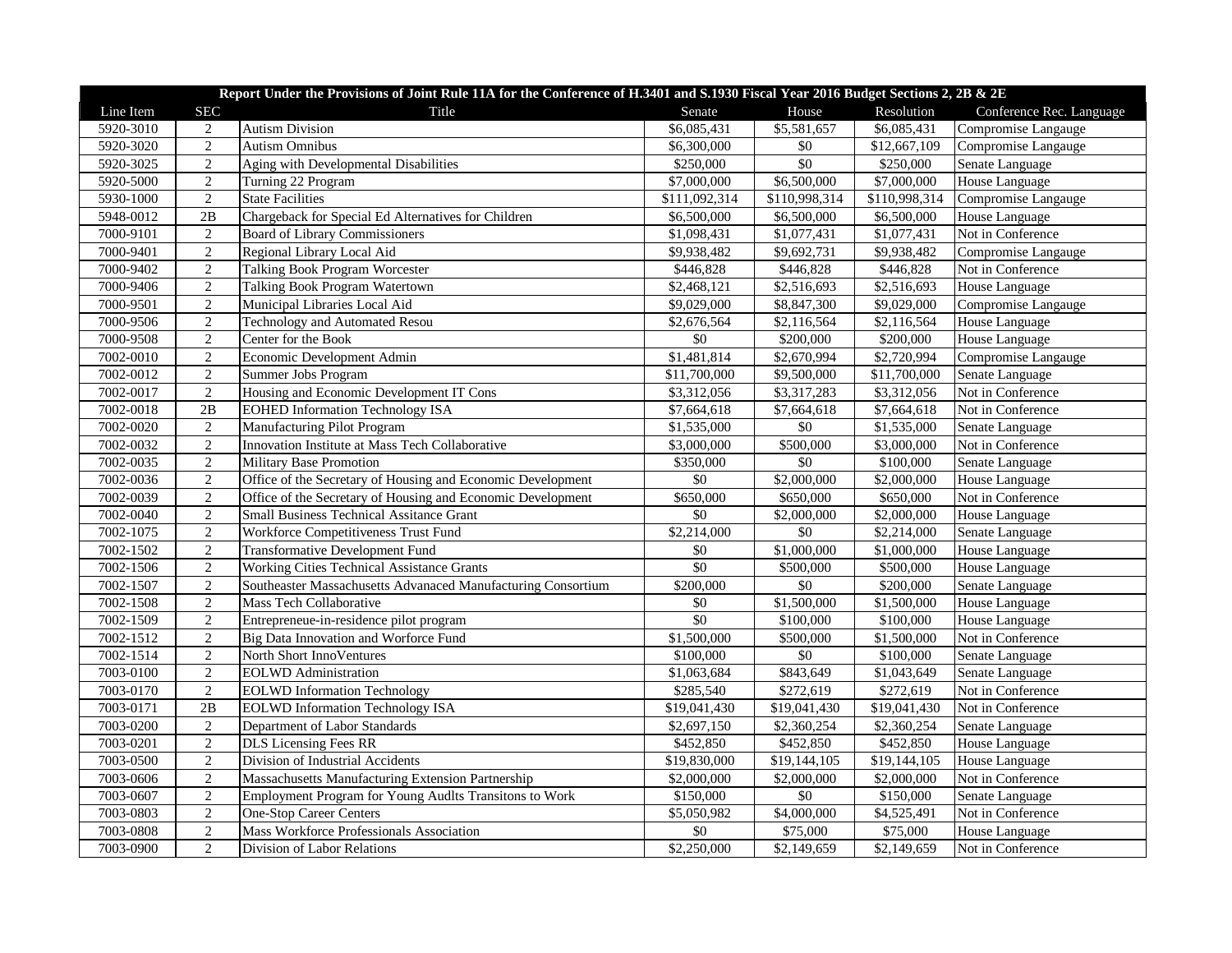| Line Item<br><b>SEC</b><br>Resolution<br>Title<br>Senate<br>House<br>Conference Rec. Language<br>Arbitration and Mediation RR<br>7003-0901<br>\$100,000<br>\$100,000<br>Senate Language<br>2<br>\$100,000<br>$\overline{2}$<br>7003-1206<br><b>Mass Service Alliance</b><br>\$1,365,000<br>\$3,180,000<br>\$3,470,000<br>Compromise Langauge<br>$\overline{2}$<br>7004-0001<br>\$118,012<br>\$118,012<br>Not in Conference<br><b>Indian Affairs</b><br>\$118,012<br>7004-0099<br>$\overline{2}$<br><b>DHCD</b> Administration<br>\$8,272,360<br>\$8,687,359<br>\$8,142,359<br>Compromise Langauge<br>$\overline{2}$<br>7004-0100<br>\$6,735,719<br>\$6,234,088<br>\$6,234,088<br><b>Homeless Programs Administration</b><br>Not in Conference<br>7004-0101<br>$\overline{2}$<br>\$154,873,948<br>\$155,058,948<br>\$155,058,948<br><b>Emergency Assistance Family Shelters</b><br>Compromise Langauge<br>$\sqrt{2}$<br>7004-0102<br>Homeless Individuals Assistance<br>\$45,125,000<br>\$44,000,000<br>\$44,825,000<br>Compromise Langauge<br>$\overline{2}$<br>7004-0104<br>\$1,800,000<br>Home and Healthy for Good Program<br>\$1,600,000<br>\$1,800,000<br>House Language<br>$\sqrt{2}$<br>7004-0108<br>\$31,249,331<br>HomeBASE<br>\$26,249,331<br>\$31,250,331<br>Compromise Langauge<br>$\overline{2}$<br>\$0<br>\$0<br>7004-0114<br>Housing Authority Self-Sufficiency Program<br>\$500,000<br>Held in Conference<br>7004-3036<br>$\overline{2}$<br>Housing Consumer Education Centers<br>\$1,991,922<br>\$2,641,992<br>\$2,891,992<br>Compromise Langauge<br>$\overline{2}$<br>7004-3045<br>\$500,000<br>\$500,000<br>\$500,000<br><b>Tenancy Preservation Program</b><br>Not in Conference<br>$\overline{2}$<br>7004-4314<br>\$350,401<br>Service Coordinators Program<br>\$350,401<br>\$350,401<br>Not in Conference |
|---------------------------------------------------------------------------------------------------------------------------------------------------------------------------------------------------------------------------------------------------------------------------------------------------------------------------------------------------------------------------------------------------------------------------------------------------------------------------------------------------------------------------------------------------------------------------------------------------------------------------------------------------------------------------------------------------------------------------------------------------------------------------------------------------------------------------------------------------------------------------------------------------------------------------------------------------------------------------------------------------------------------------------------------------------------------------------------------------------------------------------------------------------------------------------------------------------------------------------------------------------------------------------------------------------------------------------------------------------------------------------------------------------------------------------------------------------------------------------------------------------------------------------------------------------------------------------------------------------------------------------------------------------------------------------------------------------------------------------------------------------------------------------------------------------------------------------|
|                                                                                                                                                                                                                                                                                                                                                                                                                                                                                                                                                                                                                                                                                                                                                                                                                                                                                                                                                                                                                                                                                                                                                                                                                                                                                                                                                                                                                                                                                                                                                                                                                                                                                                                                                                                                                                 |
|                                                                                                                                                                                                                                                                                                                                                                                                                                                                                                                                                                                                                                                                                                                                                                                                                                                                                                                                                                                                                                                                                                                                                                                                                                                                                                                                                                                                                                                                                                                                                                                                                                                                                                                                                                                                                                 |
|                                                                                                                                                                                                                                                                                                                                                                                                                                                                                                                                                                                                                                                                                                                                                                                                                                                                                                                                                                                                                                                                                                                                                                                                                                                                                                                                                                                                                                                                                                                                                                                                                                                                                                                                                                                                                                 |
|                                                                                                                                                                                                                                                                                                                                                                                                                                                                                                                                                                                                                                                                                                                                                                                                                                                                                                                                                                                                                                                                                                                                                                                                                                                                                                                                                                                                                                                                                                                                                                                                                                                                                                                                                                                                                                 |
|                                                                                                                                                                                                                                                                                                                                                                                                                                                                                                                                                                                                                                                                                                                                                                                                                                                                                                                                                                                                                                                                                                                                                                                                                                                                                                                                                                                                                                                                                                                                                                                                                                                                                                                                                                                                                                 |
|                                                                                                                                                                                                                                                                                                                                                                                                                                                                                                                                                                                                                                                                                                                                                                                                                                                                                                                                                                                                                                                                                                                                                                                                                                                                                                                                                                                                                                                                                                                                                                                                                                                                                                                                                                                                                                 |
|                                                                                                                                                                                                                                                                                                                                                                                                                                                                                                                                                                                                                                                                                                                                                                                                                                                                                                                                                                                                                                                                                                                                                                                                                                                                                                                                                                                                                                                                                                                                                                                                                                                                                                                                                                                                                                 |
|                                                                                                                                                                                                                                                                                                                                                                                                                                                                                                                                                                                                                                                                                                                                                                                                                                                                                                                                                                                                                                                                                                                                                                                                                                                                                                                                                                                                                                                                                                                                                                                                                                                                                                                                                                                                                                 |
|                                                                                                                                                                                                                                                                                                                                                                                                                                                                                                                                                                                                                                                                                                                                                                                                                                                                                                                                                                                                                                                                                                                                                                                                                                                                                                                                                                                                                                                                                                                                                                                                                                                                                                                                                                                                                                 |
|                                                                                                                                                                                                                                                                                                                                                                                                                                                                                                                                                                                                                                                                                                                                                                                                                                                                                                                                                                                                                                                                                                                                                                                                                                                                                                                                                                                                                                                                                                                                                                                                                                                                                                                                                                                                                                 |
|                                                                                                                                                                                                                                                                                                                                                                                                                                                                                                                                                                                                                                                                                                                                                                                                                                                                                                                                                                                                                                                                                                                                                                                                                                                                                                                                                                                                                                                                                                                                                                                                                                                                                                                                                                                                                                 |
|                                                                                                                                                                                                                                                                                                                                                                                                                                                                                                                                                                                                                                                                                                                                                                                                                                                                                                                                                                                                                                                                                                                                                                                                                                                                                                                                                                                                                                                                                                                                                                                                                                                                                                                                                                                                                                 |
|                                                                                                                                                                                                                                                                                                                                                                                                                                                                                                                                                                                                                                                                                                                                                                                                                                                                                                                                                                                                                                                                                                                                                                                                                                                                                                                                                                                                                                                                                                                                                                                                                                                                                                                                                                                                                                 |
|                                                                                                                                                                                                                                                                                                                                                                                                                                                                                                                                                                                                                                                                                                                                                                                                                                                                                                                                                                                                                                                                                                                                                                                                                                                                                                                                                                                                                                                                                                                                                                                                                                                                                                                                                                                                                                 |
| 7004-9005<br>2<br><b>Housing Authority Subsidies</b><br>\$64,000,000<br>\$64,500,000<br>\$64,500,000<br>Compromise Langauge                                                                                                                                                                                                                                                                                                                                                                                                                                                                                                                                                                                                                                                                                                                                                                                                                                                                                                                                                                                                                                                                                                                                                                                                                                                                                                                                                                                                                                                                                                                                                                                                                                                                                                     |
| $\overline{2}$<br>7004-9007<br><b>Public Housing Reform</b><br>\$800,000<br>\$800,000<br>\$800,000<br>Not in Conference                                                                                                                                                                                                                                                                                                                                                                                                                                                                                                                                                                                                                                                                                                                                                                                                                                                                                                                                                                                                                                                                                                                                                                                                                                                                                                                                                                                                                                                                                                                                                                                                                                                                                                         |
| $\overline{2}$<br>7004-9008<br>Urban Affordable Housing Grant Program<br>\$0<br>\$1,000,000<br>\$1,000,000<br>House Language                                                                                                                                                                                                                                                                                                                                                                                                                                                                                                                                                                                                                                                                                                                                                                                                                                                                                                                                                                                                                                                                                                                                                                                                                                                                                                                                                                                                                                                                                                                                                                                                                                                                                                    |
| 7004-9024<br>$\overline{2}$<br>\$85,421,578<br>\$82,931,597<br>\$82,931,597<br>Massachusetts Rental Voucher Program<br>Compromise Langauge                                                                                                                                                                                                                                                                                                                                                                                                                                                                                                                                                                                                                                                                                                                                                                                                                                                                                                                                                                                                                                                                                                                                                                                                                                                                                                                                                                                                                                                                                                                                                                                                                                                                                      |
| $\overline{2}$<br>7004-9030<br>\$4,750,000<br><b>Alternative Housing Voucher Program</b><br>\$3,550,000<br>\$4,600,000<br>Compromise Langauge                                                                                                                                                                                                                                                                                                                                                                                                                                                                                                                                                                                                                                                                                                                                                                                                                                                                                                                                                                                                                                                                                                                                                                                                                                                                                                                                                                                                                                                                                                                                                                                                                                                                                   |
| $\sqrt{2}$<br>7004-9033<br><b>DMH Rental Subsidy Program</b><br>\$5,548,125<br>\$5,048,125<br>\$5,548,125<br>Not in Conference                                                                                                                                                                                                                                                                                                                                                                                                                                                                                                                                                                                                                                                                                                                                                                                                                                                                                                                                                                                                                                                                                                                                                                                                                                                                                                                                                                                                                                                                                                                                                                                                                                                                                                  |
| $\sqrt{2}$<br>\$2,535,003<br>7004-9315<br>Low-Income Housing Tax Credit RR<br>\$2,535,003<br>\$2,535,003<br>House Language                                                                                                                                                                                                                                                                                                                                                                                                                                                                                                                                                                                                                                                                                                                                                                                                                                                                                                                                                                                                                                                                                                                                                                                                                                                                                                                                                                                                                                                                                                                                                                                                                                                                                                      |
| $\overline{2}$<br>7004-9316<br>Residential Assistance for Families in Transition<br>\$13,000,000<br>\$12,000,000<br>\$12,500,000<br>Compromise Langauge                                                                                                                                                                                                                                                                                                                                                                                                                                                                                                                                                                                                                                                                                                                                                                                                                                                                                                                                                                                                                                                                                                                                                                                                                                                                                                                                                                                                                                                                                                                                                                                                                                                                         |
| 7004-9322<br>$\overline{2}$<br>Secure Jobs Pilot<br>\$750,000<br>\$500,000<br>\$750,000<br>Senate Language                                                                                                                                                                                                                                                                                                                                                                                                                                                                                                                                                                                                                                                                                                                                                                                                                                                                                                                                                                                                                                                                                                                                                                                                                                                                                                                                                                                                                                                                                                                                                                                                                                                                                                                      |
| $\overline{2}$<br>\$837,584<br>7006-0000<br><b>OCABR</b> Administration<br>\$870,176<br>\$837,584<br>Not in Conference                                                                                                                                                                                                                                                                                                                                                                                                                                                                                                                                                                                                                                                                                                                                                                                                                                                                                                                                                                                                                                                                                                                                                                                                                                                                                                                                                                                                                                                                                                                                                                                                                                                                                                          |
| 7006-0010<br>$\overline{c}$<br>Division of Banks<br>\$17,501,641<br>\$16,493,118<br>\$16,493,118<br>House Language                                                                                                                                                                                                                                                                                                                                                                                                                                                                                                                                                                                                                                                                                                                                                                                                                                                                                                                                                                                                                                                                                                                                                                                                                                                                                                                                                                                                                                                                                                                                                                                                                                                                                                              |
| $\overline{2}$<br>7006-0011<br>\$2,650,000<br>\$2,350,000<br>\$2,350,000<br>House Language<br>Loan Originator Admin. & Consumer Counseling                                                                                                                                                                                                                                                                                                                                                                                                                                                                                                                                                                                                                                                                                                                                                                                                                                                                                                                                                                                                                                                                                                                                                                                                                                                                                                                                                                                                                                                                                                                                                                                                                                                                                      |
| $\overline{2}$<br>\$13,612,080<br>7006-0020<br>\$14,411,732<br>\$13,612,080<br>Division of Insurance<br>Not in Conference                                                                                                                                                                                                                                                                                                                                                                                                                                                                                                                                                                                                                                                                                                                                                                                                                                                                                                                                                                                                                                                                                                                                                                                                                                                                                                                                                                                                                                                                                                                                                                                                                                                                                                       |
| $\overline{2}$<br>7006-0029<br><b>Health Care Access Bureau</b><br>\$1,100,000<br>\$1,100,000<br>\$1,100,000<br>Not in Conference                                                                                                                                                                                                                                                                                                                                                                                                                                                                                                                                                                                                                                                                                                                                                                                                                                                                                                                                                                                                                                                                                                                                                                                                                                                                                                                                                                                                                                                                                                                                                                                                                                                                                               |
| $\overline{2}$<br>7006-0040<br>\$4,749,504<br>\$4,263,413<br>Professional Licensure<br>\$4,263,413<br>Not in Conference                                                                                                                                                                                                                                                                                                                                                                                                                                                                                                                                                                                                                                                                                                                                                                                                                                                                                                                                                                                                                                                                                                                                                                                                                                                                                                                                                                                                                                                                                                                                                                                                                                                                                                         |
| $\overline{2}$<br>7006-0043<br>\$500,000<br>\$500,000<br>Home Improvement Contractors RR<br>\$500,000<br>Not in Conference                                                                                                                                                                                                                                                                                                                                                                                                                                                                                                                                                                                                                                                                                                                                                                                                                                                                                                                                                                                                                                                                                                                                                                                                                                                                                                                                                                                                                                                                                                                                                                                                                                                                                                      |
| $\sqrt{2}$<br>7006-0060<br>Division of Standards<br>\$897,363<br>\$845,270<br>\$845,270<br>Not in Conference                                                                                                                                                                                                                                                                                                                                                                                                                                                                                                                                                                                                                                                                                                                                                                                                                                                                                                                                                                                                                                                                                                                                                                                                                                                                                                                                                                                                                                                                                                                                                                                                                                                                                                                    |
| $\sqrt{2}$<br>7006-0065<br>Item Pricing Inspections Retained Revenue<br>\$491,923<br>\$500,000<br>\$491,923<br>Compromise Langauge                                                                                                                                                                                                                                                                                                                                                                                                                                                                                                                                                                                                                                                                                                                                                                                                                                                                                                                                                                                                                                                                                                                                                                                                                                                                                                                                                                                                                                                                                                                                                                                                                                                                                              |
| $\overline{2}$<br>7006-0066<br>Item Pricing Inspections<br>\$160,372<br>\$160,372<br>Not in Conference<br>\$160,372                                                                                                                                                                                                                                                                                                                                                                                                                                                                                                                                                                                                                                                                                                                                                                                                                                                                                                                                                                                                                                                                                                                                                                                                                                                                                                                                                                                                                                                                                                                                                                                                                                                                                                             |
| 7006-0067<br>$\overline{2}$<br>\$58,751<br>\$58,751<br>Weights & Measures Enforcement RR<br>\$58,751<br>Not in Conference                                                                                                                                                                                                                                                                                                                                                                                                                                                                                                                                                                                                                                                                                                                                                                                                                                                                                                                                                                                                                                                                                                                                                                                                                                                                                                                                                                                                                                                                                                                                                                                                                                                                                                       |
| 7006-0068<br>$\overline{2}$<br>\$335,000<br>\$335,000<br><b>Auto Repair Retained Revenue</b><br>\$335,000<br>Senate Language                                                                                                                                                                                                                                                                                                                                                                                                                                                                                                                                                                                                                                                                                                                                                                                                                                                                                                                                                                                                                                                                                                                                                                                                                                                                                                                                                                                                                                                                                                                                                                                                                                                                                                    |
| $\overline{2}$<br>7006-0071<br>Telecommunications and Cable<br>\$3,051,062<br>Not in Conference<br>\$3,244,571<br>\$3,051,062                                                                                                                                                                                                                                                                                                                                                                                                                                                                                                                                                                                                                                                                                                                                                                                                                                                                                                                                                                                                                                                                                                                                                                                                                                                                                                                                                                                                                                                                                                                                                                                                                                                                                                   |
| $\sqrt{2}$<br>7006-0151<br>Proprietary Schools Oversight<br>\$590,000<br>\$590,000<br>\$590,000<br>Not in Conference                                                                                                                                                                                                                                                                                                                                                                                                                                                                                                                                                                                                                                                                                                                                                                                                                                                                                                                                                                                                                                                                                                                                                                                                                                                                                                                                                                                                                                                                                                                                                                                                                                                                                                            |
| $\sqrt{2}$<br>\$224,111<br>7006-1001<br><b>Conservation Service Program</b><br>\$224,111<br>\$224,111<br>Senate Language                                                                                                                                                                                                                                                                                                                                                                                                                                                                                                                                                                                                                                                                                                                                                                                                                                                                                                                                                                                                                                                                                                                                                                                                                                                                                                                                                                                                                                                                                                                                                                                                                                                                                                        |
| $\overline{2}$<br>7006-1003<br><b>Energy Resources Assessed</b><br>\$3,651,232<br>\$3,651,230<br>\$3,651,232<br>Not in Conference                                                                                                                                                                                                                                                                                                                                                                                                                                                                                                                                                                                                                                                                                                                                                                                                                                                                                                                                                                                                                                                                                                                                                                                                                                                                                                                                                                                                                                                                                                                                                                                                                                                                                               |
| 7007-0150<br>$\overline{2}$<br>\$750,000<br>$\overline{50}$<br>\$600,000<br>Regional Economic Development Grants<br>Senate Language                                                                                                                                                                                                                                                                                                                                                                                                                                                                                                                                                                                                                                                                                                                                                                                                                                                                                                                                                                                                                                                                                                                                                                                                                                                                                                                                                                                                                                                                                                                                                                                                                                                                                             |
| $\overline{2}$<br>7007-0300<br>Office of Business Development<br>\$1,737,940<br>\$1,737,940<br>\$1,737,940<br>Senate Language                                                                                                                                                                                                                                                                                                                                                                                                                                                                                                                                                                                                                                                                                                                                                                                                                                                                                                                                                                                                                                                                                                                                                                                                                                                                                                                                                                                                                                                                                                                                                                                                                                                                                                   |
| $\sqrt{2}$<br><b>Biotech Research Institute</b><br>$\$0$<br>\$250,000<br>7007-0500<br>\$250,000<br>House Language                                                                                                                                                                                                                                                                                                                                                                                                                                                                                                                                                                                                                                                                                                                                                                                                                                                                                                                                                                                                                                                                                                                                                                                                                                                                                                                                                                                                                                                                                                                                                                                                                                                                                                               |
| $\overline{2}$<br>7007-0800<br>\$1,186,222<br>\$1,186,222<br><b>Small Business Development Center</b><br>\$1,186,222<br>Compromise Langauge                                                                                                                                                                                                                                                                                                                                                                                                                                                                                                                                                                                                                                                                                                                                                                                                                                                                                                                                                                                                                                                                                                                                                                                                                                                                                                                                                                                                                                                                                                                                                                                                                                                                                     |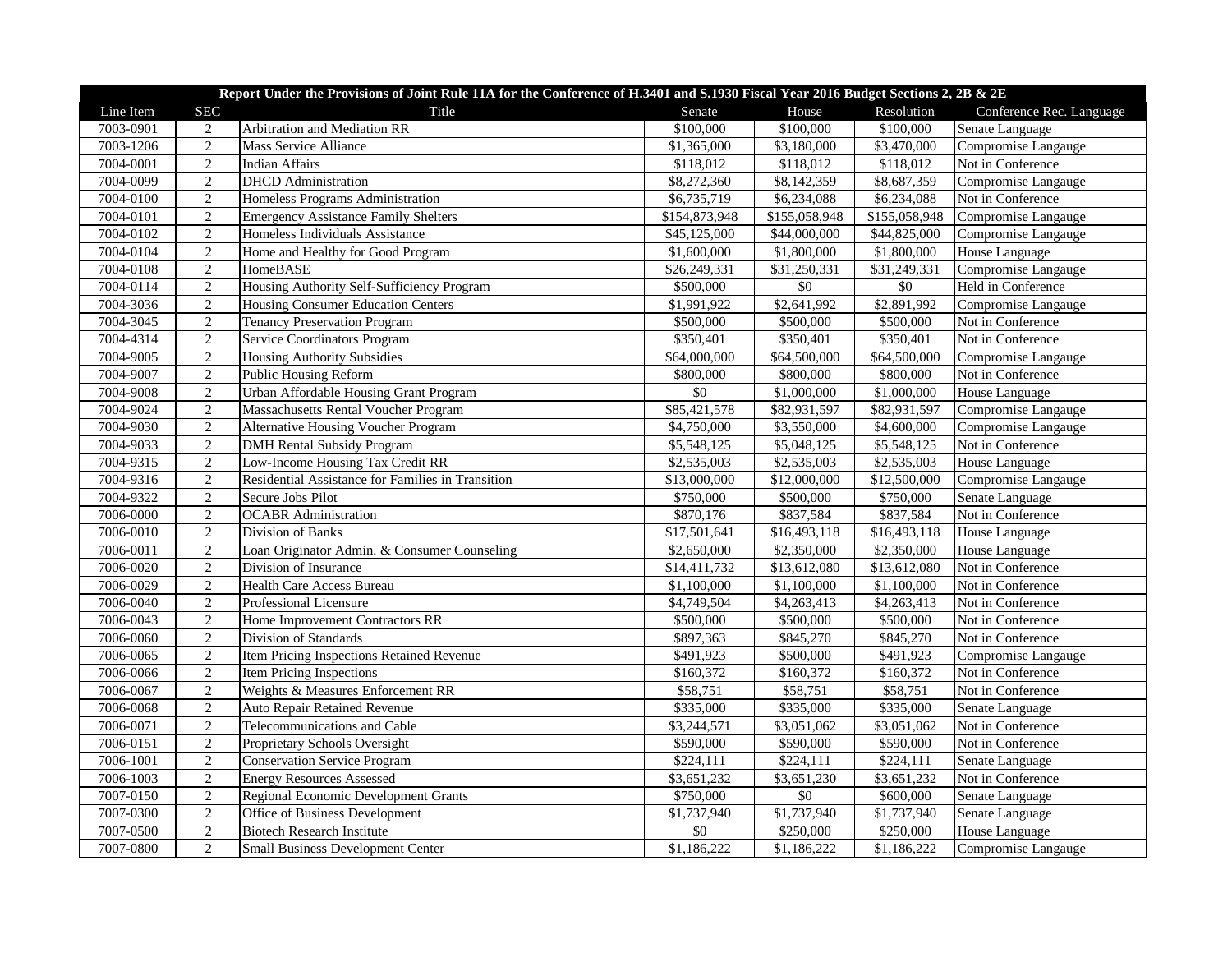| Report Under the Provisions of Joint Rule 11A for the Conference of H.3401 and S.1930 Fiscal Year 2016 Budget Sections 2, 2B & 2E |                 |                                                    |                 |                 |               |                                   |  |  |
|-----------------------------------------------------------------------------------------------------------------------------------|-----------------|----------------------------------------------------|-----------------|-----------------|---------------|-----------------------------------|--|--|
| Line Item                                                                                                                         | <b>SEC</b>      | Title                                              | Senate          | House           | Resolution    | Conference Rec. Language          |  |  |
| 7007-0801                                                                                                                         | $\overline{c}$  | Microlending                                       | \$100,000       | \$200,000       | \$300,000     | Compromise Langauge               |  |  |
| 7007-0952                                                                                                                         | $\overline{2}$  | Commonwealth Zoological Corporation                | \$4,900,000     | \$4,400,000     | \$4,900,000   | Compromise Langauge               |  |  |
| 7007-1202                                                                                                                         | $\overline{2}$  | Mass Tech Collaborative Computer Science MassCAN   | \$1,700,000     | \$1,500,000     | \$1,700,000   | Compromise Langauge               |  |  |
| 7007-1641                                                                                                                         | $\sqrt{2}$      | <b>Layoff Aversion Program</b>                     | \$250,000       | \$250,000       | \$250,000     | Not in Conference                 |  |  |
| 7008-0900                                                                                                                         | $\overline{2}$  | Massachusetts Office of Travel and Tourism         | \$12,110,000    | \$11,615,000    | \$14,590,000  | Compromise Langauge               |  |  |
| 7008-1000                                                                                                                         | $\overline{2}$  | <b>Local Tourist Councils Financial Assistance</b> | \$6,000,000     | \$5,000,000     | \$6,000,000   | Not in Conference                 |  |  |
| 7008-1300                                                                                                                         | $\overline{2}$  | Massachusetts International Trade Council          | \$117,015       | \$123,375       | \$123,375     | Not in Conference                 |  |  |
| 7009-1700                                                                                                                         | $\overline{2}$  | <b>Education IT Department</b>                     | \$18,448,629    | \$17,972,504    | \$18,048,629  | Senate Language                   |  |  |
| 7009-1701                                                                                                                         | $\overline{2B}$ | Education IT Chargeback                            | \$1,860,363     | \$1,860,363     | \$1,860,363   | Not in Conference                 |  |  |
| 7009-6379                                                                                                                         | $\mathbf{2}$    | <b>Executive Office of Education</b>               | \$2,286,889     | \$2,283,534     | \$2,283,534   | Senate Language                   |  |  |
| 7009-6400                                                                                                                         | $\sqrt{2}$      | Gateway Cities English Language Learners           | \$2,430,404     | \$1,000,000     | \$1,200,000   | Senate Language                   |  |  |
| 7009-9600                                                                                                                         | $\sqrt{2}$      | <b>Concurrent Enrollment for Disabled Students</b> | \$1,000,000     | \$1,200,000     | \$1,200,000   | House Language                    |  |  |
| 7010-0005                                                                                                                         | $\overline{2}$  | Department of K-12 Education                       | \$13,870,797    | \$13,917,522    | \$14,442,522  | Compromise Langauge               |  |  |
| 7010-0012                                                                                                                         | $\sqrt{2}$      | <b>METCO</b>                                       | \$19,912,443    | \$20,142,582    | \$20,142,582  | House Language                    |  |  |
| 7010-0020                                                                                                                         | $\overline{2}$  | <b>Bay State Reading Institute</b>                 | $\$0$           | \$400,000       | \$400,000     | House Language                    |  |  |
| 7010-0033                                                                                                                         | $\overline{2}$  | <b>Literacy Programs</b>                           | \$2,800,000     | \$1,900,000     | \$2,000,000   | Compromise Langauge               |  |  |
| 7010-0050                                                                                                                         | $\sqrt{2}$      | <b>DESE</b> Evaluation                             | \$300,000       | \$0             | \$300,000     | Senate Language                   |  |  |
| 7010-0060                                                                                                                         | $\overline{2}$  | <b>Substance Abuse Counselors</b>                  | \$1,500,000     | $\$0$           | \$500,000     | Senate Language                   |  |  |
| 7027-0019                                                                                                                         | $\overline{2}$  | <b>Connecting Activities</b>                       | \$3,025,000     | \$2,758,750     | \$3,025,000   | Senate Language                   |  |  |
| 7027-1004                                                                                                                         | $\overline{2}$  | <b>English Language Acquisition</b>                | \$2,805,319     | \$2,805,319     | \$2,805,319   | House Language                    |  |  |
| 7028-0031                                                                                                                         | $\mathbf{2}$    | <b>Institutional Schools</b>                       | \$8,281,698     | \$8,281,697     | \$8,281,698   | Compromise Langauge               |  |  |
| 7030-1002                                                                                                                         | $\sqrt{2}$      | Kindergarten Expansion Grants                      | \$1,000,000     | \$18,589,713    | \$18,589,713  | Compromise Langauge               |  |  |
| 7035-0002                                                                                                                         | $\sqrt{2}$      | <b>Adult Basic Skills</b>                          | \$31,224,160    | \$30,431,340    | \$31,249,160  | Compromise Langauge               |  |  |
| 7035-0006                                                                                                                         | $\overline{2}$  | Regional School Transportation                     | \$59,021,000    | \$56,521,000    | \$59,021,000  | House Language                    |  |  |
| 7035-0007                                                                                                                         | $\overline{2}$  | Non-Resident Pupil Transport                       | \$2,244,847     | \$250,000       | \$1,750,000   | Compromise Langauge               |  |  |
| 7035-0008                                                                                                                         | $\overline{2}$  | Homeless Student Transportation                    | \$8,350,000     | \$8,350,000     | \$8,350,000   | Senate Language                   |  |  |
| 7035-0035                                                                                                                         | $\sqrt{2}$      | Advanced Placement Math and Science Programs       | \$2,553,197     | \$2,700,000     | \$2,700,000   | Compromise Langauge               |  |  |
| 7053-1909                                                                                                                         | $\sqrt{2}$      | School Food Services Program                       | \$5,426,986     | \$5,426,986     | \$5,426,986   | Compromise Langauge               |  |  |
| 7053-1925                                                                                                                         | $\overline{2}$  | School Breakfast Program                           | \$4,396,323     | \$4,671,323     | \$4,671,323   | Compromise Langauge               |  |  |
| 7061-0008                                                                                                                         | $\overline{2}$  | Chapter 70                                         | \$4,511,882,199 | \$4,508,861,025 |               | \$4,511,882,199 Not in Conference |  |  |
| 7061-0011                                                                                                                         | $\sqrt{2}$      | <b>Foundation Reserve</b>                          | \$2,500,000     | \$250,000       | \$2,500,000   | Senate Language                   |  |  |
| 7061-0012                                                                                                                         | $\overline{2}$  | <b>Special Education Residential</b>               | \$271,722,425   | \$261,651,610   | \$271,722,425 | Compromise Langauge               |  |  |
| 7061-0029                                                                                                                         | $\sqrt{2}$      | <b>Education Reform Audits</b>                     | \$978,747       | \$979,650       | \$978,747     | House Language                    |  |  |
| 7061-0033                                                                                                                         | $\sqrt{2}$      | Public School Military Mitigation                  | \$1,300,000     | \$400,000       | \$1,300,000   | Senate Language                   |  |  |
| 7061-0928                                                                                                                         | $\overline{2}$  | Gateway Cities Financial Literacy                  | \$222,000       | $\$0$           | $\$0$         | Not in Conference                 |  |  |
| 7061-9010                                                                                                                         | $\overline{2}$  | <b>Charter School Reimbursement</b>                | \$84,500,000    | \$76,860,000    | \$80,500,000  | Senate Language                   |  |  |
| 7061-9011                                                                                                                         | $\overline{2}$  | <b>Innovation Schools</b>                          | \$736,898       | \$0             | \$736,898     | Senate Language                   |  |  |
| 7061-9200                                                                                                                         | $\sqrt{2}$      | <b>Education Technology Program</b>                | $\$0$           | \$771,681       | \$771,681     | House Language                    |  |  |
| 7061-9400                                                                                                                         | $\sqrt{2}$      | Student and School Assessment                      | \$28,473,125    | \$23,920,227    | \$23,920,227  | Compromise Langauge               |  |  |
| 7061-9404                                                                                                                         | $\overline{2}$  | <b>MCAS Low-Scoring Student Suppo</b>              | \$4,094,804     | \$4,094,804     | \$4,294,804   | Compromise Langauge               |  |  |
| 7061-9406                                                                                                                         | $\sqrt{2}$      | <b>Statewide College and Career Readiness</b>      | \$0             | \$500,000       | \$500,000     | House Language                    |  |  |
| 7061-9408                                                                                                                         | $\overline{2}$  | <b>Targeted Intervention</b>                       | \$7,840,375     |                 | \$8,448,413   | Compromise Langauge               |  |  |
|                                                                                                                                   |                 |                                                    |                 | \$7,938,413     |               |                                   |  |  |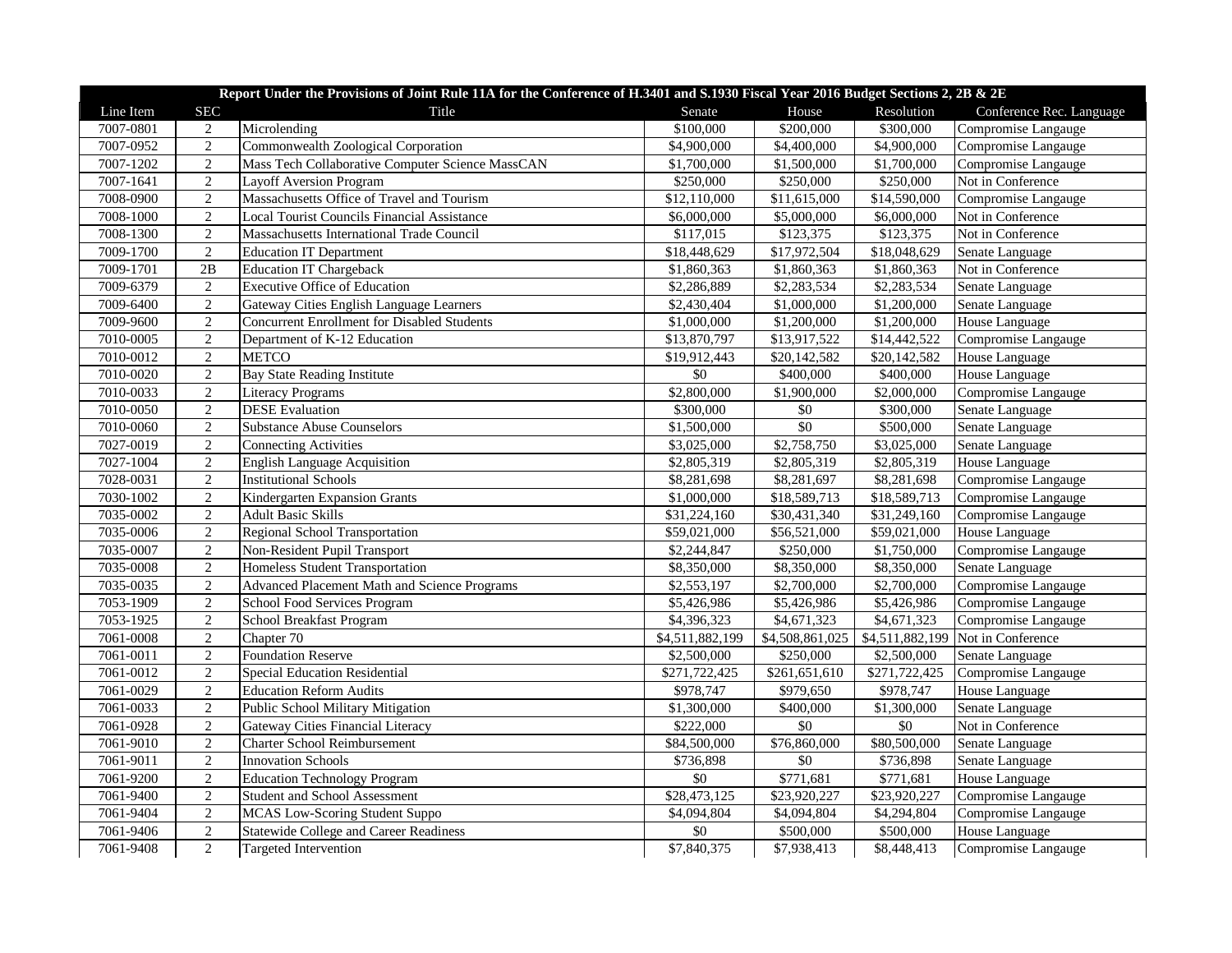| Report Under the Provisions of Joint Rule 11A for the Conference of H.3401 and S.1930 Fiscal Year 2016 Budget Sections 2, 2B & 2E |                |                                                           |               |               |               |                          |  |
|-----------------------------------------------------------------------------------------------------------------------------------|----------------|-----------------------------------------------------------|---------------|---------------|---------------|--------------------------|--|
| Line Item                                                                                                                         | <b>SEC</b>     | Title                                                     | Senate        | House         | Resolution    | Conference Rec. Language |  |
| 7061-9412                                                                                                                         | 2              | <b>Extended Learning Time Grants</b>                      | \$13,673,492  | \$14,223,492  | \$14,223,492  | Compromise Langauge      |  |
| 7061-9601                                                                                                                         | $\sqrt{2}$     | <b>Teacher Certification Retained Revenue</b>             | \$1,865,969   | \$1,824,546   | \$1,824,546   | Compromise Langauge      |  |
| 7061-9611                                                                                                                         | $\overline{2}$ | After-School and Out-of-School                            | \$1,890,109   | \$2,110,000   | \$2,310,000   | Compromise Langauge      |  |
| 7061-9612                                                                                                                         | $\sqrt{2}$     | Safe and Supportive Schools                               | \$500,000     | \$300,000     | \$500,000     | Compromise Langauge      |  |
| 7061-9614                                                                                                                         | $\overline{2}$ | <b>Alternative Education Grants</b>                       | \$246,140     | \$250,000     | \$250,000     | Compromise Langauge      |  |
| 7061-9619                                                                                                                         | $\overline{2}$ | Franklin Institute                                        | \$3           | \$1           | \$1           | House Language           |  |
| 7061-9626                                                                                                                         | $\overline{2}$ | <b>Youth-Build Grants</b>                                 | \$1,970,000   | \$2,300,000   | \$2,000,000   | Not in Conference        |  |
| 7061-9634                                                                                                                         | 2              | <b>Mentoring Grants</b>                                   | \$500,000     | \$500,000     | \$500,000     | Compromise Langauge      |  |
| 7061-9804                                                                                                                         | $\overline{2}$ | <b>Teacher Content Training</b>                           | \$200,000     | \$0           | \$200,000     | Senate Language          |  |
| 7061-9810                                                                                                                         | $\overline{2}$ | Regional Bonus Aid                                        | \$275,800     | \$100,000     | \$275,800     | Senate Language          |  |
| 7061-9811                                                                                                                         | $\sqrt{2}$     | Creative Challenge Index                                  | \$200,000     | \$0           | \$200,000     | Senate Language          |  |
| 7061-9812                                                                                                                         | $\overline{2}$ | Child Sexual Abuse Prevention                             | \$150,000     | $\sqrt{6}$    | \$150,000     | Senate Language          |  |
| 7066-0000                                                                                                                         | $\overline{2}$ | Department of Higher Education                            | \$3,249,334   | \$3,054,371   | \$4,449,334   | Compromise Langauge      |  |
| 7066-0009                                                                                                                         | $\sqrt{2}$     | New England Board of Higher Education                     | \$367,500     | \$367,500     | \$367,500     | Not in Conference        |  |
| 7066-0016                                                                                                                         | $\overline{2}$ | Foster Care Financial Aid                                 | \$1,075,299   | \$1,075,299   | \$1,075,299   | Compromise Langauge      |  |
| 7066-0019                                                                                                                         | $\overline{2}$ | Dual Enrollment Grant and Subsidies                       | \$750,000     | \$1,000,000   | \$1,000,000   | Not in Conference        |  |
| 7066-0020                                                                                                                         | $\overline{2}$ | Nursing and Allied Health Education Workforce Development | \$200,000     | \$200,000     | \$200,000     | Senate Language          |  |
| 7066-0021                                                                                                                         | $\overline{2}$ | Foster Care and Adopted Fee Waiver                        | \$4,274,842   | \$3,924,842   | \$4,274,842   | House Language           |  |
| 7066-0024                                                                                                                         | $\overline{2}$ | WPI School of Excellence                                  | \$1,400,000   | \$1,400,000   | \$1,400,000   | House Language           |  |
| 7066-0025                                                                                                                         | $\sqrt{2}$     | Performance Management Set Aside                          | \$0           | \$3,250,000   | \$2,750,000   | House Language           |  |
| 7066-0036                                                                                                                         | $\overline{2}$ | <b>STEM Starter Academy</b>                               | \$3,500,000   | \$4,750,000   | \$4,750,000   | House Language           |  |
| 7066-0040                                                                                                                         | $\sqrt{2}$     | <b>Bridges to College</b>                                 | \$400,000     | \$250,000     | \$250,000     | House Language           |  |
| 7066-1221                                                                                                                         | $\overline{2}$ | <b>Community College Workforce Grants</b>                 | \$1,450,000   | \$750,000     | \$750,000     | House Language           |  |
| 7066-1400                                                                                                                         | $\sqrt{2}$     | <b>State University Incentive Grants</b>                  | \$5,560,108   | \$5,560,108   | \$5,560,108   | Compromise Langauge      |  |
| 7070-0065                                                                                                                         | $\overline{2}$ | Scholarship Reserve                                       | \$93,607,756  | \$95,607,756  | \$95,607,756  | Senate Language          |  |
| 7070-0066                                                                                                                         | $\overline{2}$ | High Demand Scholarship Program                           | \$0           | \$1,000,000   | \$1,000,000   | House Language           |  |
| 7077-0023                                                                                                                         | $\sqrt{2}$     | <b>Tufts Veterinary</b>                                   | \$3,000,000   | \$5,000,000   | \$5,000,000   | Compromise Langauge      |  |
| 7100-0200                                                                                                                         | $\overline{2}$ | University of Massachusetts                               | \$537,783,600 | \$518,905,373 | \$531,807,373 | Compromise Langauge      |  |
| 7100-0700                                                                                                                         | $\overline{2}$ | Office of Dispute Resolution                              | \$750,000     | \$750,000     | \$750,000     | Compromise Langauge      |  |
| 7100-0801                                                                                                                         | $\overline{2}$ | <b>MA Technology Transfer Center</b>                      | \$1,000,000   | \$0           | \$1,000,000   | Senate Language          |  |
| 7100-4000                                                                                                                         | $\sqrt{2}$     | <b>Massachusetts Community Colleges</b>                   | \$9,099,596   | \$9,099,596   | \$9,099,596   | Compromise Langauge      |  |
| 7109-0100                                                                                                                         | $\sqrt{2}$     | <b>Bridgewater State College</b>                          | \$42,632,597  | \$42,461,139  | \$42,461,139  | Not in Conference        |  |
| 7110-0100                                                                                                                         | $\mathbf{2}$   | <b>Fitchburg State College</b>                            | \$28,548,230  | \$28,474,577  | \$28,474,577  | Not in Conference        |  |
| 7112-0100                                                                                                                         | $\sqrt{2}$     | Framingham State College                                  | \$26,558,748  | \$26,054,879  | \$26,466,879  | Not in Conference        |  |
| 7113-0100                                                                                                                         | $\overline{2}$ | Massachusetts College of Liberal Arts                     | \$15,476,910  | \$15,448,258  | \$15,448,258  | Not in Conference        |  |
| 7113-0101                                                                                                                         | $\overline{2}$ | MCLA Gallery #51                                          | \$75,000      | $\sqrt{$0}$   | \$75,000      | Senate Language          |  |
| 7114-0100                                                                                                                         | $\overline{2}$ | <b>Salem State College</b>                                | \$43,271,466  | \$43,129,420  | \$43,129,420  | Not in Conference        |  |
| 7115-0100                                                                                                                         | $\mathbf{2}$   | <b>Westfield State College</b>                            | \$26,134,171  | \$26,034,463  | \$26,034,463  | Not in Conference        |  |
| 7116-0100                                                                                                                         | $\overline{2}$ | <b>Worcester State College</b>                            | \$25,369,660  | \$25,276,495  | \$25,276,495  | Not in Conference        |  |
| 7117-0100                                                                                                                         | $\overline{2}$ | Massachusetts College of Art                              | \$17,238,440  | \$17,201,537  | \$17,201,537  | Not in Conference        |  |
| 7118-0100                                                                                                                         | $\sqrt{2}$     | <b>Massachusetts Maritime Academy</b>                     | \$15,573,508  | \$15,541,878  | \$15,541,878  | Not in Conference        |  |
| 7502-0100                                                                                                                         | $\overline{2}$ | <b>Berkshire Community College</b>                        | \$10,500,379  | \$10,371,027  | \$10,371,027  | Not in Conference        |  |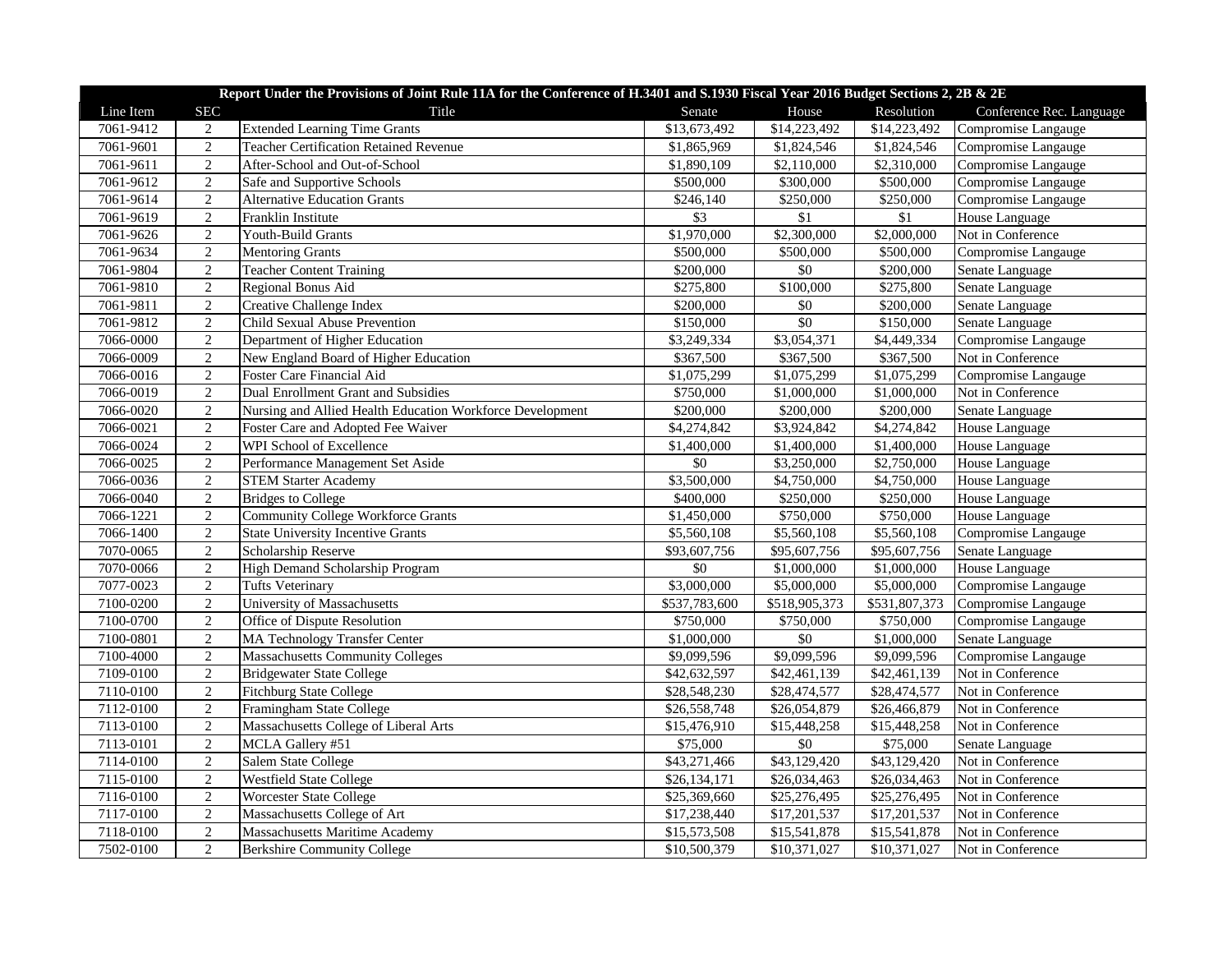| Report Under the Provisions of Joint Rule 11A for the Conference of H.3401 and S.1930 Fiscal Year 2016 Budget Sections 2, 2B & 2E           |                                                                                                                                  |                                                                                                                                                                                                                                                                                                                                                                |                                                                                                                                                                       |                                                                                                                                                                                |                                                                                                                                                                                |                                                                                                                                                                                                                                            |  |
|---------------------------------------------------------------------------------------------------------------------------------------------|----------------------------------------------------------------------------------------------------------------------------------|----------------------------------------------------------------------------------------------------------------------------------------------------------------------------------------------------------------------------------------------------------------------------------------------------------------------------------------------------------------|-----------------------------------------------------------------------------------------------------------------------------------------------------------------------|--------------------------------------------------------------------------------------------------------------------------------------------------------------------------------|--------------------------------------------------------------------------------------------------------------------------------------------------------------------------------|--------------------------------------------------------------------------------------------------------------------------------------------------------------------------------------------------------------------------------------------|--|
| Line Item                                                                                                                                   | <b>SEC</b>                                                                                                                       | Title                                                                                                                                                                                                                                                                                                                                                          | Senate                                                                                                                                                                | House                                                                                                                                                                          | Resolution                                                                                                                                                                     | Conference Rec. Language                                                                                                                                                                                                                   |  |
| 7503-0100                                                                                                                                   | 2                                                                                                                                | <b>Bristol Community College</b>                                                                                                                                                                                                                                                                                                                               | \$19,864,507                                                                                                                                                          | \$19,317,064                                                                                                                                                                   | \$19,518,238                                                                                                                                                                   | Not in Conference                                                                                                                                                                                                                          |  |
| 7504-0100                                                                                                                                   | $\sqrt{2}$                                                                                                                       | Cape Cod Community College                                                                                                                                                                                                                                                                                                                                     | \$11,543,720                                                                                                                                                          | \$11,365,077                                                                                                                                                                   | \$11,369,527                                                                                                                                                                   | Not in Conference                                                                                                                                                                                                                          |  |
| 7505-0100                                                                                                                                   | 2                                                                                                                                | <b>Greenfield Community College</b>                                                                                                                                                                                                                                                                                                                            | \$10,093,166                                                                                                                                                          | \$9,948,739                                                                                                                                                                    | \$9,948,739                                                                                                                                                                    | Not in Conference                                                                                                                                                                                                                          |  |
| 7506-0100                                                                                                                                   | $\overline{2}$                                                                                                                   | Holyoke Community College                                                                                                                                                                                                                                                                                                                                      | \$19,675,396                                                                                                                                                          | \$19,310,996                                                                                                                                                                   | \$19,310,996                                                                                                                                                                   | Not in Conference                                                                                                                                                                                                                          |  |
| 7507-0100                                                                                                                                   | $\overline{2}$                                                                                                                   | Massachusetts Bay Community College                                                                                                                                                                                                                                                                                                                            | \$15,597,893                                                                                                                                                          | \$15,286,039                                                                                                                                                                   | \$15,368,132                                                                                                                                                                   | Not in Conference                                                                                                                                                                                                                          |  |
| 7508-0100                                                                                                                                   | $\overline{2}$                                                                                                                   | Massasoit Community College                                                                                                                                                                                                                                                                                                                                    | \$20,606,272                                                                                                                                                          | \$20,227,372                                                                                                                                                                   | \$20,227,372                                                                                                                                                                   | Not in Conference                                                                                                                                                                                                                          |  |
| 7509-0100                                                                                                                                   | $\overline{2}$                                                                                                                   | Mount Wachusett Community Coll                                                                                                                                                                                                                                                                                                                                 | \$14,097,362                                                                                                                                                          | \$13,712,441                                                                                                                                                                   | \$13,842,635                                                                                                                                                                   | Not in Conference                                                                                                                                                                                                                          |  |
| 7510-0100                                                                                                                                   | 2                                                                                                                                | Northern Essex Community College                                                                                                                                                                                                                                                                                                                               | \$19,103,586                                                                                                                                                          | \$18,806,189                                                                                                                                                                   | \$18,806,189                                                                                                                                                                   | Not in Conference                                                                                                                                                                                                                          |  |
| 7511-0100                                                                                                                                   | $\overline{2}$                                                                                                                   | North Shore Community College                                                                                                                                                                                                                                                                                                                                  | \$20,992,679                                                                                                                                                          | $\overline{$}20,608,175$                                                                                                                                                       | \$20,608,175                                                                                                                                                                   | Not in Conference                                                                                                                                                                                                                          |  |
| 7512-0100                                                                                                                                   | $\overline{2}$                                                                                                                   | Quinsigamond Community College                                                                                                                                                                                                                                                                                                                                 | \$19,952,188                                                                                                                                                          | \$19,777,823                                                                                                                                                                   | \$19,777,823                                                                                                                                                                   | Not in Conference                                                                                                                                                                                                                          |  |
| 7514-0100                                                                                                                                   | $\overline{2}$                                                                                                                   | Springfield Technical Communit                                                                                                                                                                                                                                                                                                                                 | \$24,528,662                                                                                                                                                          | \$24,170,848                                                                                                                                                                   | \$24,170,848                                                                                                                                                                   | Not in Conference                                                                                                                                                                                                                          |  |
| 7515-0100                                                                                                                                   | $\overline{2}$                                                                                                                   | <b>Roxbury Community College</b>                                                                                                                                                                                                                                                                                                                               | \$11,181,219                                                                                                                                                          | \$11,056,826                                                                                                                                                                   | \$11,056,826                                                                                                                                                                   | Not in Conference                                                                                                                                                                                                                          |  |
| 7515-0121                                                                                                                                   | 2                                                                                                                                | Reggie Lewis Track - Ret Rev                                                                                                                                                                                                                                                                                                                                   | \$529,843                                                                                                                                                             | \$529,843                                                                                                                                                                      | \$529,843                                                                                                                                                                      | Compromise Langauge                                                                                                                                                                                                                        |  |
| 7516-0100                                                                                                                                   | $\sqrt{2}$                                                                                                                       | Middlesex Community College                                                                                                                                                                                                                                                                                                                                    | \$22,242,490                                                                                                                                                          | \$21,919,236                                                                                                                                                                   | \$21,919,236                                                                                                                                                                   | Not in Conference                                                                                                                                                                                                                          |  |
| 7518-0100                                                                                                                                   | $\overline{2}$                                                                                                                   | <b>Bunker Hill Community College</b>                                                                                                                                                                                                                                                                                                                           | \$24,414,063                                                                                                                                                          | \$24,053,931                                                                                                                                                                   | \$24,053,931                                                                                                                                                                   | Not in Conference                                                                                                                                                                                                                          |  |
| 7520-0424                                                                                                                                   | 2                                                                                                                                | Colleges Health and Welfare                                                                                                                                                                                                                                                                                                                                    | \$5,481,664                                                                                                                                                           | \$5,481,664                                                                                                                                                                    | \$5,481,664                                                                                                                                                                    | Not in Conference                                                                                                                                                                                                                          |  |
| 8000-0038                                                                                                                                   | $\overline{2}$                                                                                                                   | <b>Witness Protection</b>                                                                                                                                                                                                                                                                                                                                      | \$94,245                                                                                                                                                              | \$250,000                                                                                                                                                                      | \$250,000                                                                                                                                                                      | House Language                                                                                                                                                                                                                             |  |
| 8000-0070                                                                                                                                   | $\overline{2}$                                                                                                                   | Commission on Criminal Justice                                                                                                                                                                                                                                                                                                                                 | \$129,300                                                                                                                                                             | \$129,300                                                                                                                                                                      | \$129,300                                                                                                                                                                      | Not in Conference                                                                                                                                                                                                                          |  |
| 8000-0105                                                                                                                                   | $\overline{2}$                                                                                                                   | <b>Chief Medical Examiner</b>                                                                                                                                                                                                                                                                                                                                  | \$9,829,347                                                                                                                                                           | \$9,750,000                                                                                                                                                                    | \$9,750,000                                                                                                                                                                    | House Language                                                                                                                                                                                                                             |  |
| 8000-0106                                                                                                                                   | $\overline{2}$                                                                                                                   | <b>State Police Crime Laboratory</b>                                                                                                                                                                                                                                                                                                                           | \$19,833,223                                                                                                                                                          | \$0                                                                                                                                                                            | \$0                                                                                                                                                                            | Held in Conference                                                                                                                                                                                                                         |  |
| 8000-0110                                                                                                                                   | $\overline{2}$                                                                                                                   | Criminal History Systems Board                                                                                                                                                                                                                                                                                                                                 | \$1,950,000                                                                                                                                                           | \$1,700,000                                                                                                                                                                    | \$1,950,000                                                                                                                                                                    | Senate Language                                                                                                                                                                                                                            |  |
| 8000-0111                                                                                                                                   | 2                                                                                                                                | <b>CORI RR</b>                                                                                                                                                                                                                                                                                                                                                 | \$3,500,000                                                                                                                                                           | \$3,500,000                                                                                                                                                                    | \$3,500,000                                                                                                                                                                    | Senate Language                                                                                                                                                                                                                            |  |
| 8000-0122                                                                                                                                   | 2                                                                                                                                | <b>Chief Medical Examiner RR</b>                                                                                                                                                                                                                                                                                                                               | \$3,078,762                                                                                                                                                           | \$3,068,762                                                                                                                                                                    | \$3,068,762                                                                                                                                                                    | House Language                                                                                                                                                                                                                             |  |
| 8000-0125                                                                                                                                   | 2                                                                                                                                | Sex Offender Registry Board                                                                                                                                                                                                                                                                                                                                    | \$3,834,959                                                                                                                                                           | \$3,834,959                                                                                                                                                                    | \$3,834,959                                                                                                                                                                    | Senate Language                                                                                                                                                                                                                            |  |
| 8000-0202                                                                                                                                   | $\overline{2}$                                                                                                                   | <b>Sexual Assault Evidence Kits</b>                                                                                                                                                                                                                                                                                                                            | \$86,882                                                                                                                                                              | \$86,882                                                                                                                                                                       | \$86,882                                                                                                                                                                       | Not in Conference                                                                                                                                                                                                                          |  |
| 8000-0600                                                                                                                                   | $\overline{2}$                                                                                                                   | Exec. Office of Public Safety                                                                                                                                                                                                                                                                                                                                  | \$2,716,406                                                                                                                                                           | \$3,079,482                                                                                                                                                                    | \$3,374,406                                                                                                                                                                    | Compromise Langauge                                                                                                                                                                                                                        |  |
| 8000-0650                                                                                                                                   | $\overline{2}$                                                                                                                   | <b>Illegal Tobacco Task Force</b>                                                                                                                                                                                                                                                                                                                              | \$2,000,000                                                                                                                                                           | \$0                                                                                                                                                                            | \$1,000,000                                                                                                                                                                    | Senate Language                                                                                                                                                                                                                            |  |
| 8000-1000                                                                                                                                   | 2                                                                                                                                | <b>Evidence-Based Programming Grants</b>                                                                                                                                                                                                                                                                                                                       | \$750,000                                                                                                                                                             | \$0                                                                                                                                                                            | \$250,000                                                                                                                                                                      | Senate Language                                                                                                                                                                                                                            |  |
| 8000-1700                                                                                                                                   | $\sqrt{2}$                                                                                                                       | Public Safety IT                                                                                                                                                                                                                                                                                                                                               | \$22,140,022                                                                                                                                                          | \$22,140,022                                                                                                                                                                   | \$22,140,022                                                                                                                                                                   | Not in Conference                                                                                                                                                                                                                          |  |
| 8000-1701                                                                                                                                   | 2B                                                                                                                               | Public Safety Information Technology Costs ISF                                                                                                                                                                                                                                                                                                                 | \$11,462,348                                                                                                                                                          | \$11,462,348                                                                                                                                                                   | \$11,462,348                                                                                                                                                                   | House Language                                                                                                                                                                                                                             |  |
| 8100-0002                                                                                                                                   | $2\mathrm{B}$                                                                                                                    | <b>State Police Details ISF</b>                                                                                                                                                                                                                                                                                                                                |                                                                                                                                                                       |                                                                                                                                                                                |                                                                                                                                                                                |                                                                                                                                                                                                                                            |  |
|                                                                                                                                             |                                                                                                                                  |                                                                                                                                                                                                                                                                                                                                                                |                                                                                                                                                                       |                                                                                                                                                                                |                                                                                                                                                                                |                                                                                                                                                                                                                                            |  |
|                                                                                                                                             | 2                                                                                                                                |                                                                                                                                                                                                                                                                                                                                                                |                                                                                                                                                                       |                                                                                                                                                                                |                                                                                                                                                                                |                                                                                                                                                                                                                                            |  |
|                                                                                                                                             |                                                                                                                                  |                                                                                                                                                                                                                                                                                                                                                                |                                                                                                                                                                       |                                                                                                                                                                                |                                                                                                                                                                                |                                                                                                                                                                                                                                            |  |
|                                                                                                                                             |                                                                                                                                  |                                                                                                                                                                                                                                                                                                                                                                |                                                                                                                                                                       |                                                                                                                                                                                |                                                                                                                                                                                |                                                                                                                                                                                                                                            |  |
|                                                                                                                                             |                                                                                                                                  | <b>State Police Telecommunication</b>                                                                                                                                                                                                                                                                                                                          |                                                                                                                                                                       |                                                                                                                                                                                |                                                                                                                                                                                |                                                                                                                                                                                                                                            |  |
|                                                                                                                                             |                                                                                                                                  |                                                                                                                                                                                                                                                                                                                                                                |                                                                                                                                                                       |                                                                                                                                                                                |                                                                                                                                                                                |                                                                                                                                                                                                                                            |  |
|                                                                                                                                             |                                                                                                                                  |                                                                                                                                                                                                                                                                                                                                                                |                                                                                                                                                                       |                                                                                                                                                                                |                                                                                                                                                                                |                                                                                                                                                                                                                                            |  |
|                                                                                                                                             |                                                                                                                                  |                                                                                                                                                                                                                                                                                                                                                                |                                                                                                                                                                       |                                                                                                                                                                                |                                                                                                                                                                                |                                                                                                                                                                                                                                            |  |
|                                                                                                                                             |                                                                                                                                  |                                                                                                                                                                                                                                                                                                                                                                |                                                                                                                                                                       |                                                                                                                                                                                |                                                                                                                                                                                |                                                                                                                                                                                                                                            |  |
|                                                                                                                                             |                                                                                                                                  |                                                                                                                                                                                                                                                                                                                                                                |                                                                                                                                                                       |                                                                                                                                                                                |                                                                                                                                                                                |                                                                                                                                                                                                                                            |  |
|                                                                                                                                             |                                                                                                                                  |                                                                                                                                                                                                                                                                                                                                                                |                                                                                                                                                                       |                                                                                                                                                                                |                                                                                                                                                                                |                                                                                                                                                                                                                                            |  |
| 8100-0003<br>8100-0006<br>8100-0012<br>8100-0018<br>8100-0020<br>8100-0111<br>8100-0515<br>8100-1001<br>8100-1004<br>8100-1005<br>8200-0200 | $2\mathrm{B}$<br>$\overline{2}$<br>$\overline{2}$<br>2<br>$\sqrt{2}$<br>2<br>$\overline{2}$<br>2<br>$\sqrt{2}$<br>$\overline{2}$ | <b>Statewide Telecommunications System ISF</b><br>Private Detail RR<br><b>State Police Security RR</b><br><b>Federal Reimbursement RR</b><br><b>Gang Prevention Grant Program</b><br><b>New State Police Class</b><br>Department of State Police<br><b>State Police Crime Laboratory</b><br><b>UMass Medical Drug Lab</b><br>Municipal Police Training Council | \$40,741,803<br>\$156,375<br>\$27,500,000<br>\$1,050,000<br>\$3,080,000<br>\$35,000<br>\$8,000,000<br>\$5,850,000<br>\$267,789,501<br>\$0<br>\$420,000<br>\$5,150,382 | \$40,741,803<br>\$156,375<br>\$27,500,000<br>\$1,050,000<br>\$3,080,000<br>\$35,000<br>\$6,000,000<br>\$5,850,000<br>\$268,799,501<br>\$19,463,046<br>\$420,000<br>\$5,025,000 | \$40,741,803<br>\$156,375<br>\$27,500,000<br>\$1,050,000<br>\$3,080,000<br>\$35,000<br>\$7,000,000<br>\$5,850,000<br>\$268,879,501<br>\$19,463,046<br>\$420,000<br>\$5,175,382 | House Language<br>Not in Conference<br>House Language<br>House Language<br>Senate Language<br>House Language<br>Compromise Langauge<br>House Language<br>Compromise Langauge<br>Compromise Langauge<br>Not in Conference<br>House Language |  |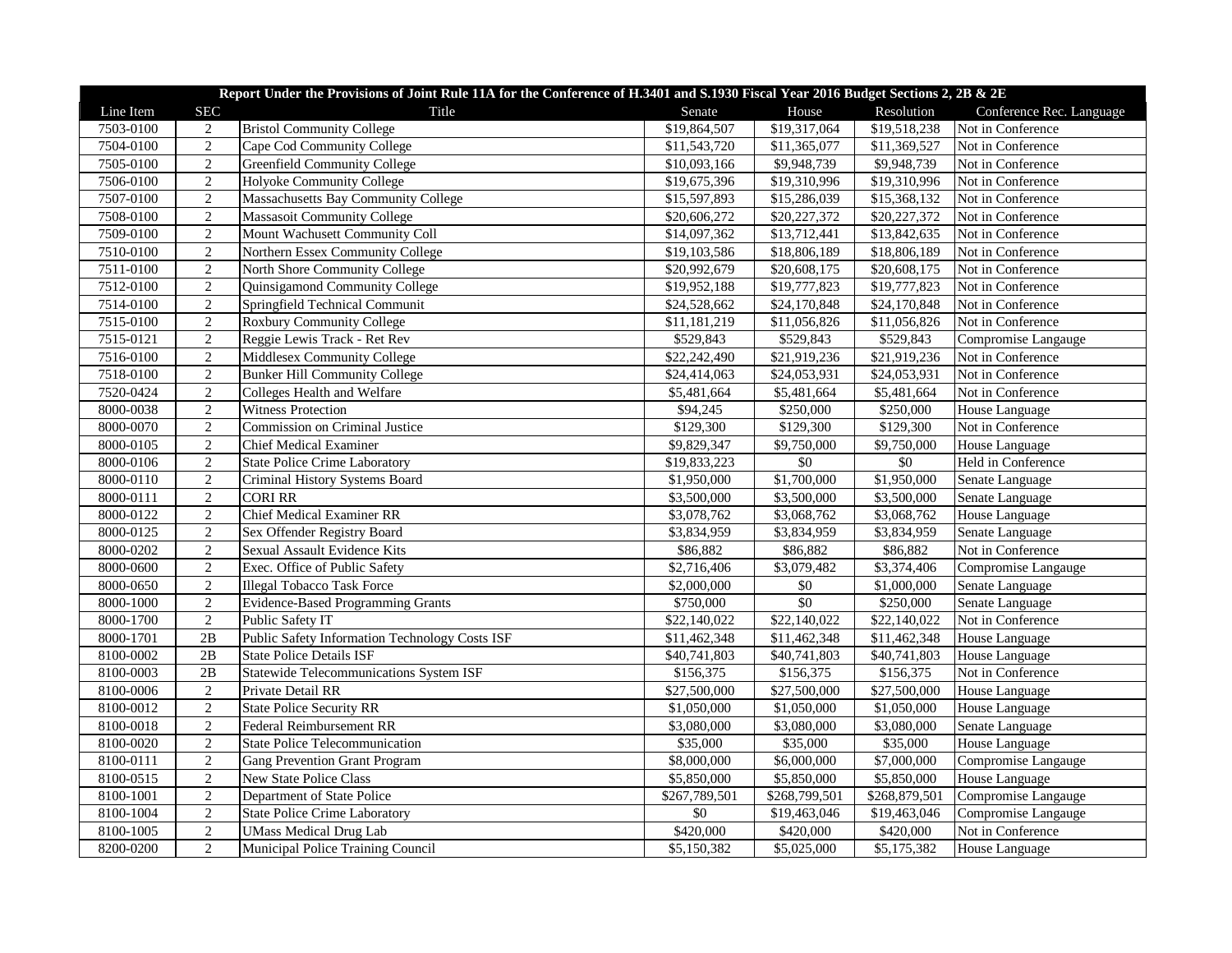| Report Under the Provisions of Joint Rule 11A for the Conference of H.3401 and S.1930 Fiscal Year 2016 Budget Sections 2, 2B & 2E |                |                                                            |                         |               |               |                          |  |
|-----------------------------------------------------------------------------------------------------------------------------------|----------------|------------------------------------------------------------|-------------------------|---------------|---------------|--------------------------|--|
| Line Item                                                                                                                         | <b>SEC</b>     | Title                                                      | Senate                  | House         | Resolution    | Conference Rec. Language |  |
| 8200-0222                                                                                                                         | 2              | Law Enforcement Training RR                                | \$1,800,000             | \$1,800,000   | \$1,800,000   | Compromise Langauge      |  |
| 8311-1000                                                                                                                         | $\overline{2}$ | Department of Public Safety                                | \$4,851,124             | \$4,302,186   | \$4,302,186   | House Language           |  |
| 8315-1020                                                                                                                         | 2              | <b>Elevator Inspections RR</b>                             | \$10,778,878            | \$10,778,878  | \$10,778,878  | Compromise Langauge      |  |
| 8315-1021                                                                                                                         | $\overline{2}$ | <b>Elevator Inspector Civil Fines RR</b>                   | \$150,000               | \$150,000     | \$150,000     | Senate Language          |  |
| 8315-1022                                                                                                                         | $\overline{2}$ | <b>Boiler Inspection RR</b>                                | $\overline{1,}282,151$  | \$1,282,151   | \$1,282,151   | House Language           |  |
| 8315-1024                                                                                                                         | $\overline{2}$ | Pipefitters                                                | \$600,000               | \$180,000     | \$600,000     | Senate Language          |  |
| 8315-1025                                                                                                                         | $\overline{2}$ | <b>Building Code Training RR</b>                           | \$103,684               | \$98,035      | \$98,035      | House Language           |  |
| 8324-0000                                                                                                                         | $\overline{2}$ | Department of Fire Services                                | \$23,390,065            | \$19,589,781  | \$23,420,065  | Compromise Langauge      |  |
| 8324-0304                                                                                                                         | $\overline{2}$ | Fire Code Enforcement RR                                   | \$8,500                 | $\$0$         | \$8,500       | Senate Language          |  |
| 8700-0001                                                                                                                         | $\sqrt{2}$     | National Guard                                             | \$10,273,671            | \$10,143,671  | \$10,393,671  | Compromise Langauge      |  |
| 8700-1140                                                                                                                         | $\overline{2}$ | <b>Armory Rental RR</b>                                    | \$1,400,000             | \$1,400,000   | \$1,400,000   | House Language           |  |
| 8700-1145                                                                                                                         | 2B             | <b>Armory Rentals ISF</b>                                  | \$400,000               | \$400,000     | \$400,000     | Not in Conference        |  |
| 8700-1150                                                                                                                         | 2              | National Guard Tuition and Fee                             | \$5,250,000             | \$5,250,000   | \$5,250,000   | Senate Language          |  |
| 8700-1160                                                                                                                         | 2              | <b>Welcome Home Bonus</b>                                  | \$1,076,325             | \$1,076,325   | \$1,076,325   | Senate Language          |  |
| 8800-0001                                                                                                                         | $\overline{2}$ | Emergency Management Admin.                                | \$1,677,831             | \$1,700,000   | \$1,677,831   | Not in Conference        |  |
| 8800-0100                                                                                                                         | $\overline{2}$ | <b>Nuclear Safety Preparedness</b>                         | \$482,901               | \$453,986     | \$482,901     | Senate Language          |  |
| 8900-0001                                                                                                                         | $\mathbf{2}$   | Department of Corrections Facilities                       | \$570,151,603           | \$570,101,603 | \$570,151,603 | Compromise Langauge      |  |
| 8900-0002                                                                                                                         | $\overline{2}$ | <b>MASAC</b>                                               | \$5,000,000             | \$5,000,000   | \$5,000,000   | Not in Conference        |  |
| 8900-0010                                                                                                                         | $\sqrt{2}$     | DOC Prison Industries & Farms                              | \$3,523,898             | \$3,523,898   | \$3,523,898   | House Language           |  |
| 8900-0011                                                                                                                         | $\overline{2}$ | <b>DOC Prison Industries RR</b>                            | \$3,600,000             | \$3,600,000   | \$3,600,000   | House Language           |  |
| 8900-0021                                                                                                                         | 2B             | Prison Industries and Farm ISF                             | \$11,050,000            | \$11,050,000  | \$11,050,000  | House Language           |  |
| 8900-0050                                                                                                                         | $\mathbf{2}$   | DOC Fees RR                                                | \$8,600,000             | \$8,600,000   | \$8,600,000   | Senate Language          |  |
| 8900-1100                                                                                                                         | $\sqrt{2}$     | <b>Re-Entry Programs</b>                                   | \$250,000               | \$250,000     | \$250,000     | Senate Language          |  |
| 8910-0102                                                                                                                         | 2              | Hampden Sheriff                                            | \$71,726,757            | \$71,255,595  | \$71,726,757  | Senate Language          |  |
| 8910-0105                                                                                                                         | $\overline{2}$ | Worcester Sheriff                                          | \$45,924,583            | \$45,700,854  | \$45,924,583  | Senate Language          |  |
| 8910-0107                                                                                                                         | $\overline{2}$ | Middlesex Sheriff                                          | \$68,032,131            | \$66,582,545  | \$67,382,545  | Senate Language          |  |
| 8910-0108                                                                                                                         | $\sqrt{2}$     | Franklin Sheriff                                           | \$14,682,242            | \$11,550,402  | \$14,682,242  | Senate Language          |  |
| 8910-0110                                                                                                                         | $\overline{2}$ | Hampshire Sheriff                                          | \$13,821,533            | \$13,630,901  | \$13,655,901  | Senate Language          |  |
| 8910-0145                                                                                                                         | $\overline{2}$ | Berkshire Sheriff                                          | \$17,911,995            | \$17,738,932  | \$17,738,932  | Senate Language          |  |
| 8910-0160                                                                                                                         | $\sqrt{2}$     | Middlesex Sheriff Federal RR                               | $\$0$                   | \$850,000     | \$0           | Held in Conference       |  |
| 8910-0188                                                                                                                         | $\mathbf{2}$   | Franklin Sheriff Federal RR                                | $\$0$                   | \$2,500,000   | $\$0$         | Held in Conference       |  |
| 8910-0288                                                                                                                         | $\overline{2}$ | Franklin Sheriff Federal Transportation RR                 | \$0                     | \$450,000     | \$0           | Held in Conference       |  |
| 8910-0445                                                                                                                         | $\sqrt{2}$     | <b>Berkshire Sheriff RR</b>                                | \$300,000               | \$300,000     | \$300,000     | Senate Language          |  |
| 8910-0446                                                                                                                         | $\sqrt{2}$     | Berkshire Juvenile Resource RR                             | \$254,376               | \$254,376     | \$254,376     | Senate Language          |  |
| 8910-0619                                                                                                                         | $\overline{2}$ | <b>Essex Sheriff</b>                                       | \$54,301,111            | \$51,795,787  | \$53,795,787  | Senate Language          |  |
| 8910-1000                                                                                                                         | $\overline{2}$ | Hampden Sheriff Industries RR                              | \$3,076,824             | \$3,076,824   | \$3,076,824   | Senate Language          |  |
| 8910-1010                                                                                                                         | $\mathbf{2}$   | Hampden Mental Health Stabilization Unit                   | $\overline{$1,087,493}$ | \$1,013,157   | \$1,087,493   | Senate Language          |  |
| 8910-1020                                                                                                                         | $\overline{2}$ | Hampden Sheriff Inmate Transfers                           | \$542,605               | \$489,171     | \$542,605     | Senate Language          |  |
| 8910-1030                                                                                                                         | $\overline{2}$ | Western Massachusetts Regional Women's Correctional Center | \$3,570,434             | \$3,454,561   | \$3,570,434   | Senate Language          |  |
| 8910-1100                                                                                                                         | $\sqrt{2}$     | Middlesex Prison Industries RR                             | \$75,000                | \$75,000      | \$75,000      | Senate Language          |  |
| 8910-1101                                                                                                                         | $\overline{2}$ | Middlesex Sheriff Mental Health Stab Unit                  | \$896,387               | \$896,387     | \$896,387     | Senate Language          |  |
| 8910-1112                                                                                                                         | $\overline{2}$ | Hampshire Regional Lockup RR                               | \$200,000               | \$200,000     | \$200,000     | House Language           |  |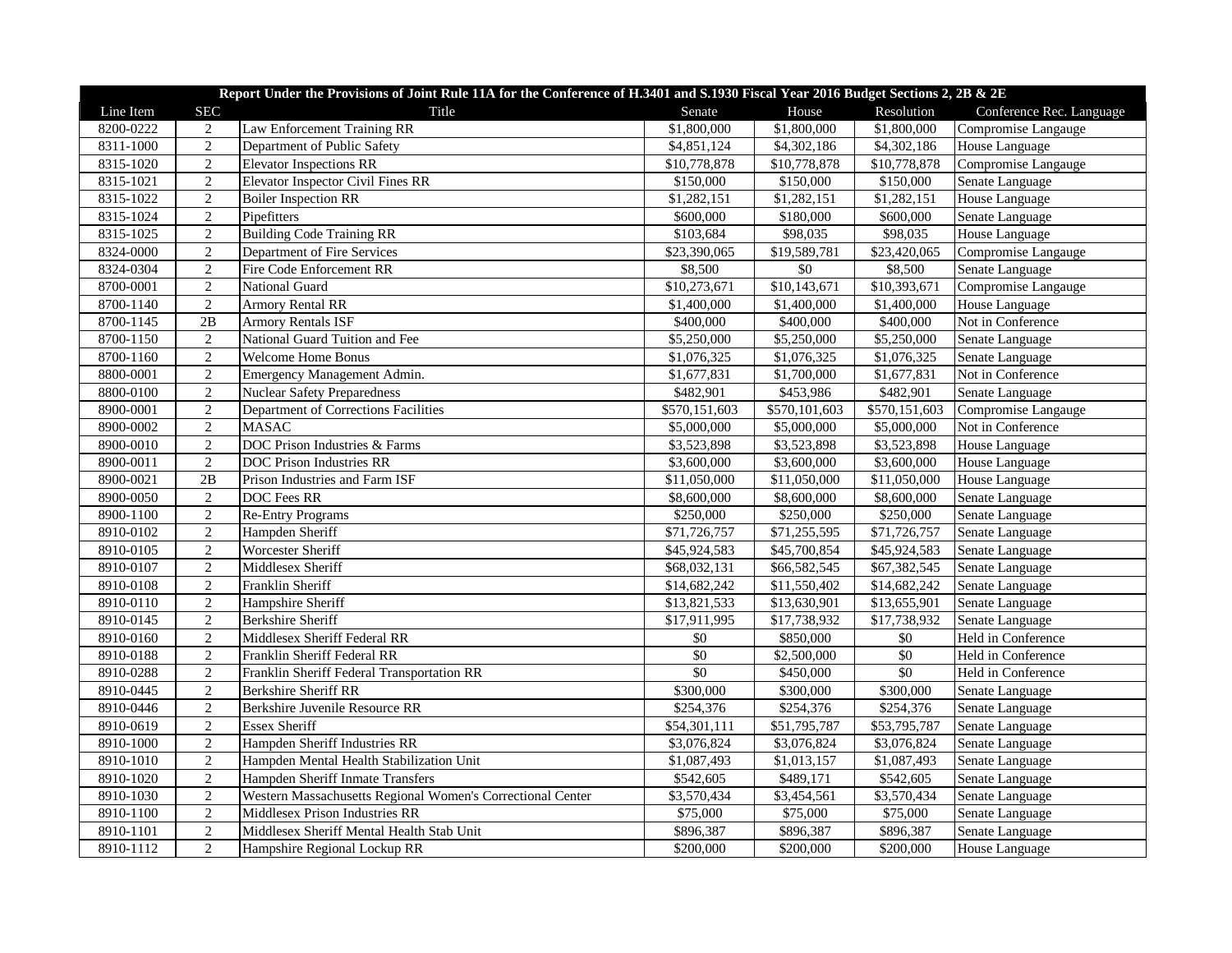| Report Under the Provisions of Joint Rule 11A for the Conference of H.3401 and S.1930 Fiscal Year 2016 Budget Sections 2, 2B & 2E |                |                                                |               |               |               |                          |  |
|-----------------------------------------------------------------------------------------------------------------------------------|----------------|------------------------------------------------|---------------|---------------|---------------|--------------------------|--|
| Line Item                                                                                                                         | <b>SEC</b>     | Title                                          | Senate        | House         | Resolution    | Conference Rec. Language |  |
| 8910-1127                                                                                                                         | 2              | Hampshire Sheriff Fed. RR                      | \$0           | \$250,000     | \$0           | Held in Conference       |  |
| 8910-2222                                                                                                                         | $\overline{2}$ | Hampden Sheriff Federal RR                     | \$0           | \$650,000     | \$0           | Held in Conference       |  |
| 8910-6619                                                                                                                         | $\overline{2}$ | <b>Essex Sheriff Federal RR</b>                | \$0           | \$2,000,000   | \$0           | Held in Conference       |  |
| 8910-7110                                                                                                                         | $\overline{2}$ | Massachusetts Sheriffs' Association Operations | \$379,790     | \$344,790     | \$379,790     | Compromise Langauge      |  |
| 8910-8200                                                                                                                         | $\overline{2}$ | <b>Barnstable Sheriff</b>                      | \$28,332,445  | \$27,811,118  | \$28,061,118  | Senate Language          |  |
| 8910-8210                                                                                                                         | $\overline{2}$ | <b>Barnstable Sheriff Federal RR</b>           | $\$0$         | \$250,000     | \$0           | Held in Conference       |  |
| 8910-8300                                                                                                                         | $\overline{2}$ | <b>Bristol Sheriff</b>                         | \$44,134,993  | \$39,252,046  | \$43,752,046  | Senate Language          |  |
| 8910-8310                                                                                                                         | $\overline{2}$ | <b>Bristol Sheriff RR</b>                      | \$0           | \$6,000,000   | \$0           | Held in Conference       |  |
| 8910-8400                                                                                                                         | $\overline{2}$ | Dukes Sheriff                                  | \$2,915,947   | \$2,988,846   | \$2,915,947   | Senate Language          |  |
| 8910-8500                                                                                                                         | $\overline{2}$ | Nantucket Sheriff's Department                 | \$773,079     | \$791,636     | \$773,079     | Senate Language          |  |
| 8910-8600                                                                                                                         | $\overline{2}$ | Norfolk Sheriff                                | \$30,936,563  | \$30,568,979  | \$30,638,329  | Senate Language          |  |
| 8910-8610                                                                                                                         | $\overline{2}$ | Norfolk Sheriff's Department RR                | \$0           | \$1,000,000   | \$0           | Held in Conference       |  |
| 8910-8700                                                                                                                         | $\overline{2}$ | Plymouth Sheriff                               | \$54,051,129  | \$54,478,550  | \$54,051,129  | Senate Language          |  |
| 8910-8800                                                                                                                         | $\overline{2}$ | <b>Suffolk Sheriff</b>                         | \$105,463,003 | \$99,492,346  | \$104,492,346 | Not in Conference        |  |
| 8910-8810                                                                                                                         | $\overline{2}$ | <b>Suffolk Sheriff's Department RR</b>         | \$0           | \$8,500,000   | \$0           | Held in Conference       |  |
| 8950-0001                                                                                                                         | $\overline{2}$ | Parole Board Administration                    | \$17,898,150  | \$17,898,150  | \$17,898,150  | Senate Language          |  |
| 8950-0002                                                                                                                         | 2              | Victim and Witness Services                    | \$194,578     | \$216,587     | \$216,587     | House Language           |  |
| 8950-0008                                                                                                                         | $\overline{2}$ | Parole Fee RR                                  | \$600,000     | \$600,000     | \$600,000     | Senate Language          |  |
| 9110-0100                                                                                                                         | $\overline{2}$ | <b>Elder Affairs Administration</b>            | \$2,343,832   | \$2,343,832   | \$2,343,832   | Not in Conference        |  |
| 9110-0104                                                                                                                         | $\overline{2}$ | <b>HCBS</b> Policy Lab                         | \$150,000     | \$0           | \$150,000     | Senate Language          |  |
| 9110-1455                                                                                                                         | $\overline{2}$ | Prescription Advantage                         | \$18,668,169  | \$18,579,240  | \$18,668,169  | Compromise Langauge      |  |
| 9110-1500                                                                                                                         | $\overline{2}$ | <b>Enhanced Home Care Services</b>             | \$70,255,327  | \$70,255,327  | \$70,255,327  | Senate Language          |  |
| 9110-1604                                                                                                                         | 2              | <b>Supportive Senior Housing Program</b>       | \$5,493,672   | \$5,493,672   | \$5,493,672   | Not in Conference        |  |
| 9110-1630                                                                                                                         | 2              | Home Care Services                             | \$106,667,534 | \$103,574,920 | \$104,595,483 | Senate Language          |  |
| 9110-1633                                                                                                                         | $\overline{2}$ | Home Care Case Mgmt & Admin                    | \$35,546,961  | \$34,680,284  | \$35,546,961  | Senate Language          |  |
| 9110-1636                                                                                                                         | $\overline{2}$ | <b>Protective Services</b>                     | \$23,073,139  | \$23,173,254  | \$23,123,139  | House Language           |  |
| 9110-1660                                                                                                                         | $\overline{2}$ | Congregate Housing                             | \$2,154,626   | \$2,154,626   | \$2,154,626   | House Language           |  |
| 9110-1700                                                                                                                         | $\overline{2}$ | <b>Elder Homeless Placement</b>                | \$186,000     | \$186,000     | \$186,000     | Not in Conference        |  |
| 9110-1900                                                                                                                         | $\overline{2}$ | <b>Nutrition Services Programs</b>             | \$7,253,316   | \$7,131,427   | \$7,253,316   | House Language           |  |
| 9110-9002                                                                                                                         | $\overline{2}$ | Grants to Councils On Aging                    | \$13,015,000  | \$13,465,000  | \$13,650,000  | Compromise Langauge      |  |
| 9500-0000                                                                                                                         | $\overline{2}$ | <b>Senate Operations</b>                       | \$19,694,608  | \$18,778,714  | \$19,694,608  | Not in Conference        |  |
| 9600-0000                                                                                                                         | $\overline{2}$ | <b>House Operations</b>                        | \$40,277,604  | \$38,404,500  | \$40,277,604  | Not in Conference        |  |
| 9700-0000                                                                                                                         | $\overline{2}$ | Joint Legislative Operations                   | \$8,709,884   | \$8,304,832   | \$8,709,884   | Not in Conference        |  |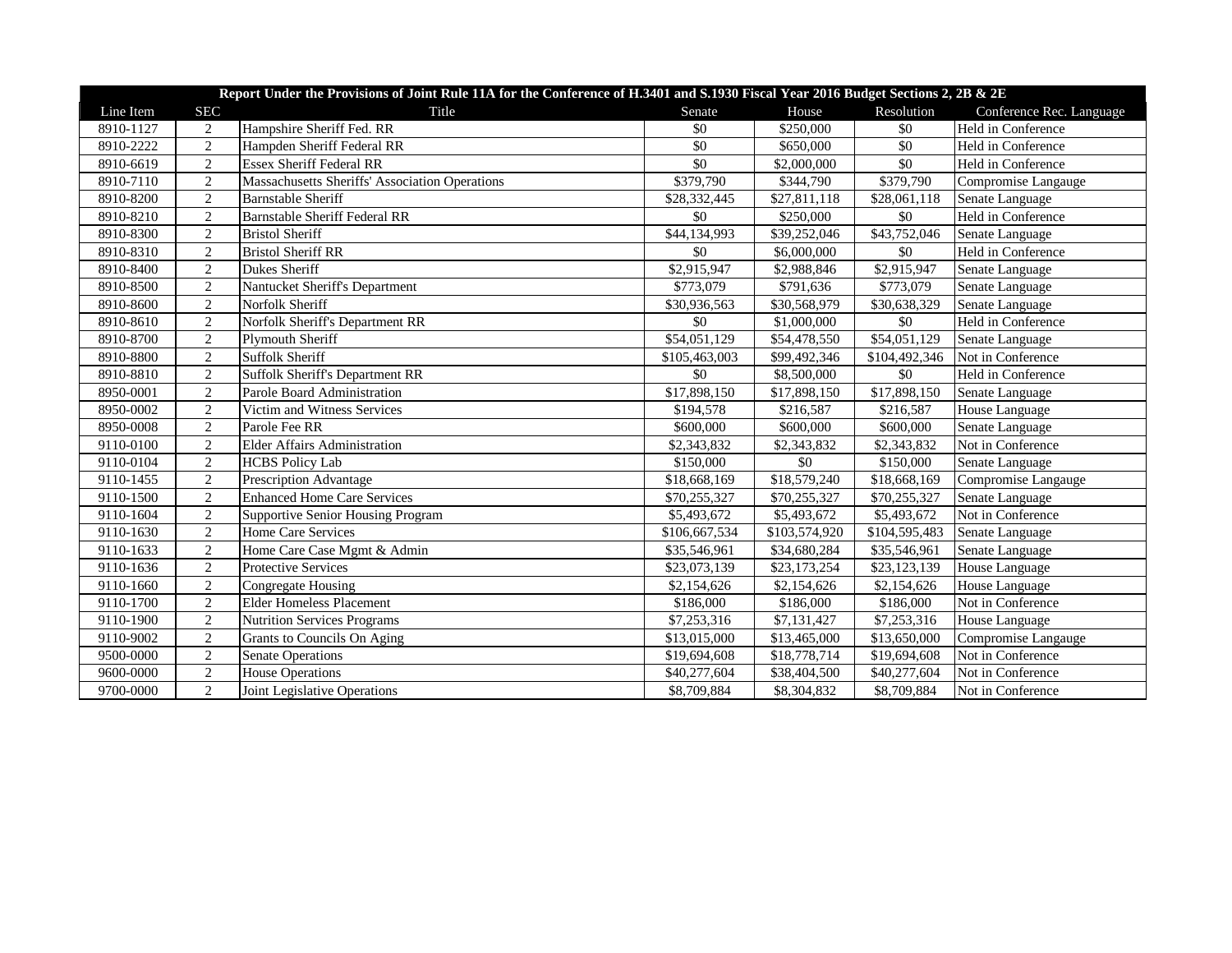| H. Final | S. Final       | C. Final       | <b>Title</b>                                                            | <b>Status</b> | <b>Resolution</b> |
|----------|----------------|----------------|-------------------------------------------------------------------------|---------------|-------------------|
| 3A       |                | 4              | Metropolitan Beaches Commission                                         | IC            | House Language    |
| 3B       |                | 5              | Governor's Council Salary I                                             | IC            | House Language    |
| 3C       |                | 6              | Governor's Council Salary II                                            | IC            | House Language    |
| 5        |                | $\overline{7}$ | <b>STEM Advisory Council Technical Change I</b>                         | IC            | House Language    |
| 6        | $\overline{4}$ | 8              | Office of Commonwealth Performance, Accountability and Transparency I   | <b>TECH</b>   | Senate Language   |
| 7A       |                | 9              | <b>LGBT Elder Commission</b>                                            | IC            | House Language    |
| 78       | 5              | 10             | MassDOT Board of Directors                                              | IC            | Compromise        |
|          | 6              | 11             | Advocate for Riders with Disabilities                                   | IC            | Senate Language   |
|          | $\overline{7}$ | 12             | <b>MassDOT Board of Directors II</b>                                    | IC            | Senate Language   |
| 9        |                | 13             | MassDOT Internal Special Audit Unit I                                   | IC            | House Language    |
|          | 8A             | 14             | Increase Surcharge Threshold for Accidents                              | IC            | Senate Language   |
| 10       |                | 15             | MassDOT Public-Private Partnership Commission Technical Change          | IC            | House Language    |
| 11       |                | 16             | MassDOT Public-Private Partnership Commission Comment Period            | IC            | House Language    |
| 12       |                | 17             | MassDOT Public-Private Partnership Commission Technical Change          | IC            | House Language    |
| 13       |                | 18             | MassDOT Public-Private Partnership Commission Technical Change          | IC            | House Language    |
| 14       |                | 19             | MassDOT Public-Private Partnership Commission Technical Change          | IC            | House Language    |
| 15       |                | 20             | MassDOT Public-Private Partnership Commission Public Report             | IC            | House Language    |
| 16       |                | 21             | MassDOT Public-Private Partnership Reporting Requirement                | IC            | House Language    |
| 79       |                | 22             | <b>HPC Confidentiality Documents</b>                                    | IC            | House Language    |
| 17       | 9              | 23             | Office of Commonwealth Performance, Accountability and Transparency II  | <b>TECH</b>   | Senate Language   |
| 18       | 10             | 24             | Office of Commonwealth Performance, Accountability and Transparency III | <b>TECH</b>   | Compromise        |
| 19       | 11             | 25             | Office of Commonwealth Performance, Accountability and Transparency IV  | <b>TECH</b>   | Compromise        |
|          | 12             | 26             | Office of Commonwealth Performance, Accountability and Transparency V   | IC            | Senate Language   |
|          | 13             | 27             | Office of Commonwealth Performance, Accountability and Transparency VI  | IC            | Senate Language   |
|          | 14             | 28             | Massachusetts Percent for Art Program                                   | IC            | Senate Language   |
|          | 15             | 29             | Illegal Tobacco Enforcement: Lottery License Suspension I               | IC            | Senate Language   |
|          | 16             | 30             | <b>Commonwealth Covenant Fund</b>                                       | IC            | Senate Language   |
|          | 17             | 31             | <b>Economic Empowerment Trust Fund I</b>                                | IC            | Senate Language   |
| 20B      | 104A           | 32             | Douglas State Forest Maintenance Trust Fund                             | <b>TECH</b>   | Compromise        |
|          | <b>17A</b>     | 32             | Flood Control Compact Fund                                              | IC            | Senate Language   |
|          | 18             | 33             | Center for Health Information Analysis Oversight Council                | IC            | Compromise        |
|          | 19             | 34             | Illegal Tobacco Enforcement: Tobacco Providers List                     | IC            | Senate Language   |

## **REPORT UNDER THE PROVISIONS OF JOINT RULE 11A FOR THE CONFERENCE OF H.3401 AND S.1930**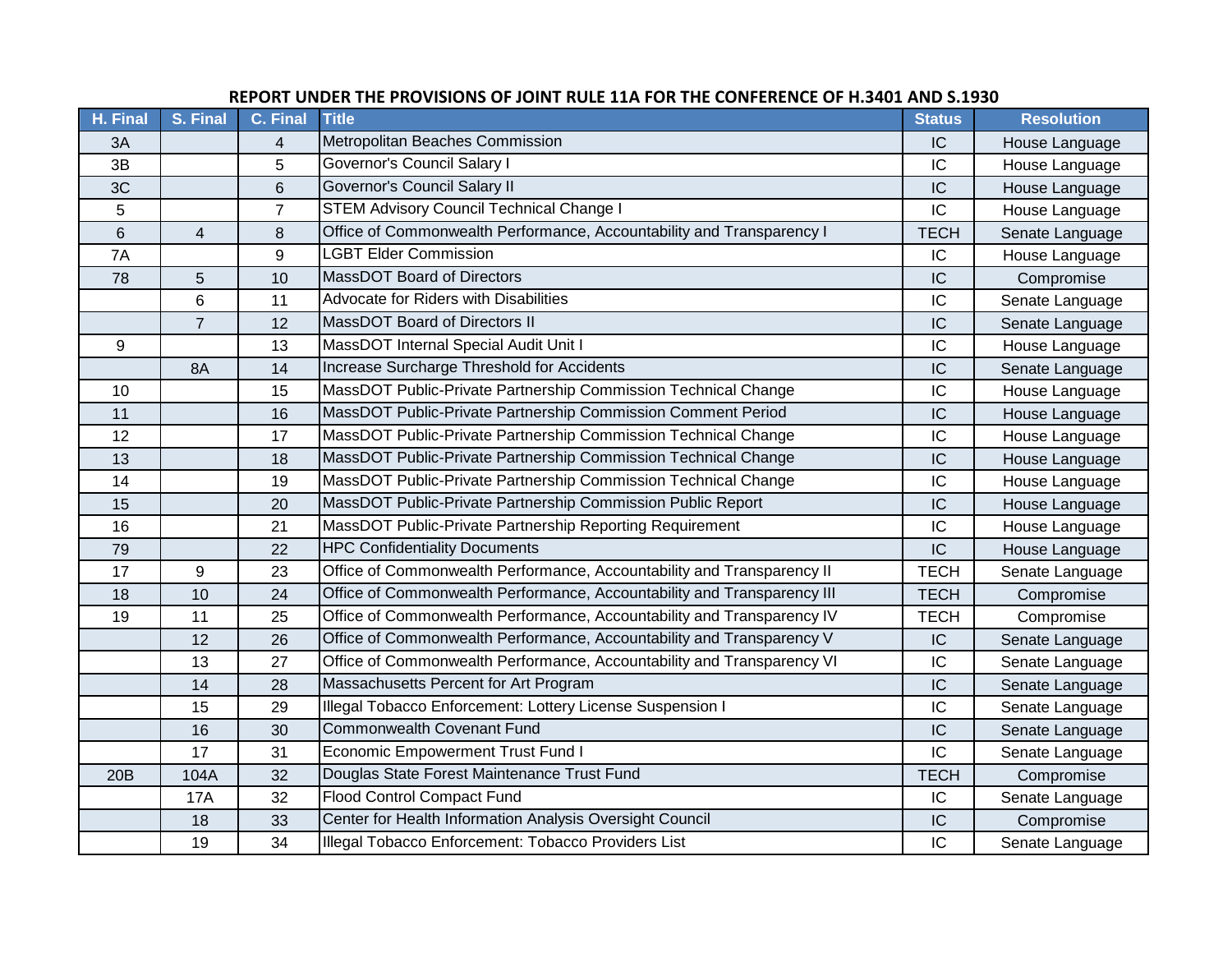|     | 20  | 35 | <b>Office of Trustee Relations</b>               | IC          | Senate Language |
|-----|-----|----|--------------------------------------------------|-------------|-----------------|
|     | 21  | 36 | University of Massachusetts Tuition Retention I  | IC          | Senate Language |
|     | 22  | 37 | University of Massachusetts Tuition Retention II | IC          | Senate Language |
|     | 23  | 38 | Regional Office Representation I                 | IC          | Senate Language |
| 87  |     | 39 | <b>DCF Background Checks</b>                     | IC          | House Language  |
|     | 23C | 40 | Worcester Regional Tourism Change I              | IC          | Senate Language |
|     | 23D | 41 | Worcester Regional Tourism Change II             | IC          | Senate Language |
| 24  | 23E | 42 | Rural Policy Advisory Commission                 | <b>TECH</b> | Senate Language |
|     | 23F | 43 | Hotel/Motel Common Area Access                   | IC          | Senate Language |
|     | 24  | 44 | <b>Regional Office Representation II</b>         | IC          | Senate Language |
| 25  |     | 45 | <b>STEM Advisory Council Technical Change II</b> | IC          | House Language  |
| 52  | 25  | 46 | Commonwealth Care Trust Fund Spending            | <b>TECH</b> | Senate Language |
| 26  | 26  | 47 | Medical Assistance Trust Fund Authority          | <b>TECH</b> | House Language  |
|     | 27  | 48 | Municipal Naloxone Bulk Purchase Trust Fund I    | IC          | Senate Language |
| 94  | 28  | 49 | <b>HRD Employee Classification Appeals</b>       | <b>TECH</b> | Senate Language |
|     | 28A | 50 | <b>Regulatory Notification</b>                   | IC          | Senate Language |
| 109 |     | 51 | SORB Stay of Final Classification                | IC          | House Language  |
|     | 28B | 52 | Local Commission on Disability                   | IC          | Senate Language |
| 27  | 29  | 53 | Fiscal Year 2017 Pension Transfer                | <b>TECH</b> | Senate Language |
| 84  |     | 54 | <b>Retirement Board Contracts</b>                | IC          | Compromise      |
| 96  |     | 55 | <b>Retirement Board Investments</b>              | IC          | House Language  |
| 28  |     | 56 | <b>GIC Subscriber Transfer Term I</b>            | IC          | Compromise      |
| 29  |     | 57 | <b>GIC Subscriber Transfer Term II</b>           | IC          | House Language  |
| 30  |     | 58 | <b>GIC Subscriber Transfer Term III</b>          | IC          | Compromise      |
| 31  |     | 59 | <b>GIC Subscriber Transfer Term IV</b>           | IC          | Compromise      |
| 32  |     | 60 | <b>GIC Subscriber Transfer Term V</b>            | IC          | House Language  |
| 33  |     | 61 | <b>GIC Subscriber Transfer Term VI</b>           | IC          | Compromise      |
|     | 29B | 62 | <b>Electronic Documents for Local Government</b> | IC          | Senate Language |
| 34  | 30  | 63 | Mass Computing Attainment Network Codification   | <b>TECH</b> | House Language  |
|     | 30A | 64 | <b>Vital Records Change</b>                      | IC          | Senate Language |
|     | 31A | 65 | Elections Date Change for Religious Holidays I   | IC          | Senate Language |
|     | 31B | 66 | Elections Date Change for Religious Holidays II  | IC          | Senate Language |
| 48  | 54  | 67 | Delay of FAS 109                                 | <b>NIC</b>  | Compromise      |
|     | 31G | 67 | <b>EITC</b> Increase                             | IC          | Compromise      |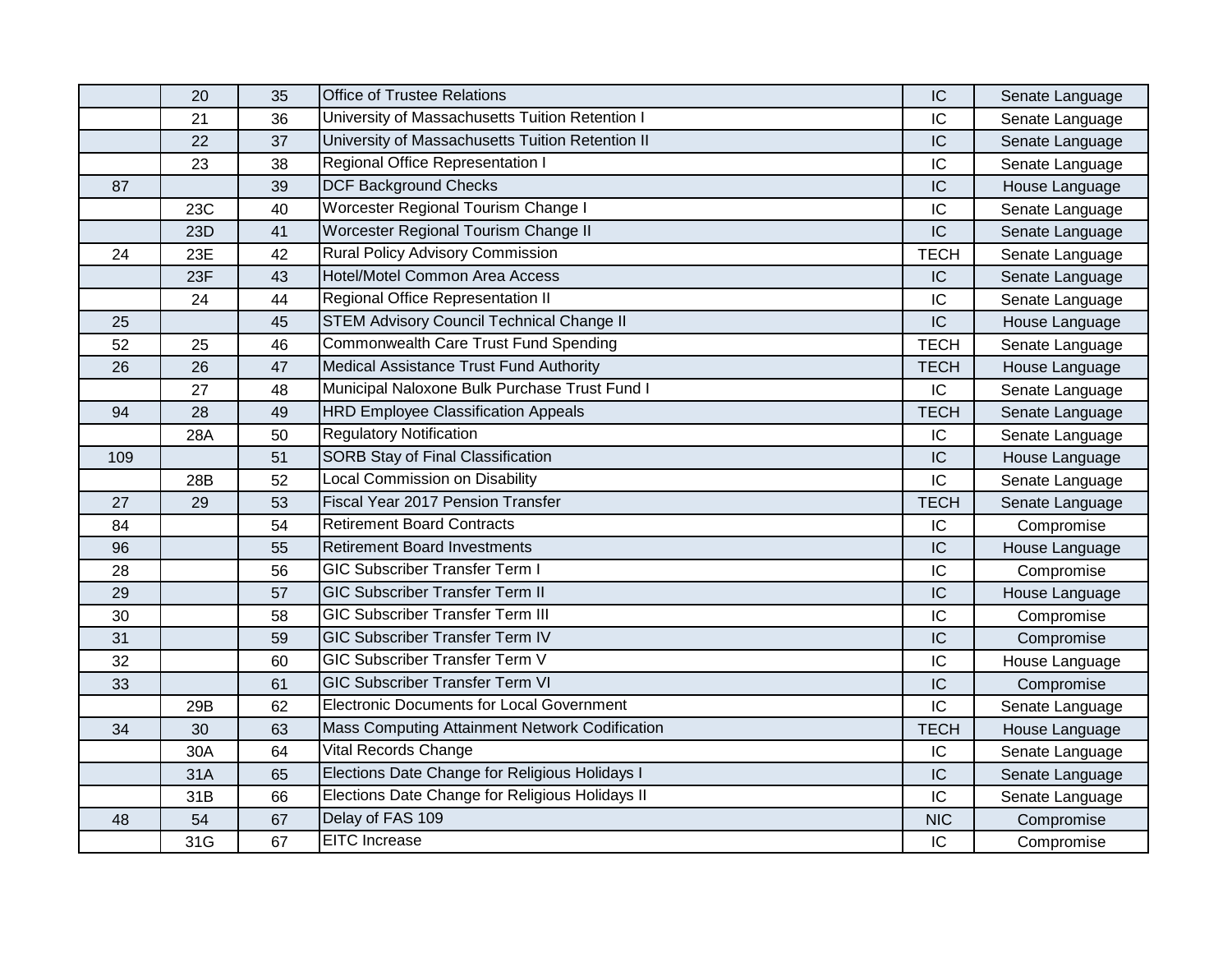|     | 33              | 68              | Illegal Tobacco Enforcement: Information Sharing                     | IC              | Senate Language |
|-----|-----------------|-----------------|----------------------------------------------------------------------|-----------------|-----------------|
|     | 34              | 69              | Illegal Tobacco Enforcement: Lottery License Suspension II           | IC              | Senate Language |
|     | 32              | 70              | <b>Combined Reporting Clarification</b>                              | IC              | Senate Language |
|     | 35              | 71              | Illegal Tobacco Enforcement: Multi-Agency Illegal Tobacco Task Force | IC              | Senate Language |
|     | 36              | $\overline{72}$ | University of Massachusetts Tuition Retention III                    | $\overline{IC}$ | Senate Language |
|     | 37              | 73              | University of Massachusetts Tuition Retention IV                     | IC              | Compromise      |
| 35A | 37A             | 74              | Headlight and Wiper Surcharge Clarification I                        | <b>TECH</b>     | House Language  |
|     | 38              | 75              | <b>Distinctive Registration Plates I</b>                             | IC              | Senate Language |
|     | 39              | 76              | <b>Distinctive Registration Plates II</b>                            | IC              | Senate Language |
|     | 40              | 77              | <b>Distinctive Registration Plates III</b>                           | IC              | Senate Language |
| 36  | 41              | 78              | <b>Duration of DCR Permits</b>                                       | <b>TECH</b>     | House Language  |
| 36C |                 | 79              | Inclusion of Gas Tax in Certain Advertising                          | IC              | House Language  |
|     | 41A             | 80              | <b>Outsourcing Facilities I</b>                                      | IC              | Senate Language |
|     | 41B             | 81              | <b>Outsourcing Facilities II</b>                                     | IC              | Senate Language |
|     | 41 <sub>C</sub> | 82              | <b>Outsourcing Facilities III</b>                                    | IC              | Senate Language |
|     | 41D             | 83              | <b>Outsourcing Facilities IV</b>                                     | IC              | Senate Language |
|     | 41E             | 84              | <b>Outsourcing Facilities V</b>                                      | IC              | Senate Language |
|     | 41F             | 85              | <b>Outsourcing Facilities VI</b>                                     | IC              | Senate Language |
|     | 41G             | 86              | <b>Outsourcing Facilities VII</b>                                    | IC              | Senate Language |
|     | 41H             | 87              | <b>Outsourcing Facilities VIII</b>                                   | IC              | Senate Language |
| 37  |                 | 88              | Board of Registration in Pharmacy Naloxone Regulation                | IC              | House Language  |
|     | 411             | 89              | <b>Closing Pharmacy Shopping Loophole</b>                            | IC              | Senate Language |
|     | 41J             | 90              | <b>Statutory Authority for Laboratory Testing</b>                    | IC              | Senate Language |
| 38  | 42              | 91              | Vaccine Purchase Trust Fund                                          | <b>TECH</b>     | House Language  |
|     |                 | 92              | Mobile Integrated Health Care I                                      |                 | Compromise      |
| 38A |                 | 93              | Mobile Integrated Health Care II                                     | IC              | Compromise      |
| 39  | 43              | 94              | Expanding Fee Waivers for Veterans Under the Valor Act               | <b>TECH</b>     | House Language  |
|     | 43A             | 95              | <b>Outsourcing Facilities IX</b>                                     | IC              | Senate Language |
| 39A | 43B             | 96              | <b>Infusion Pharmacies I</b>                                         | <b>TECH</b>     | Senate Language |
|     | 43C             | 97              | <b>Outsourcing Facilities X</b>                                      | IC              | Senate Language |
|     | 43D             | 98              | <b>Outsourcing Facilities XI</b>                                     | IC              | Senate Language |
|     | 43E             | 99              | <b>Outsourcing Facilities XII</b>                                    | IC              | Senate Language |
|     | 43F             | 100             | <b>Outsourcing Facilities XIII</b>                                   | IC              | Senate Language |
|     | 43G             | 101             | <b>Outsourcing Facilities XIV</b>                                    | IC              | Senate Language |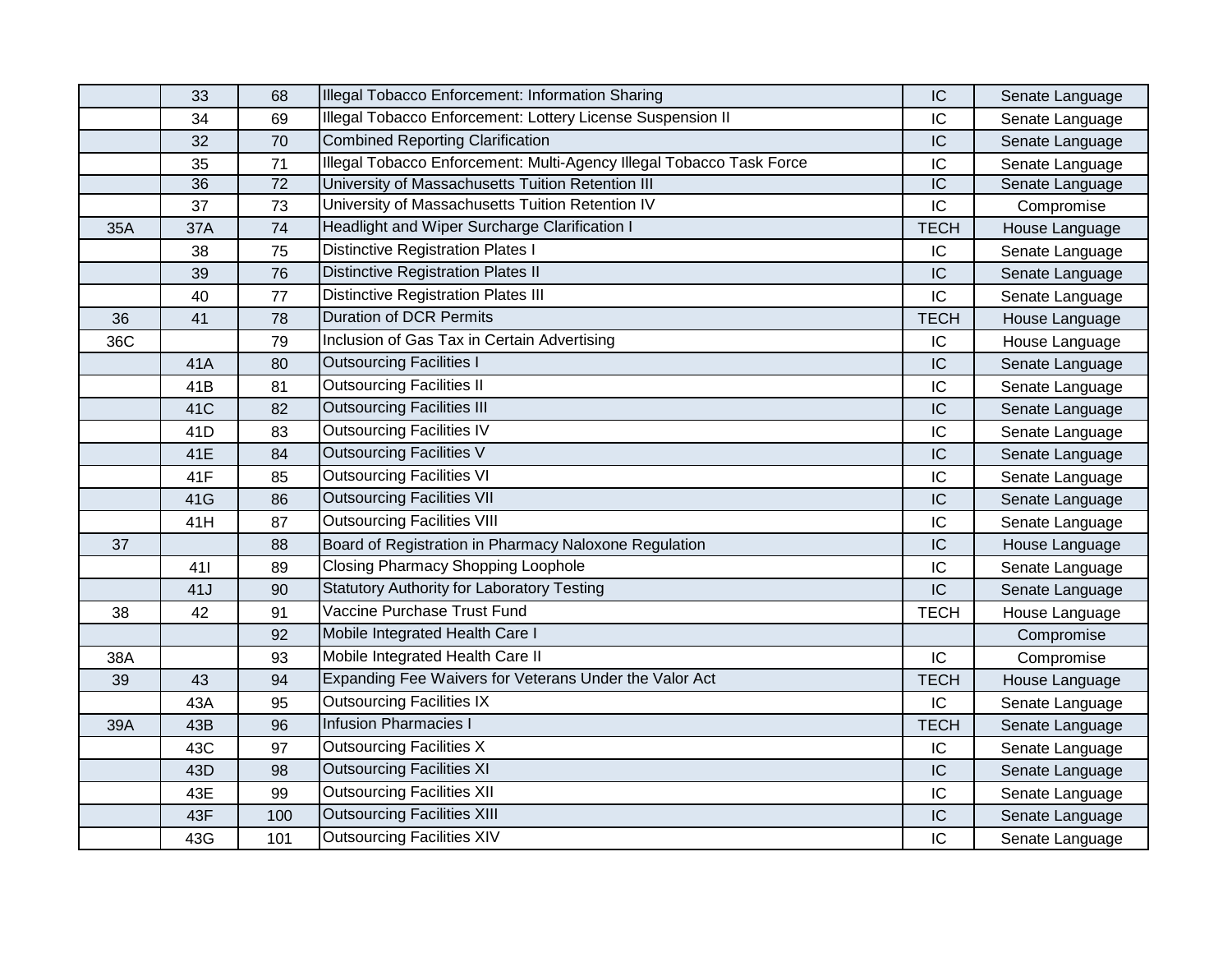|            | 43H | 102 | <b>Outsourcing Facilities XV</b>                                   | IC          | Senate Language |
|------------|-----|-----|--------------------------------------------------------------------|-------------|-----------------|
|            | 431 | 103 | <b>Outsourcing Facilities XVI</b>                                  | IC          | Senate Language |
| 41A        |     | 104 | Fiduciary Liability for Nursing Home Care I                        | IC          | House Language  |
| 40         |     | 105 | Application of Chapter 258 of the Acts of 2014 to MassHealth       | IC          | Compromise      |
| 41         | 44  | 106 | Volume Purchasing of Durable Medical Equipment                     | <b>TECH</b> | Compromise      |
| 41B        |     | 107 | Fiduciary Liability for Nursing Home Care II                       | IC          | House Language  |
|            | 45B | 108 | Sex Offender Tracking and Accountability                           | IC          | Senate Language |
|            | 46A | 109 | Paramutual Purse Distribution I                                    | IC          | Senate Language |
|            | 46B | 110 | <b>Paramutual Purse Distribution II</b>                            | IC          | Senate Language |
| 42         | 47  | 111 | <b>BBRS Mailing Requirements</b>                                   | <b>TECH</b> | Compromise      |
|            | 47A | 112 | <b>Domestic Workers Definition</b>                                 | IC          | Senate Language |
| 51         |     | 113 | <b>MBTA Procurement Tools I</b>                                    |             | Compromise      |
| 51         |     | 114 | <b>MBTA Procurement Tools II</b>                                   |             | Compromise      |
|            | 50  | 115 | MassDOT Board of Directors III                                     | IC          | Senate Language |
|            | 51  | 116 | MassDOT Board of Directors IV                                      | IC          | Senate Language |
|            | 52  | 117 | MassDOT Board of Directors V                                       | IC          | Senate Language |
|            | 53B | 118 | Protecting Patients from Wrongful Debt Collection                  | IC          | Senate Language |
| 42C        |     | 119 | Private Bar Attorney Rates                                         | IC          | House Language  |
|            | 53J | 120 | Eastern Hampshire Assistant Clerks I                               | IC          | Senate Language |
|            | 53K | 121 | Eastern Hampshire Assistant Clerks II                              | IC          | Senate Language |
| 99         | 53L | 122 | <b>Suffolk County Clerks</b>                                       | <b>TECH</b> | Senate Language |
| 42D        |     | 123 | <b>Suffolk County Assistant Clerk</b>                              | IC          | House Language  |
| 43         | 53M | 124 | <b>Court Records Retention I</b>                                   | IC          | Senate Language |
| 46         | 53N | 125 | <b>Court Records Retention IV</b>                                  | <b>TECH</b> | Senate Language |
| 49A        | 530 | 126 | Protection of Social Worker Home Address                           | <b>TECH</b> | Senate Language |
| 97         |     | 127 | William H. Peterson House                                          | IC          | House Language  |
| 47         |     | 128 | Civil Commitment Reporting Requirement Update                      | IC          | House Language  |
| 49         |     | 129 | <b>Public-Private Partnership Commission I</b>                     | IC          | House Language  |
| 49C        | 57  | 130 | Office of the Child Advocate Deadline Extension                    | <b>TECH</b> | Senate Language |
|            | 57A | 131 | Foundation Budget Review Commission Report Extension               | IC          | Senate Language |
| 107        |     | 132 | <b>Occupational School License Extension</b>                       | IC          | House Language  |
|            | 57B | 133 | Greenfield Community College Daycare Capital Bonding Item          | IC          | Senate Language |
| <b>73C</b> |     | 134 | Chapter 258 of the Acts of 2014 Abuse-Deterrent Drug Clarification | IC          | Compromise      |
|            | 57C | 135 | Commonwealth Zoological Corporation Environmental Bonding Item     | IC          | Senate Language |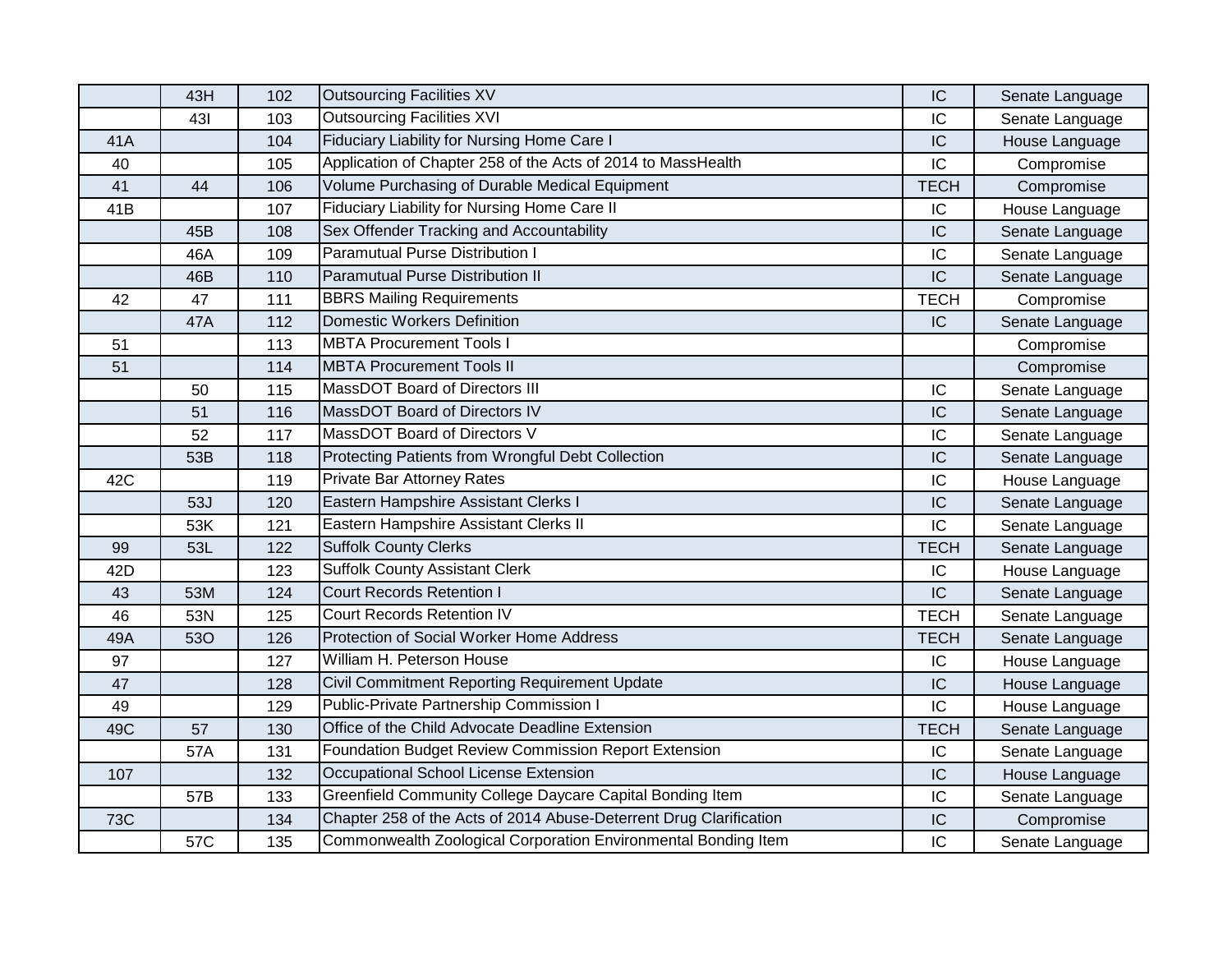|     | 58   | 136 | Mass Computing Attainment Network Codification II         | IC          | Senate Language   |
|-----|------|-----|-----------------------------------------------------------|-------------|-------------------|
|     | 59   | 137 | Long-Term Unemployed Commission                           | IC          | Senate Language   |
| 38B |      | 138 | Mobile Integrated Health Care III                         | IC          | Compromise        |
| 48A | 104D | 139 | Essex County E911 Assessment Update                       | IC          | Senate Language   |
| 51A |      | 140 | Martha's Vineyard Airport Commissioners                   | IC          | House Language    |
| 53  | 76   | 141 | Pension Cost of Living Adjustment                         | <b>TECH</b> | House Language    |
| 54  | 73   | 142 | <b>Tourism Formula Suspension</b>                         | <b>NIC</b>  | Not in Conference |
| 55  | 74   | 143 | <b>Capital Gains Transfer</b>                             | IC          | House Language    |
| 57  | 70   | 144 | <b>General Fund Transfers</b>                             | IC          | House Language    |
| 56  | 69   | 145 | <b>Commonwealth Care Trust Fund Transfer</b>              | <b>TECH</b> | Senate Language   |
| 58  | 62   | 146 | Health Care Safety Net Audit                              | <b>TECH</b> | Senate Language   |
| 60  | 45   | 147 | <b>Nursing Facility Assessment</b>                        | <b>TECH</b> | House Language    |
| 61  | 64   | 148 | Initial Gross Payments to Qualifying Acute Care Hospitals | <b>TECH</b> | Senate Language   |
| 62  | 65   | 149 | <b>Transfers Between Health Funds</b>                     | <b>TECH</b> | House Language    |
| 63  | 67   | 150 | <b>Skilled Nursing Facility User Fee Waiver</b>           | <b>TECH</b> | Compromise        |
| 64  | 101  | 151 | Tax Amnesty for Non-filers                                | <b>TECH</b> | Senate Language   |
| 66  | 75   | 152 | <b>OPEB Reversions II</b>                                 | <b>NIC</b>  | Not in Conference |
| 65  | 75   | 152 | <b>OPEB Reversions I</b>                                  | IC          | Senate Language   |
| 66A | 61   | 153 | MassHealth Dental                                         | IC          | Senate Language   |
| 66C |      | 154 | <b>Ovarian Cancer Commission</b>                          | IC          | House Language    |
| 67  |      | 155 | <b>DOC Reprocurement</b>                                  | IC          | House Language    |
| 68  | 83   | 156 | <b>Trial Court Transferability</b>                        | IC          | House Language    |
| 69  | 60   | 157 | Mass Assoc of Approved Private Schools Rate               | <b>TECH</b> | Compromise        |
| 70  |      | 158 | Vivitrol Pilot Program                                    | IC          | House Language    |
| 71  |      | 159 | Drug Take-Back Program                                    | IC          | House Language    |
| 73  |      | 160 | Public-Private Partnership Commission II                  | IC          | House Language    |
| 91  |      | 161 | HPC Telemedicine Pilot Program                            | IC          | House Language    |
| 98  | 105C | 162 | <b>Cranberry Industry Revitalization Task Force</b>       | <b>TECH</b> | Senate Language   |
| 100 |      | 163 | <b>State House Tourism Commission</b>                     | IC          | House Language    |
| 105 |      | 164 | State Employee Retirement System Commission               | IC          | House Language    |
| 110 | 105G | 165 | <b>RGGI Municipality Reimbursement</b>                    | IC          | Senate Language   |
|     | 63   | 166 | MassHealth Savings Report                                 | IC          | Senate Language   |
|     | 71   | 167 | <b>Economic Empowerment Trust Fund II</b>                 | IC          | Senate Language   |
|     | 72   | 168 | <b>Administration and Finance Efficiencies</b>            | IC          | Senate Language   |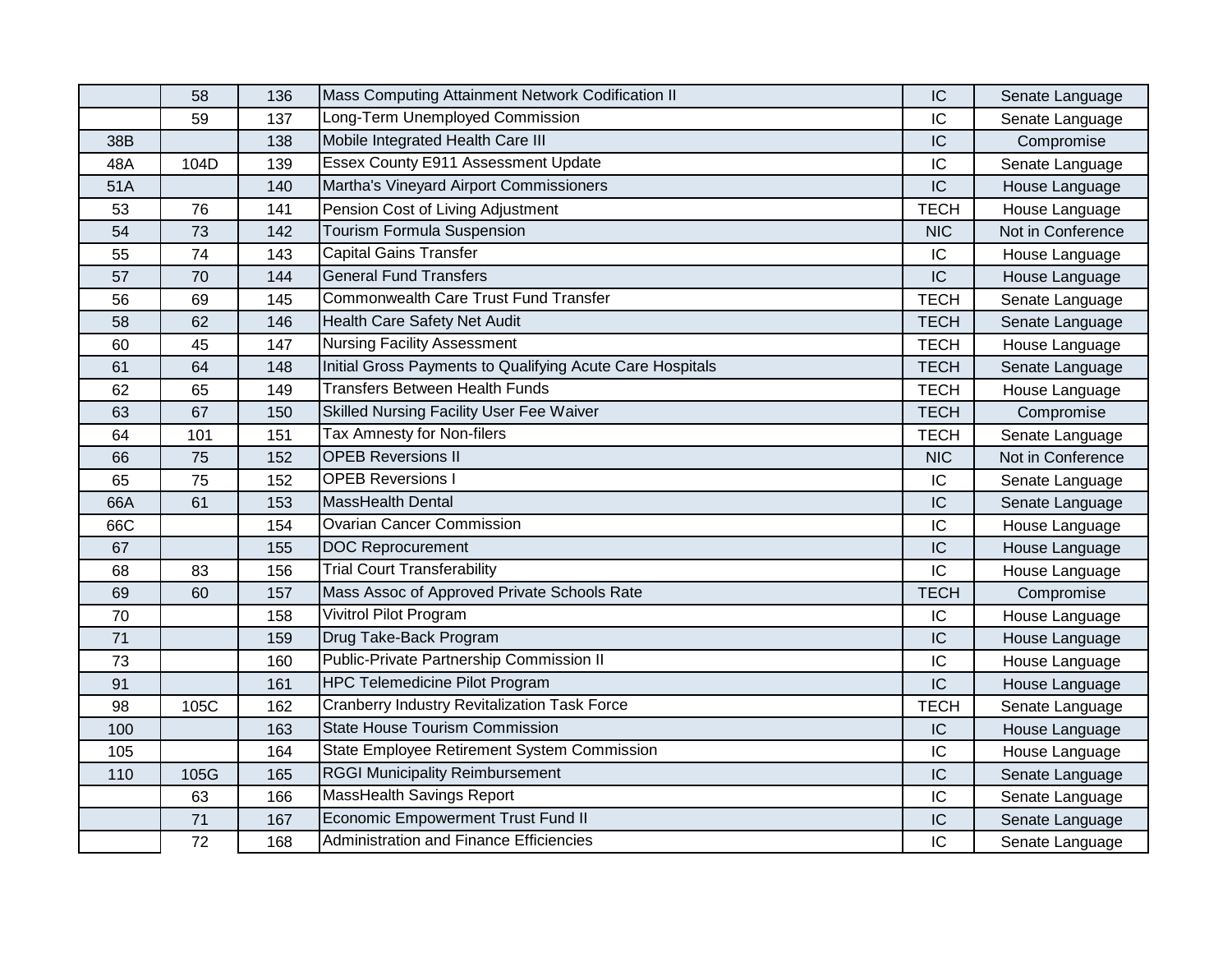|     | 79   | 169 | MassDOT Operating and Capital Budget                                        | IC | Senate Language |
|-----|------|-----|-----------------------------------------------------------------------------|----|-----------------|
|     | 82   | 170 | <b>Distinctive Registration Plates IV</b>                                   | IC | Senate Language |
|     | 84   | 171 | Children and Family Law Division Billable Hours Cap Waiver                  | IC | Senate Language |
|     | 85   | 172 | Sheriffs' Offices Funding Formula                                           | IC | Compromise      |
|     | 86   | 173 | <b>Sheriffs' Offices Reporting Requirement</b>                              | IC | Senate Language |
|     | 87   | 174 | University of Massachusetts Tuition Retention V                             | IC | Senate Language |
|     | 88   | 175 | University of Massachusetts Tuition Retention VI                            | IC | Senate Language |
|     | 89   | 176 | Public Health Evaluation Grant Program                                      | IC | Senate Language |
|     | 91   | 177 | <b>Engaging Job Support Services Plans</b>                                  | IC | Senate Language |
|     | 94   | 178 | Regional Office Representation III                                          | IC | Senate Language |
|     | 95   | 179 | Training Resources and Internship Network                                   | IC | Senate Language |
|     | 96   | 180 | Chapter 257 Report                                                          | IC | Senate Language |
|     | 97   | 181 | Task Force on the Bulk Purchase of Prescription Medications                 | IC | Senate Language |
|     | 98   | 182 | Report on MassHealth Bulk Purchase of Prescription Medications              | IC | Senate Language |
|     | 102  | 183 | <b>Federal Grants Management Task Force</b>                                 | IC | Senate Language |
|     |      |     |                                                                             |    |                 |
|     | 104  | 184 | Illegal Tobacco Enforcement: Multi-Agency Illegal Tobacco Task Force Report | IC | Senate Language |
|     | 104C | 185 | <b>Court Records Retention III</b>                                          | IC | Senate Language |
|     | 104E | 186 | Barnstable County Regional Communications Center                            | IC | Senate Language |
|     | 105E | 187 | <b>Electric Bill Rebates</b>                                                | IC | Senate Language |
|     | 105L | 188 | <b>Business Registration Process Commission</b>                             | IC | Senate Language |
|     | 105M | 189 | Secure Jobs Program Funding Transfer                                        | IC | Senate Language |
|     | 105U | 190 | Access to Medication Assisted Treatment Study                               | IC | Senate Language |
|     | 105V | 191 | Comprehensive Review of Opiate Overdose Fatalities                          | IC | Senate Language |
|     | 105X | 192 | Municipal Naloxone Bulk Purchase Trust Fund II                              | IC | Senate Language |
|     | 105J | 193 | Massachusetts Olympic Game Public Funds                                     | IC | Compromise      |
| 103 | 100  | 194 | <b>Consolidated Net Surplus</b>                                             | IC | Compromise      |
|     |      | 195 | University of Massachusetts Tuition Retention VII                           | IC | Compromise      |
| 51  |      | 196 | <b>MBTA Procurement Tools III</b>                                           | IC | Compromise      |
|     | 81   | 197 | MassDOT Board of Directors VI                                               | IC | Compromise      |
| 72  |      | 198 | MassDOT Internal Special Audit Unit II                                      | IC | House Language  |
|     |      | 199 | <b>MBTA Fiscal Management Control Board XII</b>                             | IC | Compromise      |
|     | 80B  | 200 | <b>MBTA Fiscal Management Control Board I</b>                               | IC | Compromise      |
|     | 80C  | 201 | <b>MBTA Fiscal Management Control Board II</b>                              | IC | Compromise      |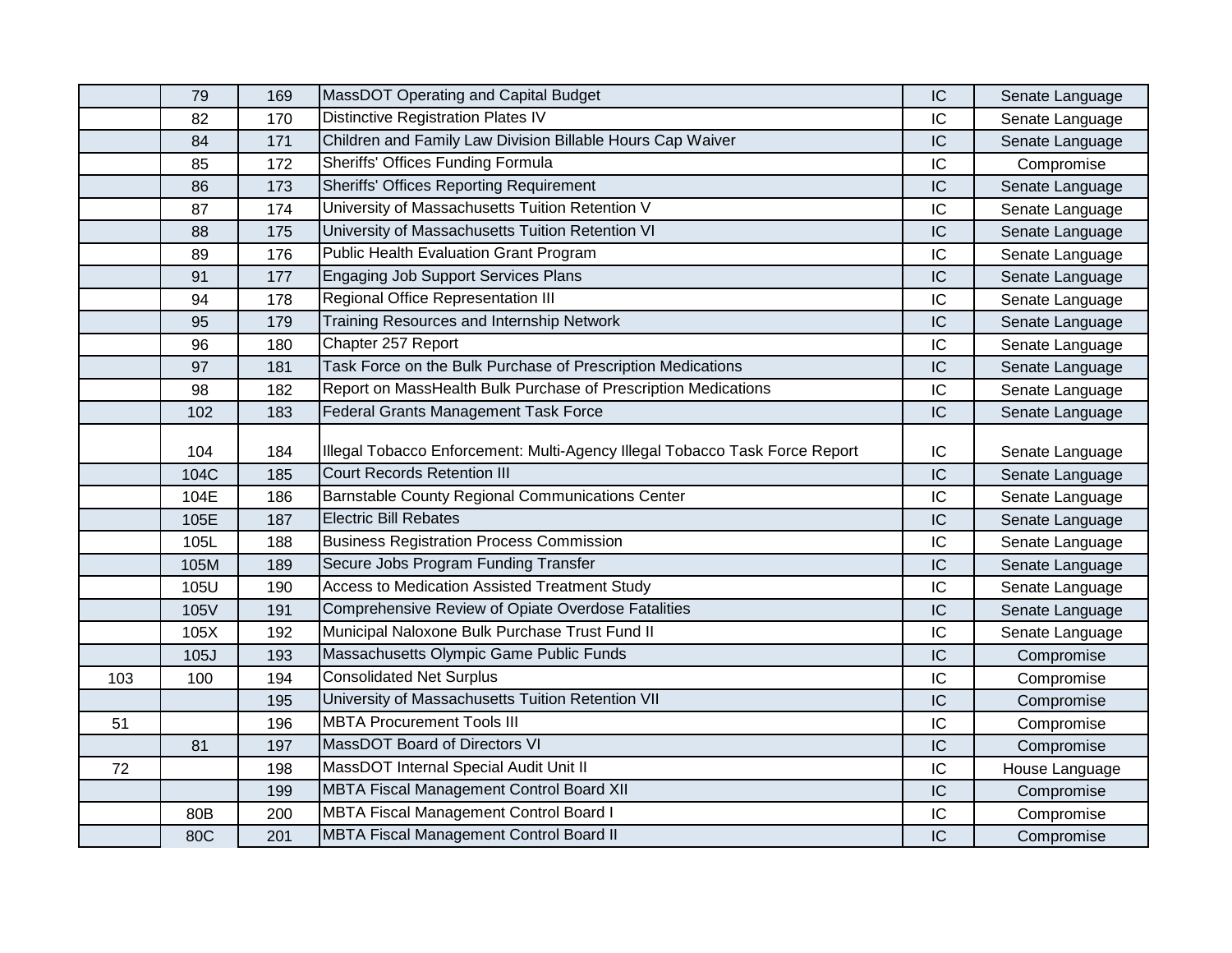|                | 80D  | 202 | <b>MBTA Fiscal Management Control Board III</b>                             | IC          | Compromise                |
|----------------|------|-----|-----------------------------------------------------------------------------|-------------|---------------------------|
|                | 80E  | 203 | MBTA Fiscal Management Control Board IV                                     | IC          | Compromise                |
|                | 80F  | 204 | MBTA Fiscal Management Control Board V                                      | IC          | Compromise                |
|                | 80G  | 205 | MBTA Fiscal Management Control Board VI                                     | IC          | Compromise                |
|                | 80H  | 206 | <b>MBTA Fiscal Management Control Board VII</b>                             | IC          | Compromise                |
|                | 801  | 207 | <b>MBTA Fiscal Management Control Board VIII</b>                            | IC          | Compromise                |
|                | 80J  | 208 | MBTA Fiscal Management Control Board IX                                     | IC          | Compromise                |
| 59             | 68   | 209 | <b>Nursing Facility Base Year</b>                                           | IC          | House Language            |
|                | 110  | 210 | <b>EITC Effective Date</b>                                                  | IC          | Compromise                |
| 74A            |      | 210 | Governor's Council Salary Effective Date                                    | IC          | House Language            |
| 73A            |      | 211 | <b>STEM Advisory Council Technical Change III</b>                           | IC          | House Language            |
| 74B            |      | 212 | Private Bar Attorney Rates Effective Date                                   | IC          | House Language            |
|                | 108  | 212 | Regional Office Representation Effective Date                               | IC          | Senate Language           |
|                | 108  | 212 | University of Massachusetts Tuition Retention Effective Date                | IC          | Senate Language           |
|                | 111  | 213 | <b>Combined Reporting Clarification Effective Date</b>                      | IC          | Senate Language           |
|                | 113  | 214 | <b>Distinctive Registration Plates Effective Date</b>                       | IC          | Senate Language           |
| 73D            | 112  | 215 | Headlight and Wiper Surcharge Clarification Effective Date                  | <b>TECH</b> | Compromise                |
| 75             | 117  | 216 | <b>GAA Effective Date</b>                                                   | <b>TECH</b> | House Language            |
|                | 115  |     | MBTA Fiscal Management Control Board X                                      | IC          | <b>Held in Conference</b> |
|                | 116  |     | MBTA Fiscal Management Control Board XI                                     | IC          | <b>Held in Conference</b> |
| 20A            |      |     | Acute Care Hospital Fund                                                    | IC          | Held in Conference        |
| 106            | 53A  |     | <b>Ambulance Service Providers I</b>                                        | IC          | Held in Conference        |
|                | 105W |     | Ambulance Service Providers II                                              | IC          | <b>Held in Conference</b> |
| 74             |      |     | Application of Chapter 258 of the Acts of 2014 to MassHealth Effective Date | IC          | Held in Conference        |
|                | 23A  |     | <b>Aversive Therapy Regulation</b>                                          | IC          | <b>Held in Conference</b> |
| 102            |      |     | <b>Beaver Dam Commission</b>                                                | IC          | Held in Conference        |
| 68A            |      |     | <b>Biometric Fraud Detection Report</b>                                     | IC          | Held in Conference        |
|                | 48   |     | <b>Bone Marrow Donors Medical Leave I</b>                                   | IC          | <b>Held in Conference</b> |
|                | 49   |     | Bone Marrow Donors Medical Leave II                                         | IC          | <b>Held in Conference</b> |
| 20             |      |     | Bureau of the State House Event Coordination Assessment                     | IC          | <b>Held in Conference</b> |
|                | 56A  |     | Cape Cod Community College Airframe and Power Plant Program Funding         | IC          | Held in Conference        |
| 42B            |      |     | <b>Carbon Monoxide Alarms</b>                                               | IC          | Held in Conference        |
| 74C            |      |     | Carbon Monoxide Alarms Effective Date                                       | IC          | Held in Conference        |
| $\overline{7}$ |      |     | Center for Health Information Analysis Oversight I                          | IC          | <b>Held in Conference</b> |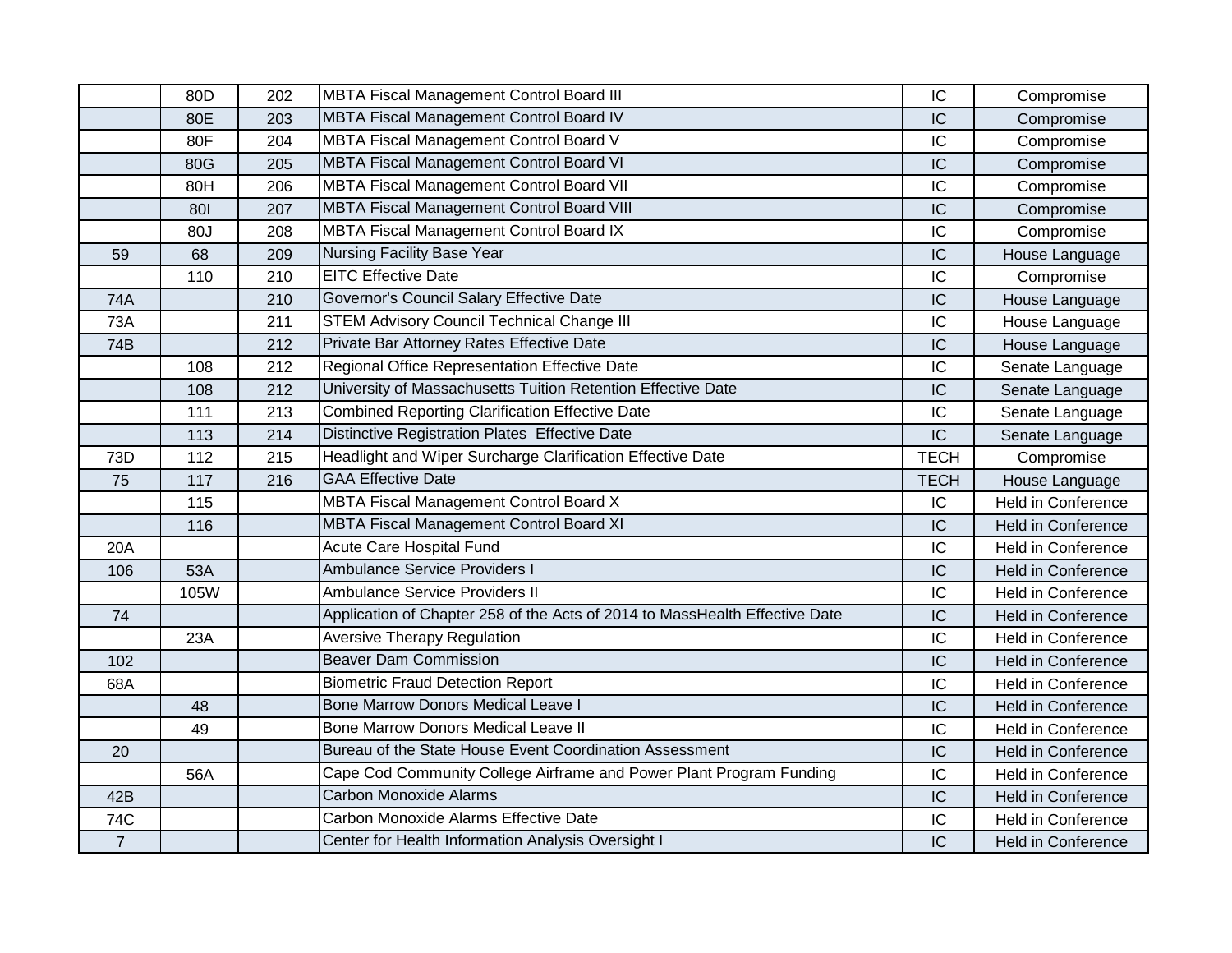| 21         |      | Center for Health Information Analysis Oversight II            | IC | Held in Conference        |
|------------|------|----------------------------------------------------------------|----|---------------------------|
| 22         |      | Center for Health Information Analysis Oversight III           | IC | <b>Held in Conference</b> |
| 23         |      | Center for Health Information Analysis Oversight IV            | IC | <b>Held in Conference</b> |
|            | 44A  | Child Savings Accounts Exempt from Medicaid I                  | IC | <b>Held in Conference</b> |
|            | 53R  | Child Savings Accounts Exempt from Medicaid II                 | IC | <b>Held in Conference</b> |
|            | 104A | Circuit Breaker for English Language Learners                  | IC | <b>Held in Conference</b> |
| 69A        |      | <b>Circuit Capacity Task Force</b>                             | IC | <b>Held in Conference</b> |
|            | 105K | <b>Community First Trust Fund</b>                              | IC | <b>Held in Conference</b> |
| 76         |      | <b>Conservation Tax Credit</b>                                 | IC | <b>Held in Conference</b> |
| 77         |      | <b>Conservation Tax Credit Effective Date</b>                  | IC | <b>Held in Conference</b> |
|            | 3B   | <b>Corrections Advisory Board</b>                              | IC | <b>Held in Conference</b> |
| 44         |      | <b>Court Records Retention II</b>                              | IC | <b>Held in Conference</b> |
| 45         |      | <b>Court Records Retention III</b>                             | IC | Held in Conference        |
| 88         |      | <b>DCF Justina Pelletier Commission</b>                        | IC | <b>Held in Conference</b> |
|            | 45C  | <b>DDS Service Eligibility</b>                                 | IC | <b>Held in Conference</b> |
| 92         |      | <b>DHCD Social Security Regulations</b>                        | IC | <b>Held in Conference</b> |
|            | 105  | <b>Electronic Reporting</b>                                    | IC | <b>Held in Conference</b> |
| 82         |      | Essex North Shore Agricultural and Technical School Membership | IC | <b>Held in Conference</b> |
|            | 92   | <b>Family Well-Being Plans</b>                                 | IC | <b>Held in Conference</b> |
|            | 77   | <b>FEMA Reimbursements</b>                                     | IC | <b>Held in Conference</b> |
|            | 105D | <b>Film Tax Credit Commission</b>                              | IC | <b>Held in Conference</b> |
|            | 103  | <b>Financial Management Commission</b>                         | IC | <b>Held in Conference</b> |
|            | 34A  | Flavored Cigar Tax I                                           | IC | <b>Held in Conference</b> |
|            | 105T | <b>Flavored Cigar Tax II</b>                                   | IC | <b>Held in Conference</b> |
| 66D        |      | <b>Global Payment Pilot Program</b>                            | IC | <b>Held in Conference</b> |
| 80         |      | <b>Greene Pool Study</b>                                       | IC | <b>Held in Conference</b> |
| 41C        |      | <b>Growler Filling I</b>                                       | IC | <b>Held in Conference</b> |
| 41D        |      | <b>Growler Filling II</b>                                      | IC | <b>Held in Conference</b> |
|            | 80A  | <b>High Speed Rail Feasibility Study</b>                       | IC | Held in Conference        |
|            | 53P  | Higher Ed. Trustee Exemption                                   | IC | <b>Held in Conference</b> |
| 95         |      | <b>Historic Property Tax Exemption</b>                         | IC | Held in Conference        |
| <b>71A</b> | 35A  | Horace Mann Charter School Enrollment                          | IC | <b>Held in Conference</b> |
|            | 93   | Housing Authority Self-Sufficiency Pilot Program               | IC | <b>Held in Conference</b> |
|            | 108  | Housing Court Expansion Effective Date                         | IC | <b>Held in Conference</b> |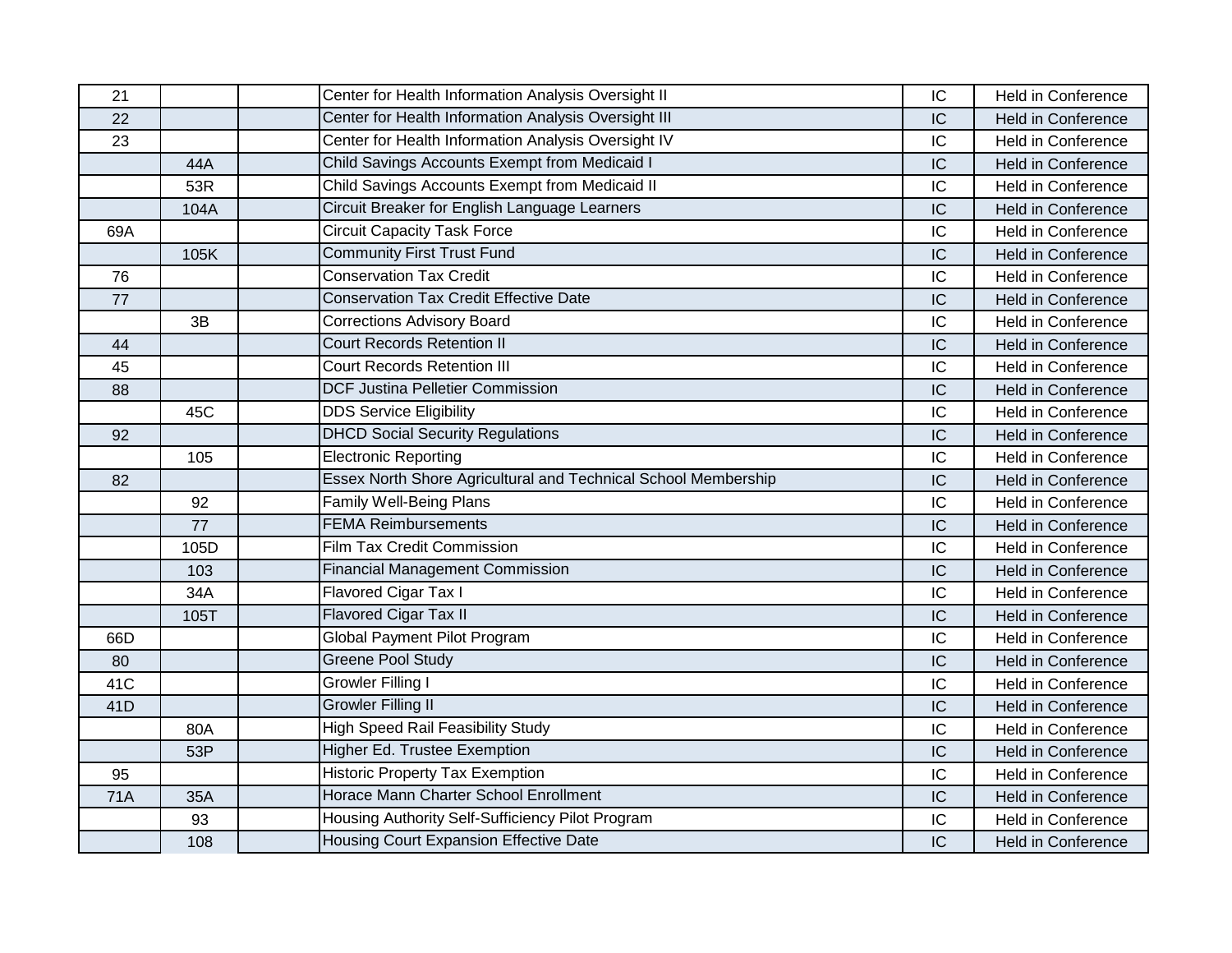|     | 53E         | Housing Court Expansion I                               | IC | Held in Conference        |
|-----|-------------|---------------------------------------------------------|----|---------------------------|
|     | 53F         | <b>Housing Court Expansion II</b>                       | IC | <b>Held in Conference</b> |
|     | 53G         | <b>Housing Court Expansion III</b>                      | IC | Held in Conference        |
|     | 53H         | <b>Housing Court Expansion IV</b>                       | IC | <b>Held in Conference</b> |
|     | 531         | <b>Housing Court Expansion V</b>                        | IC | <b>Held in Conference</b> |
| 66B |             | <b>HPC Transfers</b>                                    | IC | <b>Held in Conference</b> |
|     | 45A         | Human Trafficking Update I                              | IC | <b>Held in Conference</b> |
|     | 45D         | Human Trafficking Update II                             | IC | <b>Held in Conference</b> |
|     | 53Q         | Human Trafficking Update III                            | IC | <b>Held in Conference</b> |
|     | <b>105O</b> | Human Trafficking Update IV                             | IC | Held in Conference        |
|     | 105P        | Human Trafficking Update V                              | IC | <b>Held in Conference</b> |
|     | 105Q        | Human Trafficking Update VI                             | IC | <b>Held in Conference</b> |
|     | 105R        | Human Trafficking Update VII                            | IC | <b>Held in Conference</b> |
|     | 105S        | Human Trafficking Update VIII                           | IC | <b>Held in Conference</b> |
|     | 31F         | <b>Income Tax Freeze</b>                                | IC | Held in Conference        |
|     | 109         | <b>Income Tax Freeze Effective Date</b>                 | IC | <b>Held in Conference</b> |
| 39B |             | <b>Infusion Pharmacies II</b>                           | IC | Held in Conference        |
|     | 37B         | Iraq and Afghanistan Veterans License Plate             | IC | <b>Held in Conference</b> |
| 85  |             | Logan Airport Study                                     | IC | <b>Held in Conference</b> |
| 53A |             | Long Island Facility Study                              | IC | <b>Held in Conference</b> |
| 8   | 8           | MassDOT Advertising Power                               | IC | <b>Held in Conference</b> |
|     | 107         | MassDOT Outdoor Advertising Effective Date              | IC | <b>Held in Conference</b> |
|     | 78          | MassDOT Transferability                                 | IC | <b>Held in Conference</b> |
|     | 66          | <b>MassHealth Transferability</b>                       | IC | <b>Held in Conference</b> |
|     | 23B         | Massmade Program                                        | IC | <b>Held in Conference</b> |
| 42A |             | <b>MBTA Advertising Power</b>                           | IC | <b>Held in Conference</b> |
|     | 80          | <b>MBTA Reforms Update</b>                              | IC | <b>Held in Conference</b> |
|     | 53          | <b>MBTA Weather Resiliency Fund</b>                     | IC | <b>Held in Conference</b> |
|     | 46          | Medical Placement of Terminal and Incapacitated Inmates | IC | Held in Conference        |
|     | 53B         | Mental Health Parity Rights I                           | IC | <b>Held in Conference</b> |
|     | 53C         | Mental Health Parity Rights II                          | IC | Held in Conference        |
|     | 53D         | <b>Mental Health Parity Rights III</b>                  | IC | <b>Held in Conference</b> |
|     | 33A         | Minimum Simplification I                                | IC | <b>Held in Conference</b> |
|     | 59A         | Minimum Simplification II                               | IC | <b>Held in Conference</b> |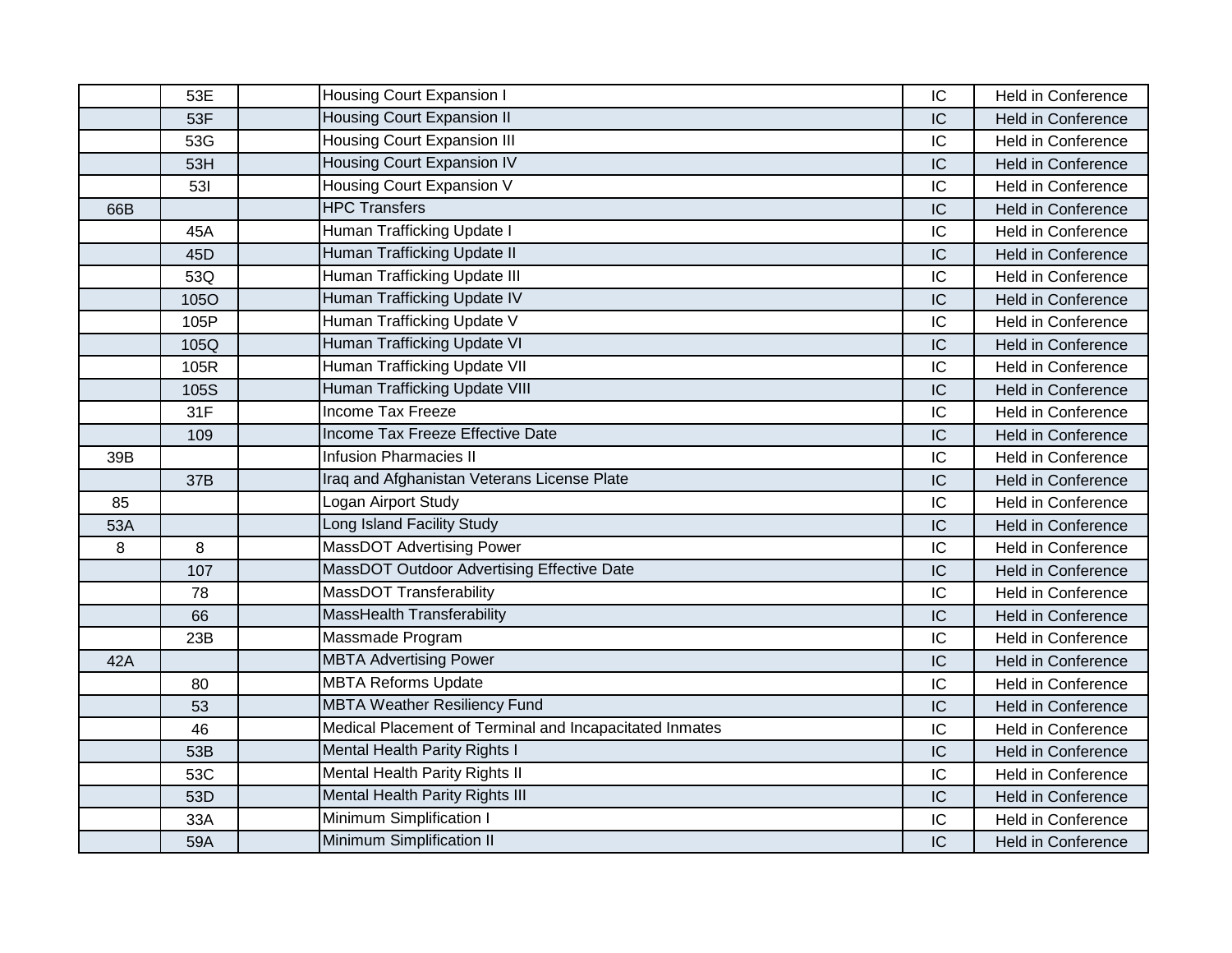|         | 3A          | <b>Municipal Police Training</b>                                        | IC          | <b>Held in Conference</b> |
|---------|-------------|-------------------------------------------------------------------------|-------------|---------------------------|
| 73A 1/2 |             | Naloxone Bulk Purchasing Study                                          | IC          | <b>Held in Conference</b> |
| 47A     |             | Natural Heritage and Endangered Species Fund Waiver                     | IC          | Held in Conference        |
|         | 105F        | New Bedford Pier                                                        | IC          | <b>Held in Conference</b> |
|         | 40A         | Off-Highway Vehicle Titles                                              | IC          | Held in Conference        |
|         | 109         | Personal Exemption Effective Date                                       | IC          | <b>Held in Conference</b> |
|         | 31C         | Personal Exemption I                                                    | IC          | <b>Held in Conference</b> |
|         | 31D         | Personal Exemption II                                                   | IC          | <b>Held in Conference</b> |
|         | 31E         | Personal Exemption III                                                  | IC          | <b>Held in Conference</b> |
|         | 99          | Personnel Reduction Program Savings                                     | IC          | <b>Held in Conference</b> |
| 73B     |             | Pharmacy Discharge Medication Pilot Program                             | IC          | <b>Held in Conference</b> |
| 101     | 29A         | <b>PRIM Board Membership</b>                                            | IC          | <b>Held in Conference</b> |
|         | 90          | Private Home Care Agency Study                                          | IC          | Held in Conference        |
|         | 104B        | Reactivation of Civil Infraction Commission                             | IC          | <b>Held in Conference</b> |
| 86      |             | <b>Real Estate Broker Contracts</b>                                     | IC          | <b>Held in Conference</b> |
|         | 105H        | Regional Health System Grant Program I                                  | IC          | <b>Held in Conference</b> |
|         | <b>1051</b> | Regional Health System Grant Program II                                 | IC          | <b>Held in Conference</b> |
|         | 27          | Secure Vital Registry Trust Fund I                                      | IC          | <b>Held in Conference</b> |
|         | 31          | Secure Vital Registry Trust Fund II                                     | IC          | Held in Conference        |
|         | 105Y        | Secure Vital Registry Trust Fund III                                    | IC          | <b>Held in Conference</b> |
|         | 106         | Secure Vital Registry Trust Fund IV                                     | IC          | <b>Held in Conference</b> |
| 108     |             | Sex Offender Declassification Motions                                   | IC          | <b>Held in Conference</b> |
| 104     |             | Sex Offender Registry Fees                                              | IC          | Held in Conference        |
|         | 86A         | <b>Sheriffs' Assessment</b>                                             | IC          | <b>Held in Conference</b> |
|         | 55          | Skills Training Internship Pilot Program Feasibility Study Extension I  | IC          | <b>Held in Conference</b> |
|         | 56          | Skills Training Internship Pilot Program Feasibility Study Extension II | IC          | <b>Held in Conference</b> |
|         | 114         | Skills Training Internship Pilot Program Study Effective Date           | IC          | <b>Held in Conference</b> |
| 49B     |             | South Boston Waterfront Transportation Plan Advisory Commission I       | IC          | <b>Held in Conference</b> |
| 54A     |             | South Boston Waterfront Transportation Plan Advisory Commission II      | IC          | <b>Held in Conference</b> |
| 93      |             | Student Entrepreneurial Development and Economic Investment Fund        | IC          | <b>Held in Conference</b> |
| 52A     |             | Unemployment Insurance Rate Study                                       | IC          | <b>Held in Conference</b> |
|         | 105N        | <b>Unfunded Mandate Commission</b>                                      | IC          | <b>Held in Conference</b> |
| 89      | 105A        | Eastham DCR Easement                                                    | <b>TECH</b> | Reported in Part          |
| 90      | 105B        | <b>Eastham School District Easement</b>                                 | <b>TECH</b> | Reported in Part          |